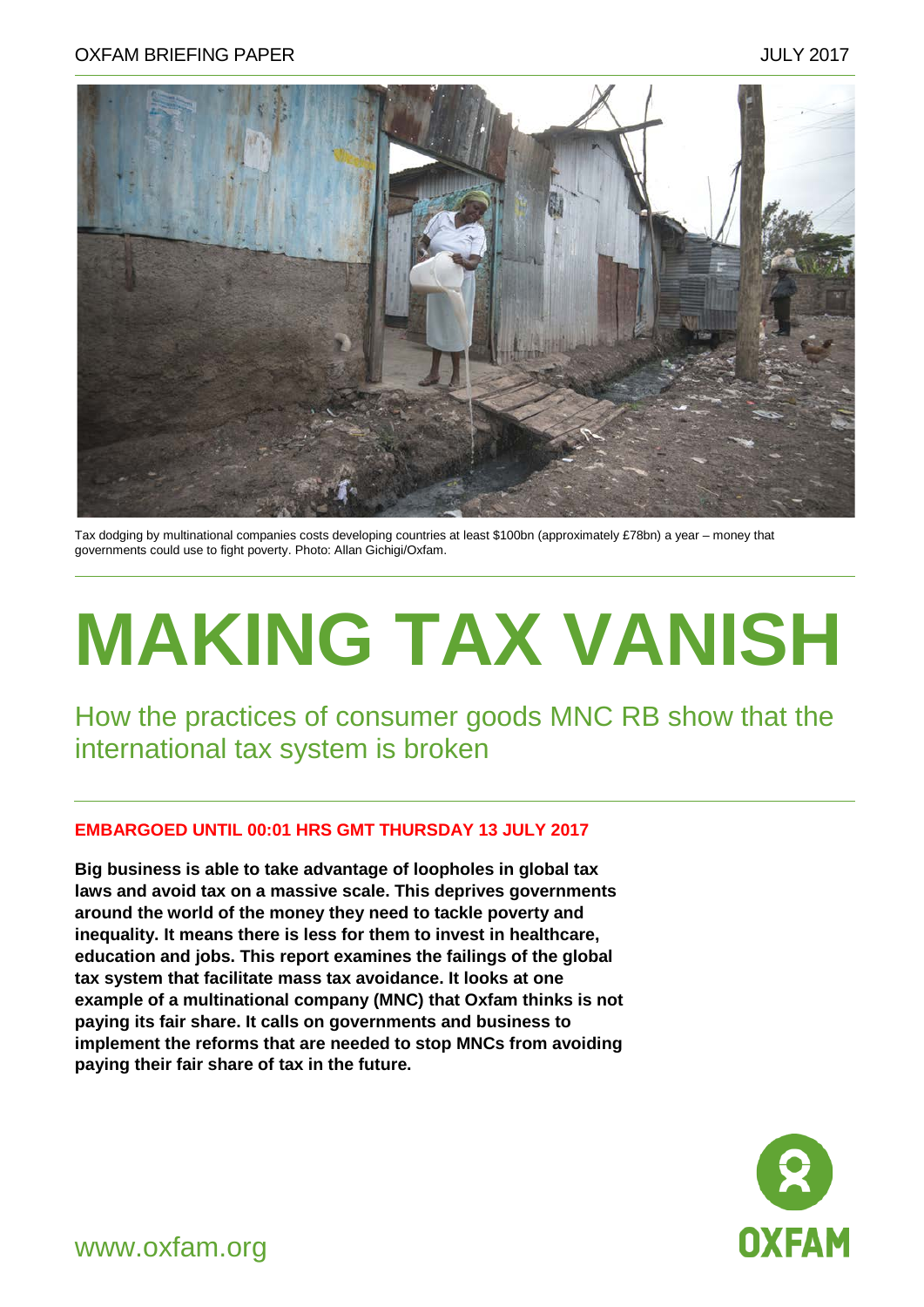# SUMMARY

In January 2017, Oxfam revealed that just eight men own the same amount of wealth as the 3.6 billion people who form the poorest half of the world's population.<sup>[1](#page-44-0)</sup> This stark statistic illustrates the scale of an inequality crisis that undermines the fight against poverty around the world. This report examines one of the key drivers of this inequality crisis: the broken tax system that allows multinational companies (MNCs) to systemically avoid tax, robbing countries – rich and poor – of revenue that should rightly be invested to address poverty. Using new research, this report looks at a FTSE 100 MNC, RB (formerly Reckitt Benckiser), the maker of household-name brands such as Vanish, Durex and Dettol, as an example of an MNC that Oxfam thinks is not paying its fair share of tax. This report looks at the impact tax avoidance by MNCs can have on developing countries and identifies clear actions governments and MNCs can take to act in the interest of their citizens and fix the broken tax system.

### HITTING THE POOREST HARDEST

Taxing the profits of companies is one of the most progressive forms of taxation. However, MNCs in particular can take advantage of a broken and outdated international tax system to avoid paying their fair share. This deprives governments around the world of the revenue they need to address poverty and invest in healthcare, education and jobs. As a result, tax avoidance hits the poorest the hardest: when public services such as health and education are cut because of low tax revenues, poor people who cannot afford to pay for private services either miss out or are pushed into debt. Reduced quality and accessibility of these essential services means that women and girls often fill the gap through unpaid or low-paid care work.<sup>[2](#page-44-1)</sup> Societies become more unequal, as it becomes harder for those at the bottom to improve their lives and escape poverty. This is especially true in developing countries, where corporate tax revenues account for a higher share of overall revenue. Tax avoidance by MNCs using tax havens<sup>[3](#page-44-2)</sup> is estimated to cost developing countries at least \$100bn (approximately £78bn) every year.<sup>[4](#page-44-3)</sup>

*Tax avoidance by MNCs using tax havens is estimated to cost developing countries at least \$100bn (approximately £78bn) every year.<sup>5</sup>*

### MAKING TAX VANISH

Oxfam identified RB as a case study for this report through research that surveyed publicly available accounts for FTSE 100 companies that matched preliminary search criteria, looking for evidence of international business activities that may have tax implications (see **Appendix 1** for full methodology).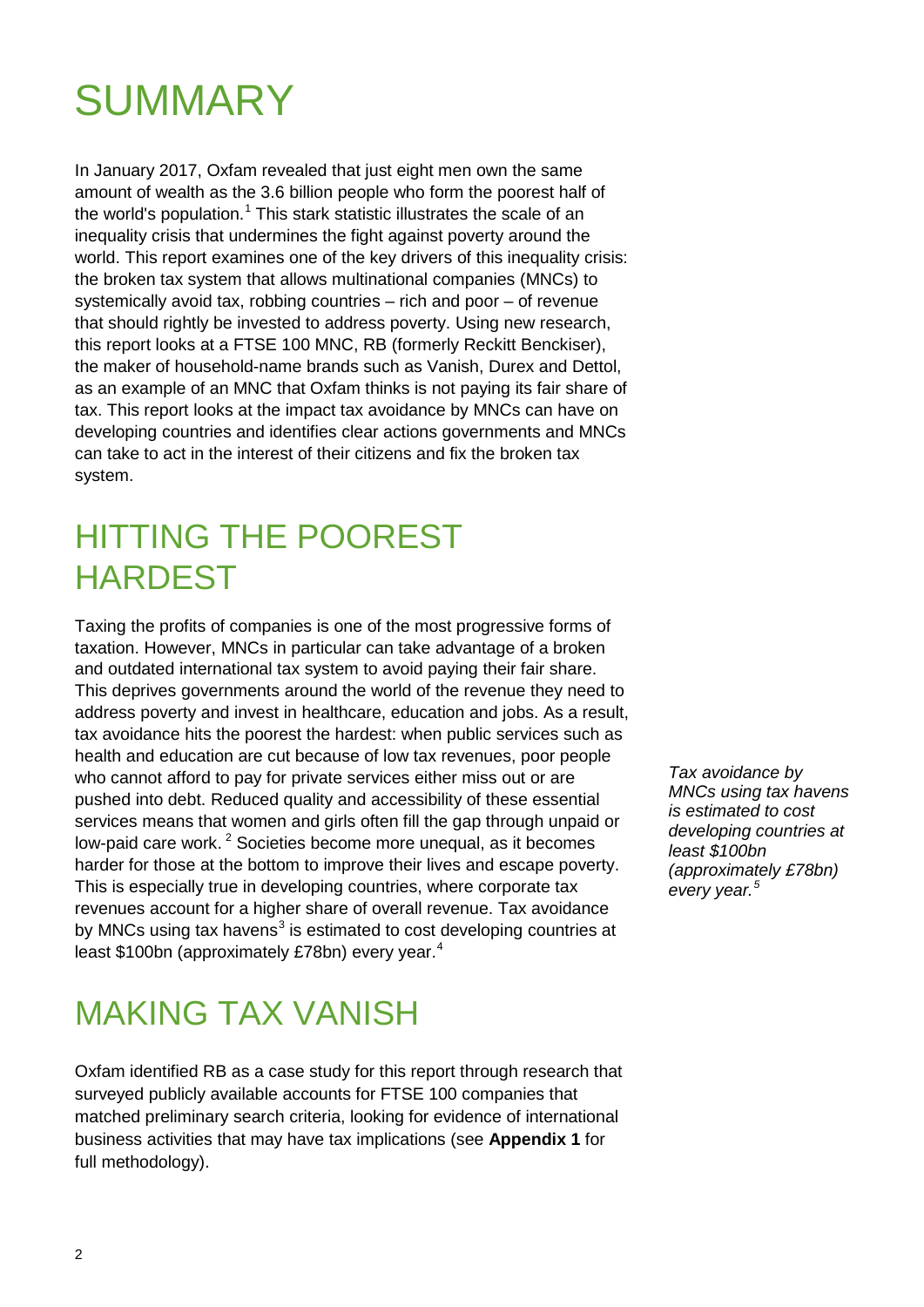RB is a leading MNC producing products for 'health, hygiene and home'. It is a highly successful FTSE 100 company, generating £10bn of revenues in 2016, and its products are sold in over 200 countries. However, Oxfam's research suggests that RB is not paying its fair share of taxes. Oxfam is not suggesting that RB has done anything illegal in reducing its tax bills, but the impact of the shortfall in tax revenues means that less money is potentially available for governments to spend on essential public services, an impact felt most keenly in developing countries. RB says that it 'pays the right amount of tax in each country where we do business around the world', and that it 'complies with all our legal obligations and seeks to do what is right by all the company's stakeholders' (see **Appendix 2** for RB's full response).

RB restructured its business in 2012 and 2014 to create regional hubs in the Netherlands, Singapore (now closed) and Dubai. In doing so, Oxfam estimates that RB reduced its global tax bills by around £200m from 2014 to 2016, including by up to £60m in developing markets. RB says 'none of its operations are linked to tax avoidance in developing countries', and that that these restructures were motivated to 'be close to our customers' (see **Appendix 2** for full statement). However, Oxfam believes that a significant business reason was to save tax. Oxfam's research suggests that RB restructured its transfer pricing (manipulating the price of transactions between subsidiaries of the same group) model to avoid taxes. This has been done by funnelling intra-company transactions through the low-tax jurisdictions of the Netherlands, Dubai and Singapore, such that more profit accumulates there, rather than in the countries in which the MNC's core business activity takes place – and where tax rates are higher.

Looking in more detail at the financial accounts in individual countries, Oxfam estimates that in the period 2013–15, RB avoided the following amounts of tax: £66.2m in France; £71.3m in Australia; £22.0m in Belgium and £7.4m in New Zealand. Due to a lack of transparency on what profits are made and what taxes paid, Oxfam was unable to get hold of sufficient financial information to identify tax losses in additional countries. It is particularly hard to access company financial data for developing countries, which makes it very difficult for citizens to know how much tax MNCs are paying in their country.

In addition to restructuring its business model, Oxfam's evidence suggests that RB has taken advantage of specific tax deals agreed with the Luxembourg government. The 'Luxleaks' scandal – which involved the leaking of confidential tax ruling documents – revealed that RB benefited from four individual tax rulings by the Luxembourg government. Looking at just one of the rulings, Oxfam estimates that it helped RB to avoid £17m in tax between 2010 and 2015. Both the global restructurings and taking advantage of the access to tax ruling by the Luxembourg government were carried out following advice by accountancy firm PricewaterhouseCoopers (PwC).

*Oxfam estimates that RB reduced its global tax bills by around £200m over a period of three years.*

*Oxfam estimates that in the period 2013–15, RB avoided the following amounts of tax:* 

*£66.2m in France; £71.3m in Australia; £22.0m in Belgium and £7.4m in New Zealand.*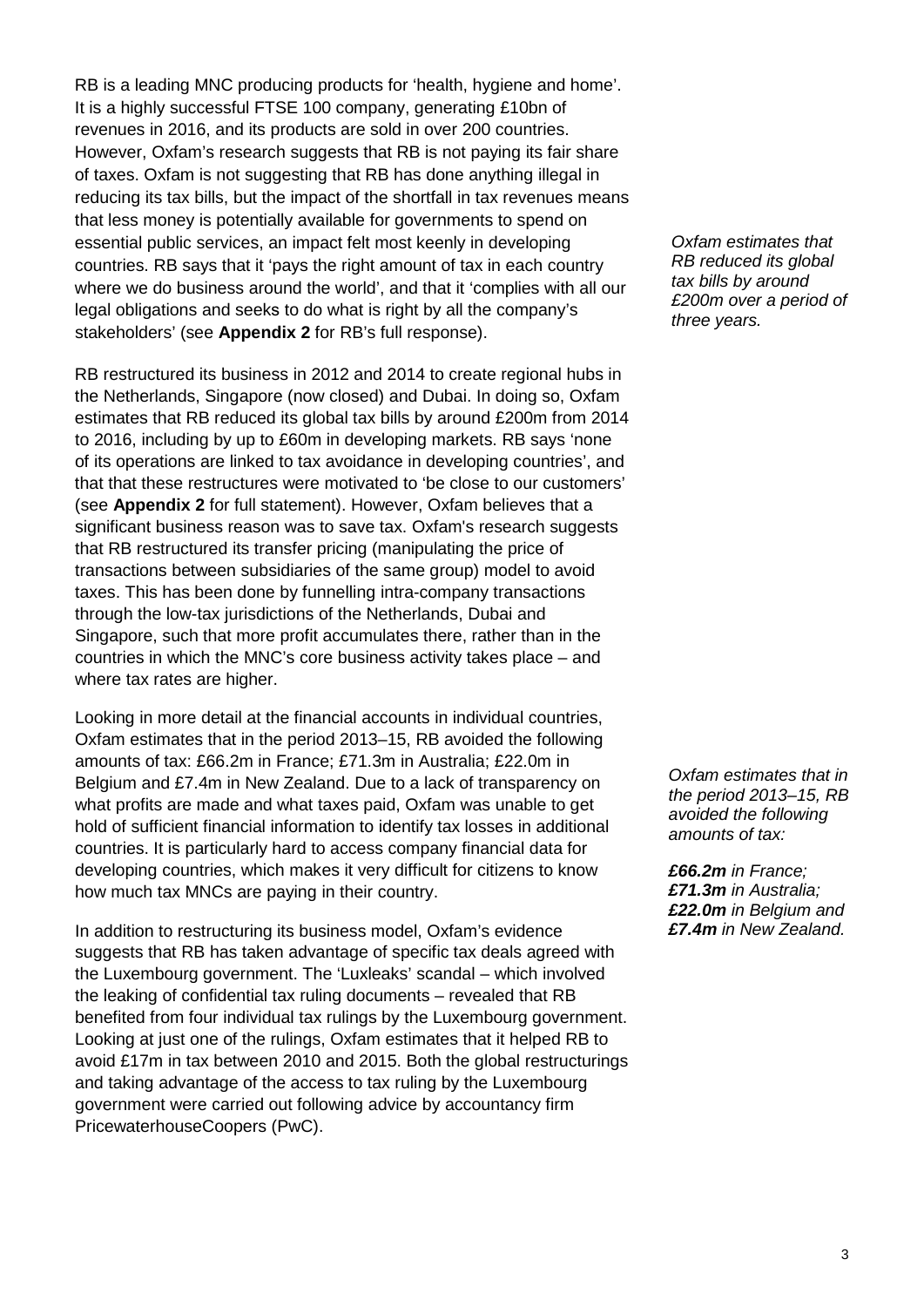### A CLEAN BREAK

RB states that it is 'inspired by a vision of a world where people are healthier and live better'.<sup>[6](#page-44-4)</sup> Its core business is to develop and market consumer products 'for healthier lives and happier homes'.[7](#page-44-5) The MNC runs education and hygiene promotion programmes, such as handwashing campaigns in India, Nigeria, Indonesia and Pakistan to prevent diarrhoea. RB states that it is committed to helping deliver the UN Sustainable Development Goals<sup>[8](#page-44-6)</sup> three and six, on 'good health and wellbeing' and 'clean water and sanitation', respectively.<sup>[9](#page-44-7)</sup> These commendable commitments and actions are, however, undermined by the MNC's tax avoidance, which deprives governments of the revenues they need to fund essential public services for their poorest and most vulnerable citizens.

RB is certainly not the only example of an MNC not paying its fair share of tax, and Oxfam does not consider it to be the worst offender.<sup>[10](#page-44-8)</sup> Rather, Oxfam is highlighting the fact that it remains easy for MNCs of many kinds and in many countries to reduce their tax liabilities. A lack of transparency over what profits are made and what taxes are paid by MNCs in every country in which they operate makes it hard to identify abusive tax practices.

RB has an opportunity to put its tax-avoiding ways behind it, and become a champion for fairer tax. As is the case with many issues of corporate responsibility, responsible corporate tax behaviour is not just about regulation, but about values. If RB becomes transparent about its tax strategies and payments, and pays tax in line with where its real economic activity takes place, it can help to tackle poverty and inequality. Likewise, if it becomes a public champion for tax transparency, it could become a leader in international business tax debates, ensuring 'healthier lives and happier homes' for millions. RB has already taken some steps since beginning its engagement with Oxfam. The company has relayed that it supports 'the call on governments to take the necessary steps to accelerate public country by country reporting' (see **Appendix 2** for full statement).

### TIME FOR TAX REFORM

While business action is needed, ultimately governments must take responsibility to ensure that all MNCs are transparent about their tax affairs and pay their fair share of tax. Recent years have seen a number of multilateral initiatives aimed at curbing MNC tax avoidance. The most visible of these has been the Base Erosion and Profit Shifting (BEPS) project, led by the Organisation for Economic Co-operation and Development (OECD), which aims to limit the ways in which MNCs can manage their business to avoid taxes. However, its recommendations are a mere sticking plaster on a broken global corporate tax system. In the European Union (EU), more progress has been made, with the Anti-Tax Avoidance Directive adopted in July 2016 and set to be transposed into national laws by the end of 2018. The EU also has plans to introduce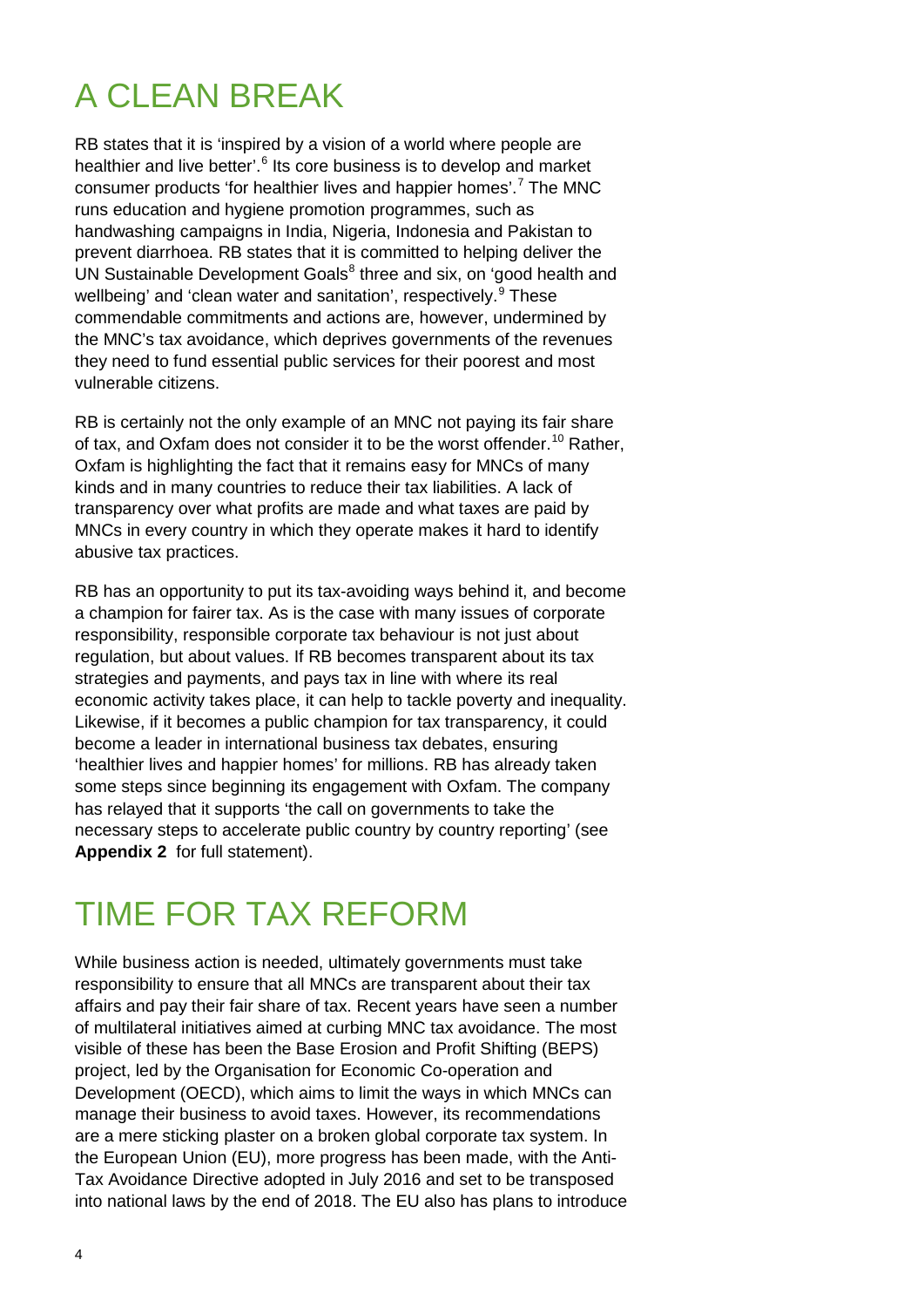common tax rules across member states through the European Commission's proposals on a Common Corporate Tax Base (CCTB) or even a Common Consolidated Corporate Tax Base (CCCTB) proposal.<sup>[11](#page-44-9)</sup> Implementing one of these proposals would end a lot of the harmful tax competition that currently exists within the EU, since member states could no longer offer specific tax incentives for profit shifting.

In addition, some countries have taken individual steps to curb corporate tax abuse. In the UK, the 'Flint Amendment' to the 2016 Finance Bill was accepted, which gave the Treasury the power to introduce public countryby-country reporting (CBCR) – a key tax transparency measure – but no deadline has been given for its implementation. At the EU level, discussions are ongoing to introduce public CBCR. But more must be done. The UK government, and other governments, must commit to introducing mandatory public CBCR for all MNCs by the end of 2019, either multilaterally or unilaterally. Many investors, including a number of RB's,<sup>[12](#page-44-10)</sup> are calling for public CBCR. For example, Legal & General Investment Management Limited – RB's fourth biggest investor – and Norges Bank Investment Management – RB's fifth biggest investor – have called for public CBCR.<sup>[13](#page-44-11)</sup> Many of RB's investors have signed up to the UN Principles for Responsible Investment, which support comprehensive disclosure on corporate tax payments.[14](#page-44-12) This reporting must be public to ensure that civil society and developing country governments get access to the reporting information and can hold MNCs to account. MNCs are also less likely to engage in tax avoidance if they know this information will be made public.

### RECOMMENDATIONS

RB's apparent tax avoidance – using methods that will remain perfectly legal even once current regulatory reforms are put in place – demonstrates the need for new and substantive tax reform. Oxfam is especially concerned that developing countries have not benefited enough from existing international tax reforms. A new round of tax reforms should therefore prioritize their needs and interests. This will be most easily done through a new, UN-based global tax body, as developing countries will be represented on an equal basis. In the meantime, there are a number of policy changes that the UK and other governments can instigate to tackle corporate tax avoidance, increasing the likelihood that tax revenues will stay in countries where MNCs like RB actually make and sell their products.

#### **Oxfam calls on governments to implement public CBCR for all MNCs:**

- EU governments should adopt comprehensive public CBCR legislation that delivers for both European citizens and developing countries by requiring MNCs to report on their activities worldwide.
- The UK government should set out a timeline for when it will introduce public CBCR in the absence of a multilateral agreement, to ensure implementation by the end of 2019.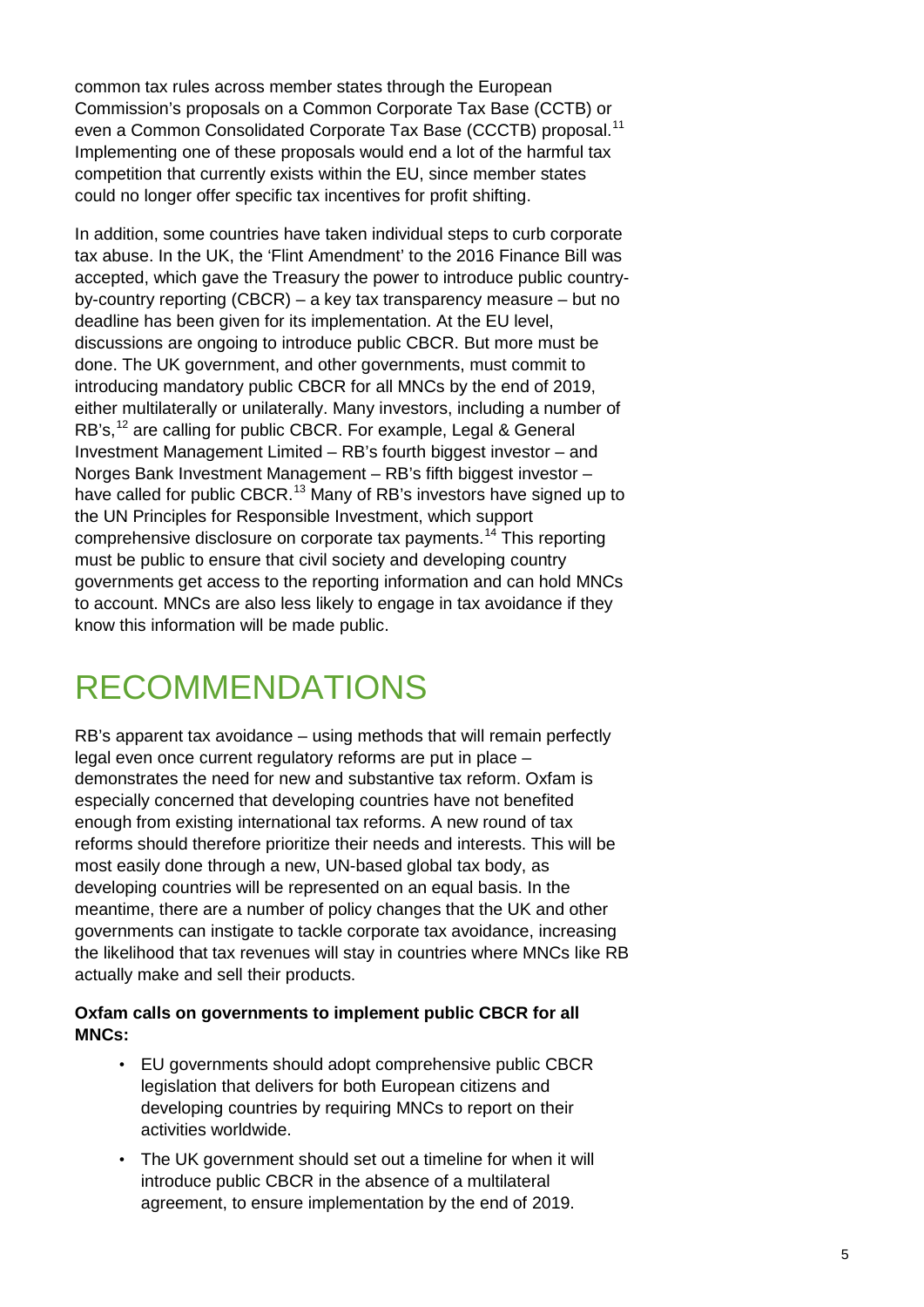#### **Oxfam calls on governments to agree a new round of international tax reforms that will prevent MNCs from shifting profits.**

#### **The UK and other governments** should:

- revise controlled foreign company rules to discourage profit shifting out of both the UK and third countries;
- put a halt to the race to the bottom on corporate tax;
- support the CCCTB proposal<sup>[15](#page-44-13)</sup> in the EU to combat harmful tax competition, and agree a common approach to deciding which country has the right to tax what portion of MNCs' profits; and
- join multilateral efforts to identify tax havens and take actions against them, including through effective 'blacklists' and countermeasures.

#### **Oxfam calls on MNCs, including RB, to be transparent about their tax strategies and payments, and to pay taxes in line with relevant economic activity:**

- MNCs should publish a comprehensive tax policy which sets out their approach to tax, and explain how these approaches align with their business purpose and sustainability strategies; and
- publish accounts of all their subsidiaries, including those in developing countries.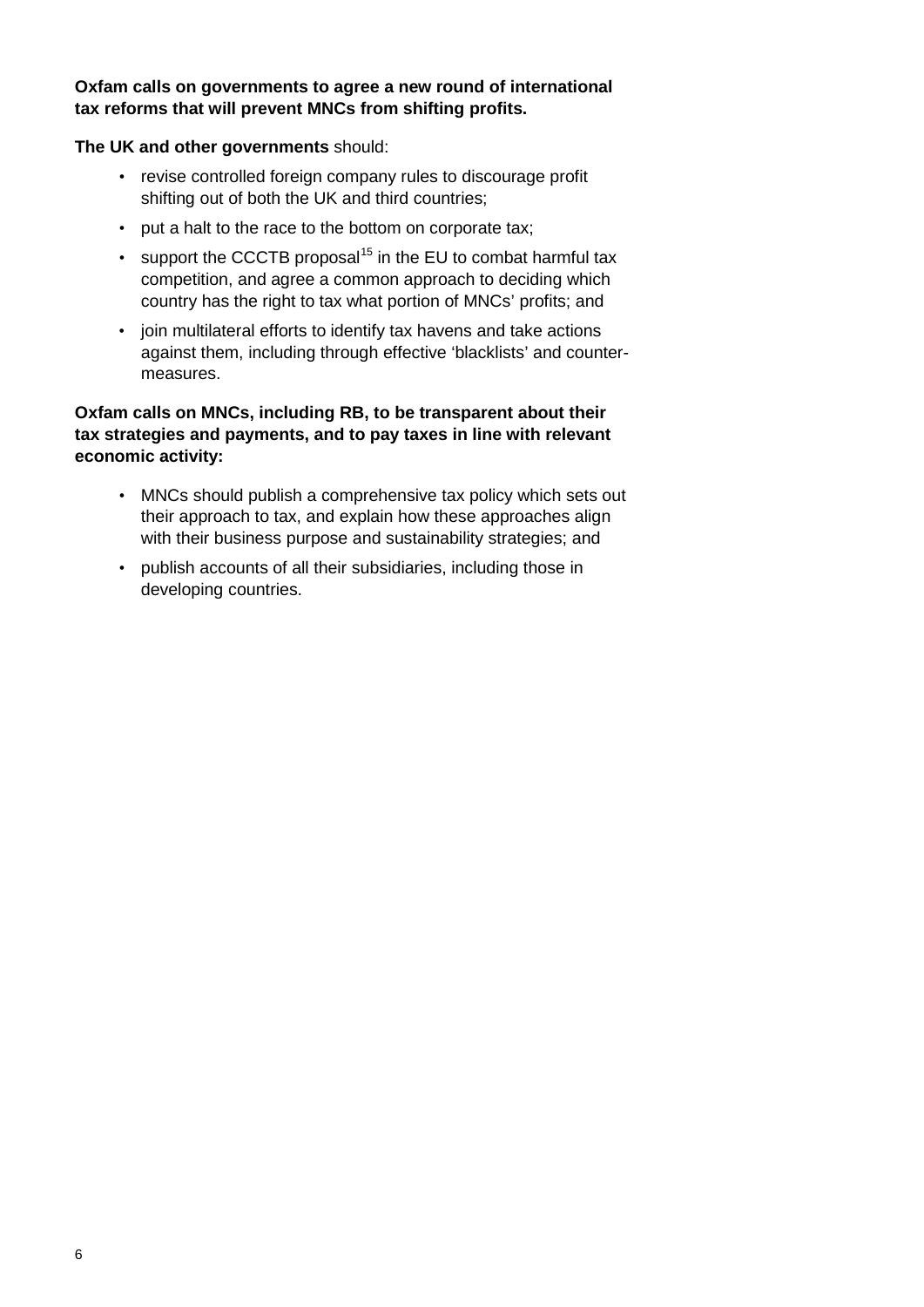# 1 TAX AND AVOIDANCE

### WHAT IS THIS REPORT ABOUT?

MNCs can take advantage of archaic international tax rules to reduce their tax bills. When MNCs structure their operations to reduce the amount of tax they pay, it means that governments have less money to tackle poverty and inequality. Overall, the total global losses due to tax avoidance by MNCs are estimated to be between \$500bn<sup>[17](#page-44-14)</sup> and \$650bn<sup>[18](#page-44-15)</sup> each year, double the amount needed per year to fund investments that could end world hunger.<sup>[19](#page-44-16)</sup> This represents 2–3 percent of total tax revenue in OECD countries, and 6–13 percent in developing countries. [20](#page-45-0)

The ability of MNCs to move parts of their business abroad – including to tax havens – can significantly reduce their tax burden. MNCs shifting their activities to low- or zero-tax jurisdictions is estimated to cost people in developing countries at least  $$100bn$  (roughly £78bn) a year.<sup>[21](#page-45-1)</sup> Even if this kind of tax avoidance is usually legal, $^{22}$  $^{22}$  $^{22}$  it is morally dubious. Most taxpayers cannot reduce their tax liability. The effect can mean highly profitable MNCs pay a lower effective tax rate (ETR) than many citizens. MNCs also exert power over developing countries by demanding tax holidays and other incentives as a precondition for investments.<sup>[23](#page-45-3)</sup> When businesses avoid paying their fair share of tax, people living in poverty can end up paying twice: having to pay more taxes to make up shortfalls in national tax revenues, and missing out on quality public services such as hospitals and schools that may otherwise be funded.

This report looks at the example of one UK-based MNC, hygiene product producer RB (formerly Reckitt Benckiser), which research suggests restructured its business in 2012 and 2014 deliberately to reduce the amount of tax it pays on its activities. Oxfam is not suggesting that RB has done anything illegal in reducing its tax bills, but the impact of this reduction in tax revenues can mean less money to fund essential public services, including in developing countries. RB says that it 'pays the right amount of tax in each country where we do business around the world', and that it complies with all 'our legal obligations and seeks to do what is right by all the company's stakeholders' (see **Appendix 2** for RB's full response). Oxfam identified RB as a case study for this report through research that surveyed publicly available accounts for FTSE 100 companies that matched preliminary search criteria, looking for evidence of international business activities that may have tax implications (see **Appendix 1** for full methodology). It is certainly not the only example, and Oxfam does not consider the MNC to be the worst offender. Rather, Oxfam is highlighting the fact that it remains easy for MNCs of many kinds and in many countries to reduce their tax liabilities.

*MNCs shifting their activities to low- or zerotax jurisdictions is estimated to cost people in developing countries at least \$100bn (roughly £78bn) a year.[16](#page-44-17)*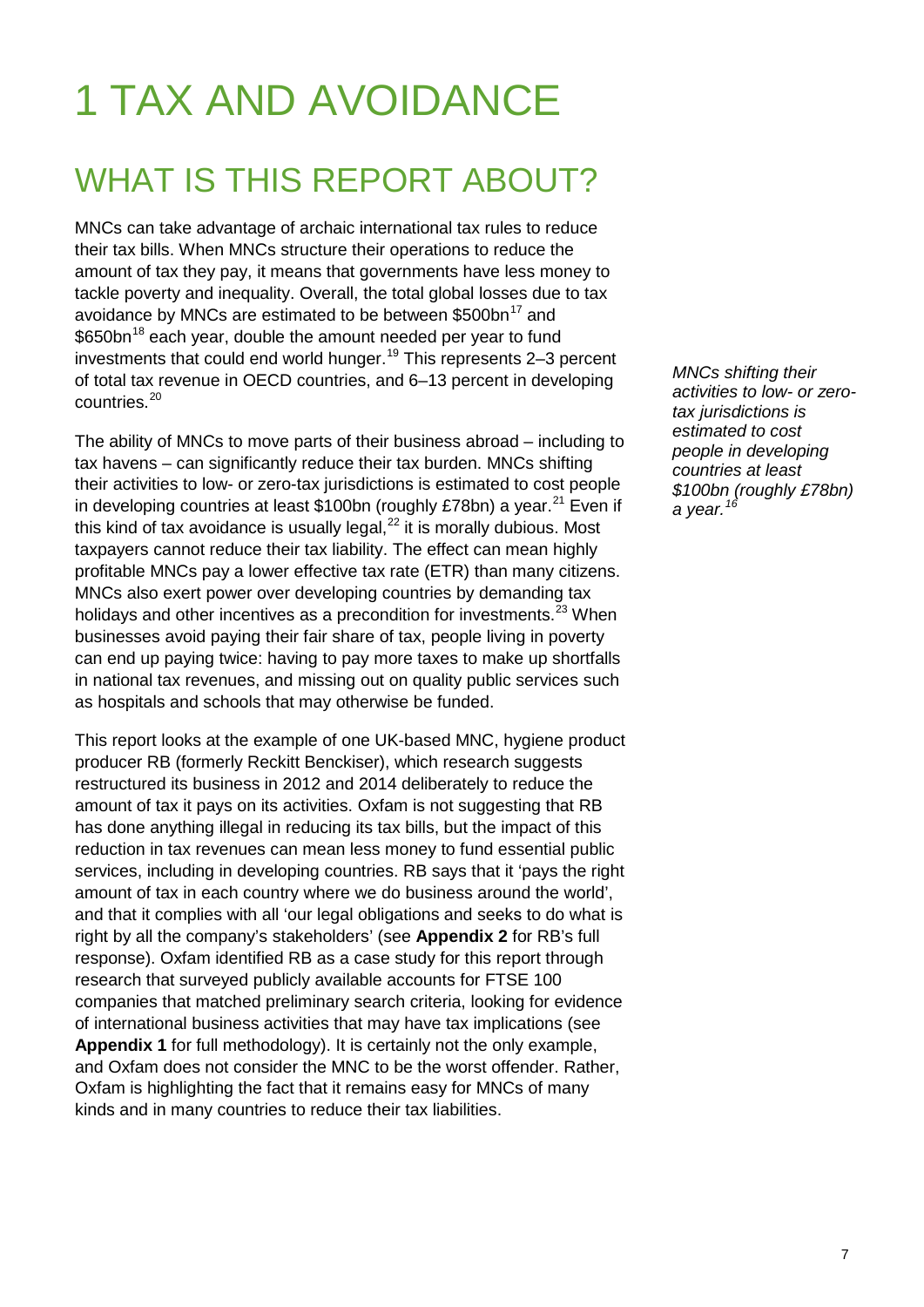#### **Box 1. Growing evidence of tax avoidance practices around the world**

In 2012, Members of the UK Parliament branded the tax practices of Starbucks, Amazon and Google as 'immoral' and 'manipulative'.<sup>[24](#page-45-4)</sup> They also accused all three of 'practising tax avoidance on an industrial scale'<sup>[25](#page-45-5)</sup> for their EU tax arrangements, through which they were shifting profits from higher-rate subsidiaries such as the UK to lower-rate member states such as the Netherlands and Luxembourg. Technology MNCs appear to have been particularly adept at ensuring low rates of tax are paid in countries like the UK,<sup>[26](#page-45-6)</sup> which led to the enactment of the 'Diverted Profits Tax', dubbed the 'Google tax'. However, this unilateral measure has not raised the expected sums.<sup>[27](#page-45-7)</sup>

More recently, Apple's tax arrangements in Ireland were investigated by the European Commission, which concluded that the MNC adopted a '*transfer pricing method... that do[es] not appear to comply with the arm's length principle*',<sup>[28](#page-45-8)</sup> and created a complicated corporate structure in the EU that is '*not motivated in economic terms*'. [29](#page-45-9) The European Commission has recently ordered Apple to pay up to €13bn (£11bn) to the Irish exchequer in back taxes, because the tax arrangements between the Irish revenue service and Apple were deemed to constitute illegal state aid.**[30](#page-45-10)** The Irish government is appealing the decision.

In 2015, a UK House of Commons select committee found that Shire Pharmaceuticals, a biopharmaceutical MNC, had arranged a complicated network of intra-company loans that diverted \$10bn of its global profits to its Luxembourg subsidiary. They found that '*the effect is to shift profits from other countries, where tax rates are higher, to Luxembourg*,'[31](#page-45-11) where Shire paid an ETR of 0.0156 percent.

These examples of tax avoidance in the UK and EU are merely symptoms of a global issue. For example, Oxfam estimates that in Australia MNCs are avoiding up to AU\$6bn annually.<sup>[32](#page-45-12)</sup>

Compounding the problem of tax avoidance is the lack of transparency in reporting. Tax data for MNCs in OECD countries are hard to find, and in many tax havens and developing countries it is near impossible. As Cobham and Jansky conclude, '*The real breakthrough [will] come only when multinationals' country-by-country reporting data is made public, and the full extent and nature of the misalignment between profits and the location of real economic activity is laid bare*'.[34](#page-45-13)

By highlighting the case of RB, Oxfam hopes to demonstrate that more transparency is needed on MNCs' tax payments, and that further international cooperation is needed to prevent tax avoidance. Oxfam is calling on governments to act to close the tax loopholes used by RB and other MNCs, and for MNCs like RB not only to comply with the letter of the law, but also its spirit, and pay their fair share.

### LIMITS OF ANTI-TAX AVOIDANCE INITIATIVES

Recent years have seen a number of international initiatives that have aimed to restrain different forms of corporate tax avoidance. The most

*'The real breakthrough [will] come only when multinationals' countryby-country reporting data is made public, and the full extent and nature of the misalignment between profits and the location of real economic activity is laid bare'.[33](#page-45-14)*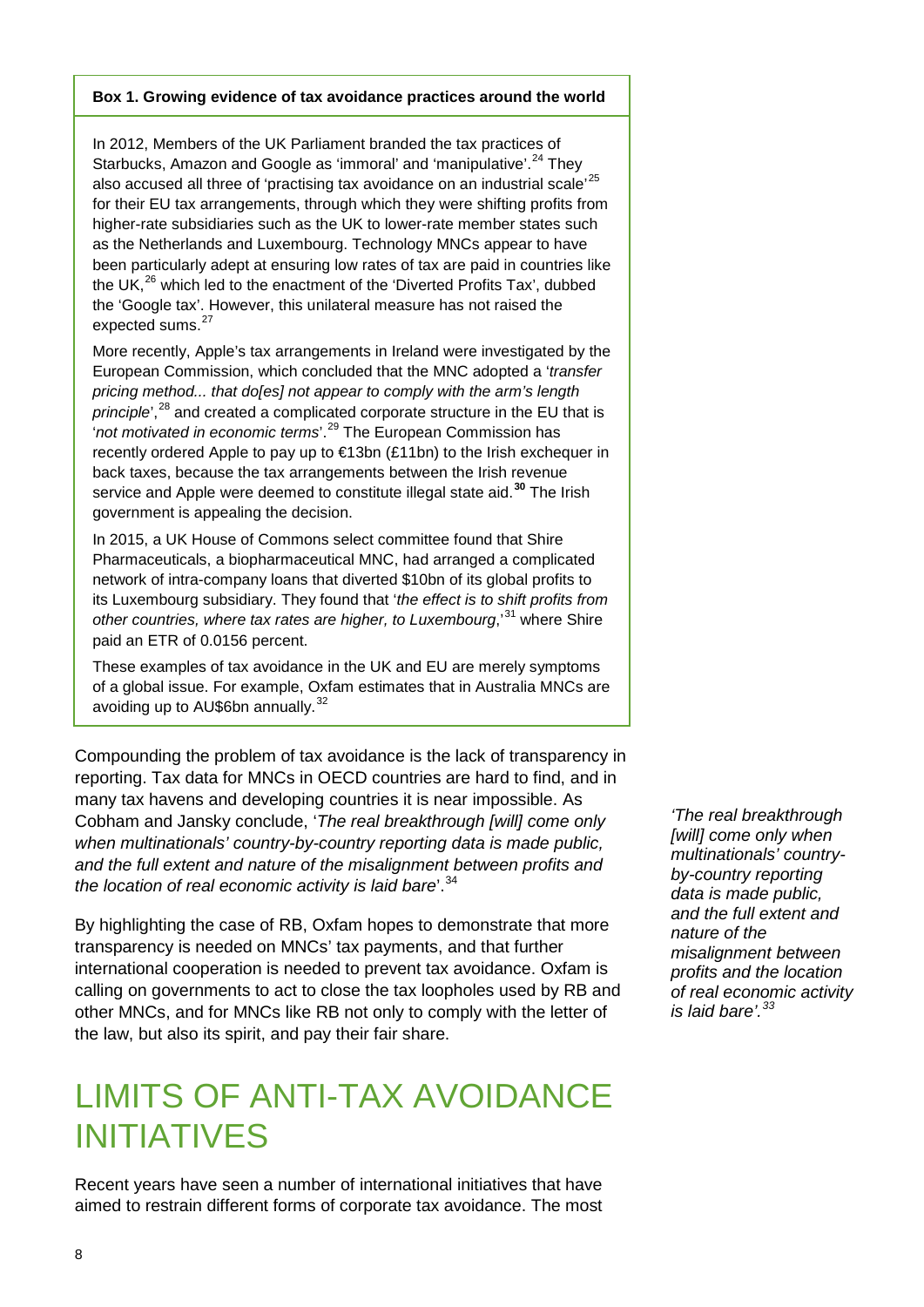visible of these has been the OECD-led Base Erosion and Profit Shifting (BEPS) project.<sup>[35](#page-45-15)</sup> The European Council of the EU adopted an Anti-Tax Avoidance Directive in July 2016, which should be transposed into national laws by the end of 2018.<sup>[36](#page-45-16)</sup> In addition, some countries have taken unilateral steps in their legislation, (for example the Diverted Profits Tax and the Disclosure of Tax Avoidance Schemes in the UK) to address artificial tax arrangements, though large gaps remain.<sup>[37](#page-45-17)</sup>

#### **Box 2. How MNCs shift profits**

Corporation tax rates and allowances vary between countries, so there is an incentive for MNCs to record as much profit as possible in jurisdictions where they are subject to the least tax, and minimize the profits that they make in jurisdictions where the tax regime is less generous. There are a variety of tactics employed by MNCs to do this.

Transfer pricing is an important method used by MNCs to shift profits. The 'transfer price' is the price of something traded between two subsidiaries of the same company. This price should be set as though the transaction were being conducted with a third party, using the 'arm's length principle'.<sup>[38](#page-46-0)</sup> There are two reasons why this allows profit shifting. First of all, MNCs can design the formal corporate structure and the conditions under which the intra-group transactions are made. The structure and conditions define where the profits are generated. For example, the contracts for intra-group transactions could be defined in the head office, which makes it difficult to establish arm's length prices. The second reason is the lack of suitable benchmarks. Without suitable benchmarks, MNCs can manipulate their transfer prices to shift profits into tax havens. For example, one part of a MNC can sell a product from a low-tax jurisdiction to another part of the MNC based in a high-tax jurisdiction at an inflated cost, so that they increase sales in the former, and increase costs in the latter. Since a lot of intra-group trade occurs within MNCs,<sup>[39](#page-46-1)</sup> it is vital that these transactions are fairly priced and not manipulated to reduce tax liabilities for the group as a whole.

Payments between subsidiaries for the use of the MNC's brands and other royalty payments can also be inflated or otherwise manipulated. As there is no market for these particular brands outside of the MNC group, it is difficult to establish the most appropriate price that should be charged.<sup>[40](#page-46-2)</sup>

Loans provided by one subsidiary to another can also be used to divert profits. Subsidiaries in a high-tax country may face payments on internal 'loans' with inflated interest rates in order to shift profits from that subsidiary to the subsidiary that provided the loan, which tends to be based in a country with preferential tax rates.<sup>[41](#page-46-3)</sup>

There are other methods of profit shifting, such as risk transfers, operating as contractors in high-tax jurisdictions to reduce profits, and exploiting mismatches between tax regimes to situate more business activity in low-tax jurisdictions.<sup>[42](#page-46-4)</sup> Some MNCs have also been shown to benefit from 'sweetheart deals' arranged directly with tax authorities.<sup>[43](#page-46-5)</sup> These include confidential tax settlements arranged between national revenue services and individual MNCs that have been found to have paid insufficient tax, which enable undisclosed underpayments. Advanced pricing agreements in some countries enable MNCs to pay lower rates of tax on their profits or other assets.<sup>[44](#page-46-6)</sup>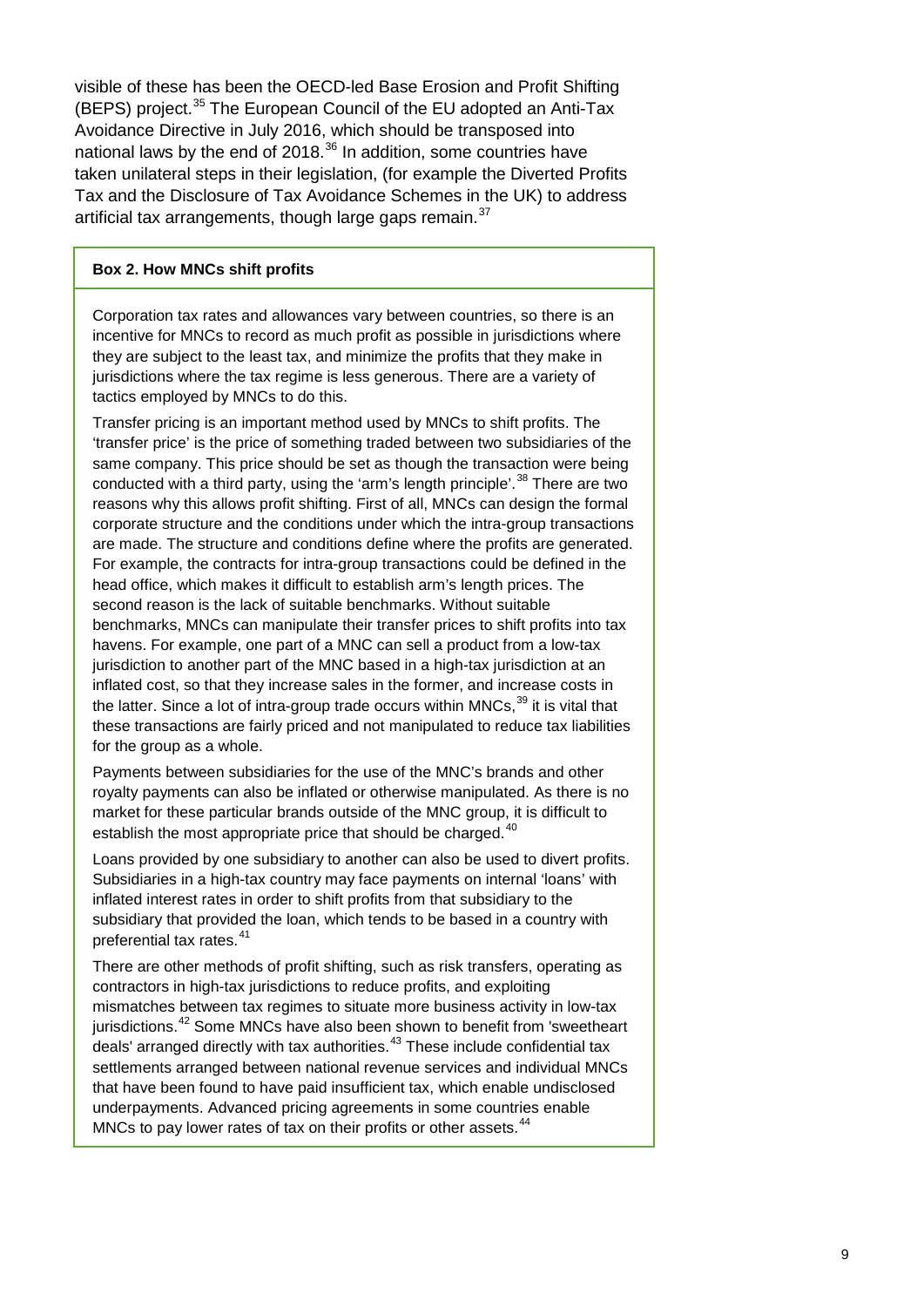None of these initiatives have adequately tackled profit shifting. This is when a MNC moves profits to a jurisdiction with lower tax rates to reduce their overall tax bill (see **Box 2**). This is possible because the parts of a multinational company based in different countries (its 'subsidiaries') are taxed as if they are independent entities, as opposed to part of the same company.

### **International tax competition**

Tax competition between countries seeking to offer the best deal to corporations[45](#page-46-7) is helping to drive a global trend of falling corporate income tax (CIT) rates.<sup>[46](#page-46-8)</sup> Powerful corporate lobbies advocate publicly and privately for lower tax rates.[47](#page-46-9) The average statutory CIT rate in OECD countries in 1980 was nearly 50 percent; it is now half that.<sup>[48](#page-46-10)</sup> This trend means that corporate profits are rising, while governments need to look for alternative taxes to plug gaps in their revenues. Although governments claim that they reduce corporate tax rates to attract investment, tax rates are not actually the main consideration for MNCs deciding where to invest. In fact, tax competition has not been about attracting real investment. The tax incentives granted by corporate tax havens such as Luxembourg have largely attracted profit shifting from investments made in other countries, not real investment.<sup>[49](#page-46-11)</sup> According to the World Economic Forum, there are 12 main reasons that MNCs choose to invest in a country.[50](#page-46-12) The most important are the quality of the country's infrastructure; the availability of an educated, healthy workforce; and social stability. Thus, corporate tax revenues are vital to ensuring funds are available to pay for the very things on which MNCs rely (see **Box 4**).

The latest tax reforms have not put an end to questionable tax decisions and loopholes allowed by governments, such as those highlighted in documents released in the LuxLeaks scandal of 2014.<sup>[51](#page-46-13)</sup> Some tax incentives, such as the UK Patent Box $52$  or the Dutch Innovation Box regimes,<sup>[53](#page-46-15)</sup> grant a lower tax rate for profits generated through intellectual property (IP), such as patents and copyrights. Established IP can be relocated through corporate restructuring without incentives for any new socially or economically beneficial research to be carried out in the location where the preferential rate is offered.<sup>[54](#page-46-16)</sup> While the OECD's 'nexus approach' to IP has brought some standardization, governments have still been free to determine certain incentives and application of rules in this area, providing scope for possible avoidance within the new rules.<sup>[55](#page-46-17)</sup>

A new generation of tax reforms is needed to tackle tax avoidance via legally restructuring businesses to minimize tax payments. Furthermore, tax policy and its implementation should be aimed at building a 'human economy' that puts tackling poverty and inequality at its heart.<sup>[56](#page-47-0)</sup>

This report also looks at the role of tax advisory firms in facilitating tax avoidance. Evidence revealed in the 'LuxLeaks' and the 'Panama Papers' investigations details the role played by some banks, legal firms and other professional services companies.<sup>[57](#page-47-1)</sup> These intermediaries can help their clients find ways to reduce their tax liabilities legally and also make it hard for revenue authorities to identify such techniques, for example by basing subsidiaries in tax havens.

*Corporate tax revenues are vital to ensuring funds are available to pay for the very things on which MNCs rely.*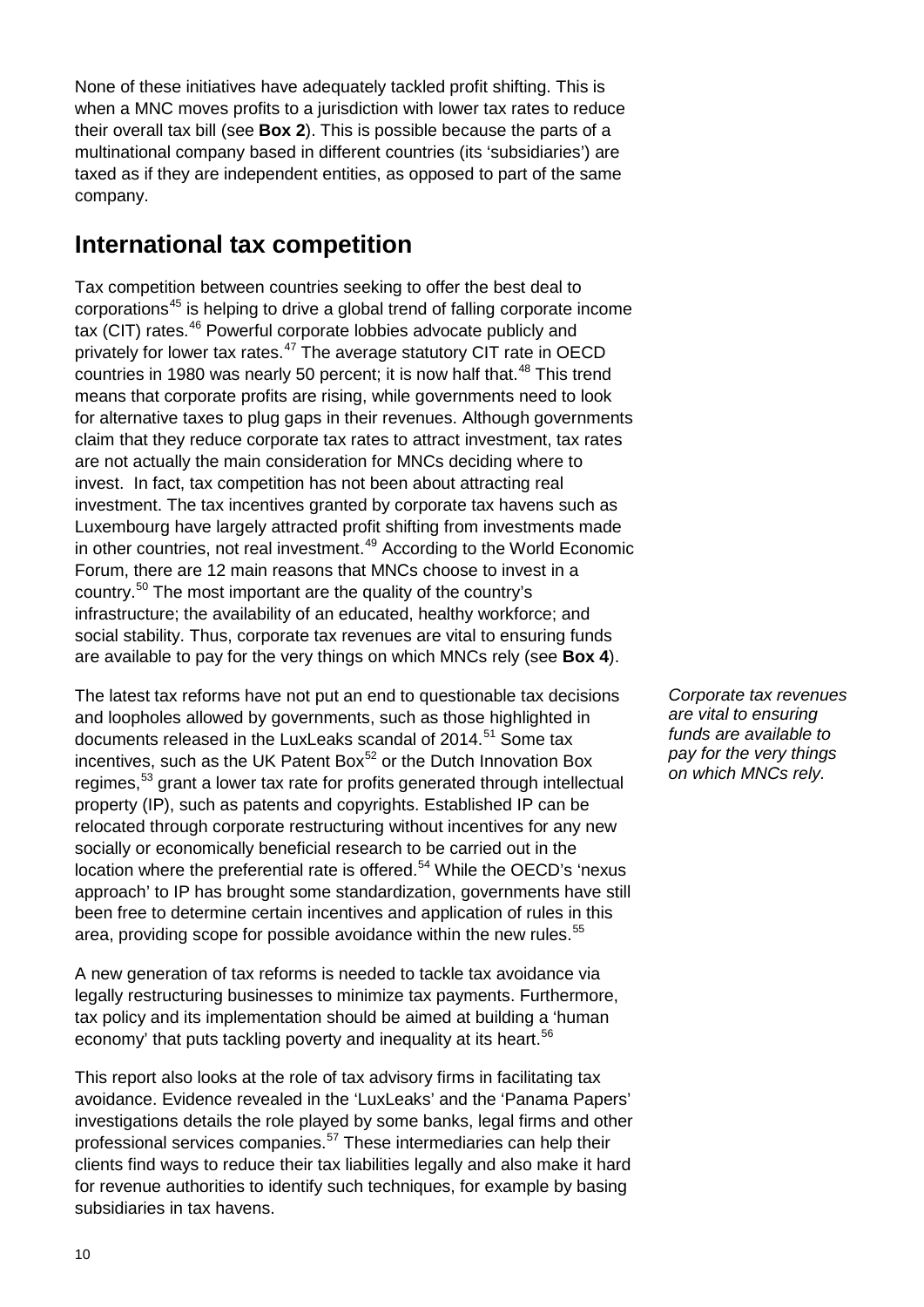### FINANCIAL REPORTING REQUIREMENTS

Another pressing issue highlighted by this report is financial and tax secrecy, which in some jurisdictions is facilitated by law. It is a major problem that the accounts of subsidiaries outside the EU are generally not accessible, especially those in developing countries. Oxfam's research underlines the need for comprehensive, public CBCR on tax.

The complex way in which many MNCs are structured means that citizens and governments often have limited insight into the taxes paid by large corporations. A MNC's reporting rules depend on where it is registered, and whether and where it is listed on stock exchanges. Most countries require publicly listed companies (i.e. those listed on a stock exchange) to publish audited annual reports and accounts, although these are often on a consolidated basis for the entire group, rather than separating out individual subsidiaries. However, for private companies, there are often no public reporting requirements at all.<sup>[58](#page-47-2)</sup> The structure of MNCs – with a parent company and multiple subsidiaries (often tens, sometimes hundreds and occasionally thousands) – makes collecting and assessing all relevant information hard, especially when subsidiaries are based in tax havens that do not require the publication of financial information $59$ 

As part of its BEPS project, the OECD requires that large MNCs provide accounting information on a country-by-country basis to tax authorities so that they can assess whether an MNC is meeting its obligations.  $^{60}$  $^{60}$  $^{60}$ However, all forthcoming reports will be accessible only to tax authorities, not the public.<sup>[61](#page-47-5)</sup> Campaigners are calling for these reports to be published so that everyone can see what taxes MNCs pay where. This data would help people hold MNCs to account, ensuring that transfer pricing is not openly abused, and help governments improve tax rules to prevent avoidance in the first place.

Some sectors in some countries are now required to be more transparent on tax data. For example, since 2014, financial companies in the EU have been required to make public their CBCR on key financial data, including taxes paid. $62$  There are already some transparency requirements in the extractives sector in Europe, Canada, the USA and Hong Kong.<sup>[63](#page-47-7)</sup> The UK government has taken the initiative on some tax transparency issues, leading the process in the extractives sector and championing wider adoption of public CBCR. In September 2016, it agreed the 'Flint Amendment' to the 2016 Finance Bill, which gave the Treasury the power to introduce public CBCR, but no deadline has been given for its implementation.<sup>[64](#page-47-8)</sup>

The EU is considering expanding public CBCR requirements to all large companies which operate within it.<sup>[65](#page-47-9)</sup> The UK government has championed public CBCR, yet its Members of the European Parliament (MEPs) from the governing Conservative party have voted against their government's position in the European Parliament, and have even voted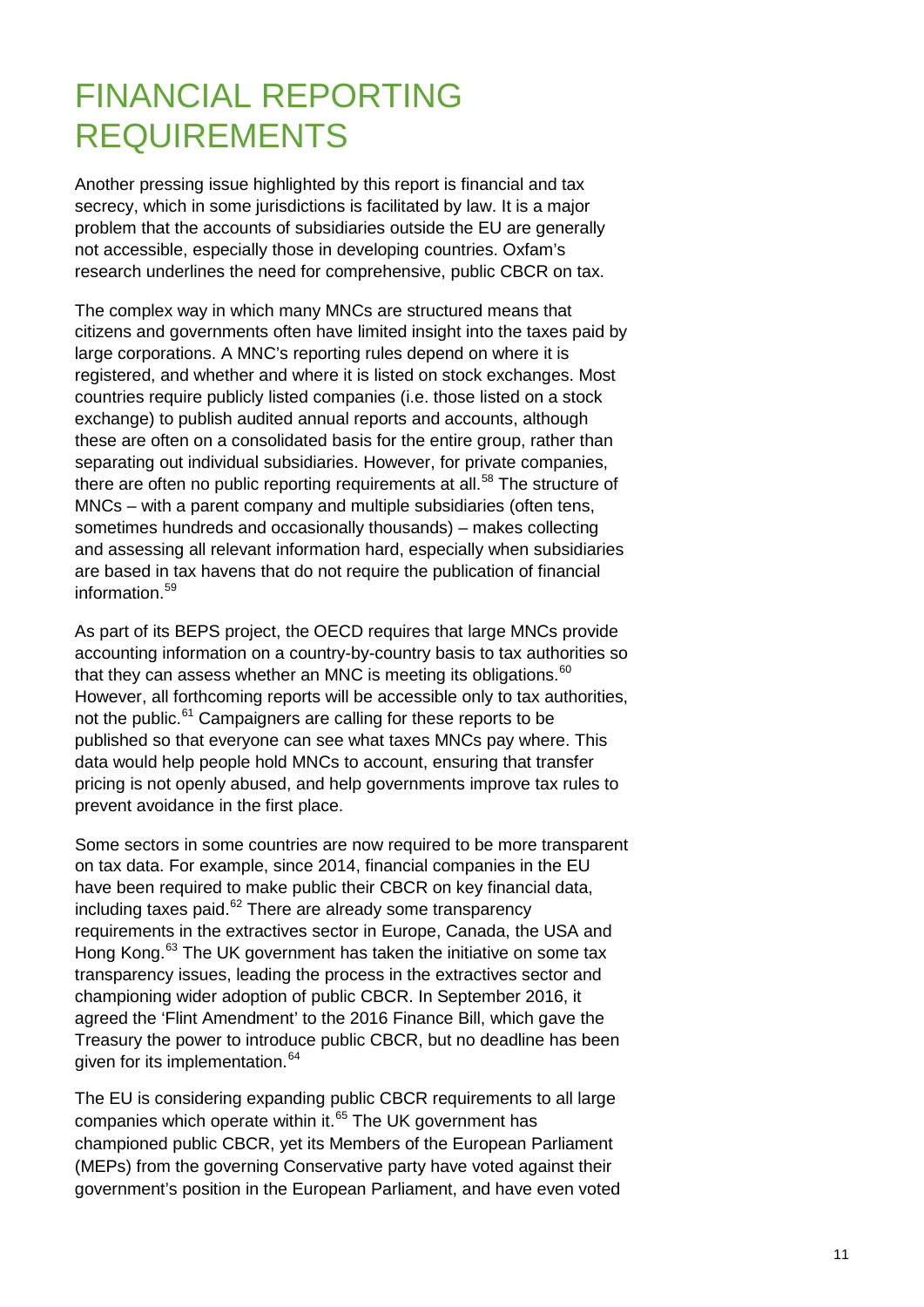against the resolution that tax avoidance and tax evasion are challenges in developing countries.<sup>[66](#page-47-10)</sup> Expanding public CBCR would make it much easier to identify possible cases of corporate tax avoidance, and to analyze the techniques and extent of such activity. Radical and proactive transparency is actually good for businesses, because responsible tax behaviour helps mitigate risk and is in companies' own long-term interests [67](#page-47-11)

The lack of transparency on tax is considered by some investors to be a good proxy for aggressive tax practices.<sup>[68](#page-47-12)</sup> MNCs should be transparent about their business structure and operations, their tax affairs and their tax decision making. Increasing awareness among the public and investors about tax avoidance is resulting in some MNCs making progress in this area. Many investors, including a number of RB's, <sup>[69](#page-47-13)</sup> are calling for public CBCR. For example, Legal & General Investment Management Limited – RB's fourth biggest investor – and Norges Bank Investment Management – RB's fifth biggest investor – have called for public CBCR.<sup>[70](#page-48-0)</sup> Many of RB's investors have signed up to the UN Principles for Responsible Investment, which support comprehensive disclosure on corporate tax payments.<sup>[71](#page-48-1)</sup> Lush Cosmetics and SSE are two MNCs that have been accredited by the Fair Tax Mark scheme in the UK, $72$  which considers various aspects of corporate tax transparency, including transparency about corporate structure and ownership, accounts, tax policy and public CBCR.<sup>[73](#page-48-3)</sup>

#### **Box 3. Examples of MNCs being more transparent**

MNCs such as Vodafone, AngloAmerican, Unilever and SABMiller (prior to its merger with AB Inbev) publish detailed tax strategies, and report some tax-related information on a regional or per-country basis.<sup>[74](#page-48-4)</sup> Barclays, which publishes country-by-country data, as required by Capital Requirements Directive IV,<sup>[75](#page-48-5)</sup> also goes beyond legal compliance and publishes explanatory information alongside its country data (although it still groups 19 countries together as 'others' where turnover totals under £10m).<sup>[76](#page-48-6)</sup>

Oxfam and others are calling for more publicly available tax information, so that governments in developing countries, campaigners, customers and others can scrutinize the data.

### CORPORATE TAXES IN DEVELOPING COUNTRIES

Wealthier countries have more options for raising taxes than developing countries, and therefore tend to have a higher tax/gross domestic product (GDP) ratio. Tax bases in developing countries are more fragile. Their governments tend to be more dependent on a few types of tax since there is a smaller middle class from which to raise income and consumption taxes. $^{77}$  $^{77}$  $^{77}$  CIT is particularly important for developing countries, from both MNCs and domestic companies: it contributes an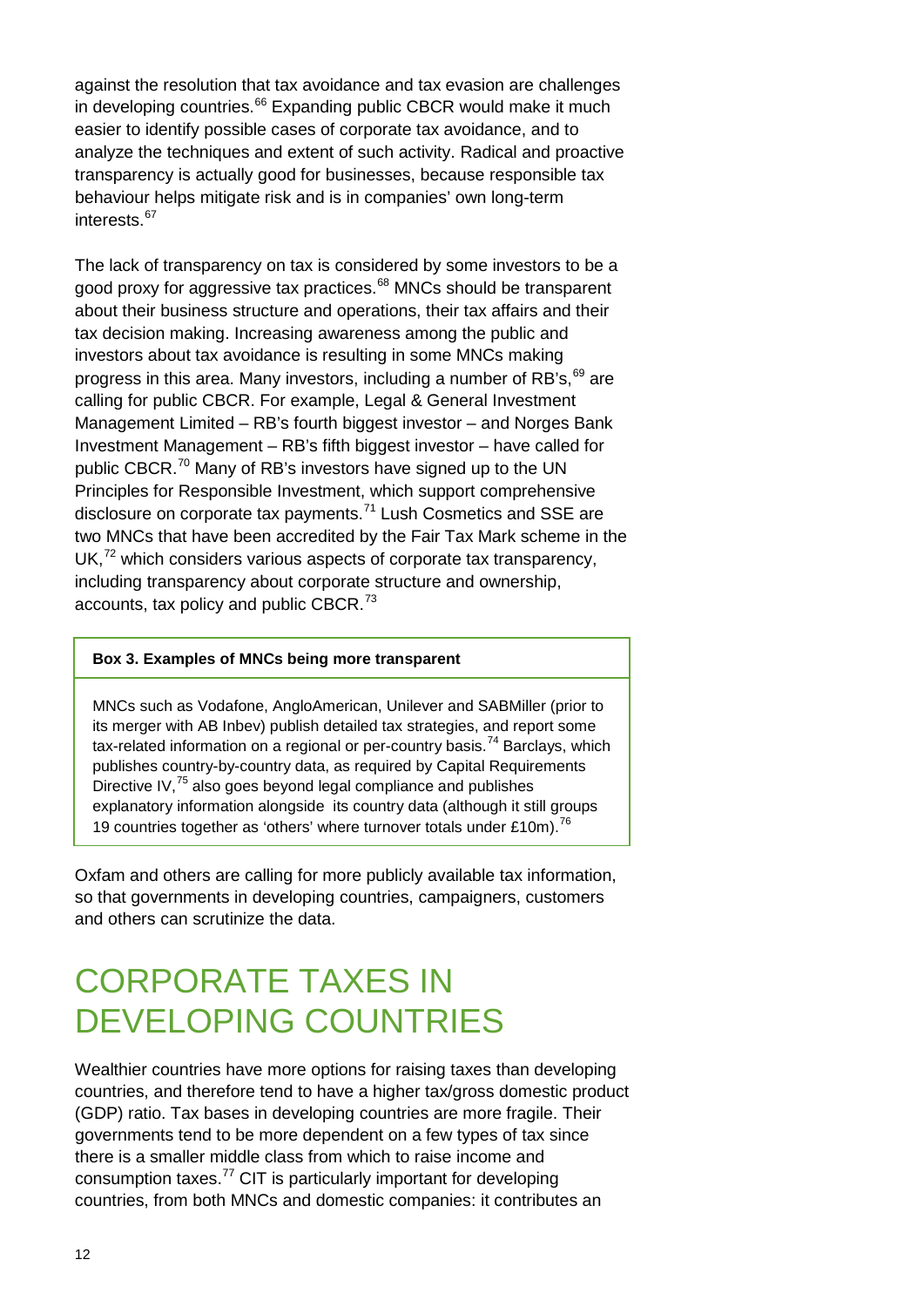average of 16 percent of their GDP,<sup>[78](#page-48-8)</sup> compared with around eight percent in wealthy countries.[79](#page-48-9)

This is not because of very high headline rates of CIT in developing countries, nor is it likely due to stricter enforcement of corporate tax compliance: indeed, many developing countries offer generous tax incentives that are often redundant, since investment would have happened anyway.<sup>[80](#page-48-10)</sup> Rather it shows that profits generated by companies in developing countries constitute a relatively high proportion of the income available to tax. In lower income countries, more income is generated in the informal economy – which should be progressively and fairly brought into the formal economy – and fewer individuals make sufficient income to attract personal income tax. So even though taxes like value-added tax (VAT) may be making up a growing part of developing countries' revenue, CIT remains important in absolute terms, and because it tends to be more progressive than many other kinds of taxes.

Statutory corporate tax rates vary between countries. However, even within a country, the tax rate that a company actually pays – the ETR – can also vary considerably across sectors over time. Much of the difference between statutory and effective rates can be accounted for through allowances explicitly provided for in national laws and tax treaties. Evidence suggests that lower ETRs are more common in developing countries, where there are more incentives on offer and lower administrative capacity.<sup>[81](#page-49-0)</sup> Some of the differences not explained by allowances may be due to tax avoidance. When MNCs avoid tax, developing countries are disproportionately affected.

#### **Box 4. Why paying tax is in MNCs' interests**

The best MNCs – and their investors – recognize that their success is inseparable from the success of the societies in which they operate.<sup>[82](#page-49-1)</sup> Therefore, paying tax should be seen as an investment by MNCs into peaceful, stable societies that have functioning transport networks and power systems; educated, gender-balanced, healthy and productive workforces; prosperous economies and strong consumer bases with purchasing power. By promoting effective governance, responsible tax behaviour also helps to tackle corruption, which is harmful to businesses' interests. Together, Oxfam, ActionAid and Christian Aid have developed detailed analysis and recommendations for MNCs that recognize the importance of responsible tax behaviour and want to improve their policies and practices and go beyond legal compliance, captured in *[Getting to](http://policy-practice.oxfam.org.uk/publications/getting-to-good-towards-responsible-corporate-tax-behaviour-582243)  Good*: *[Towards responsible corporate tax behaviour](http://policy-practice.oxfam.org.uk/publications/getting-to-good-towards-responsible-corporate-tax-behaviour-582243)*. [83](#page-49-2)

### **Making up the shortfall**

Decisions to lower corporation tax rates and offer exemptions create gaps in governments' finances. This can have a major impact on their ability to deliver public services, which affects the poorest people the most – and women in particular. The lack of investment in essential services can reduce the quality and accessibility of healthcare, childcare,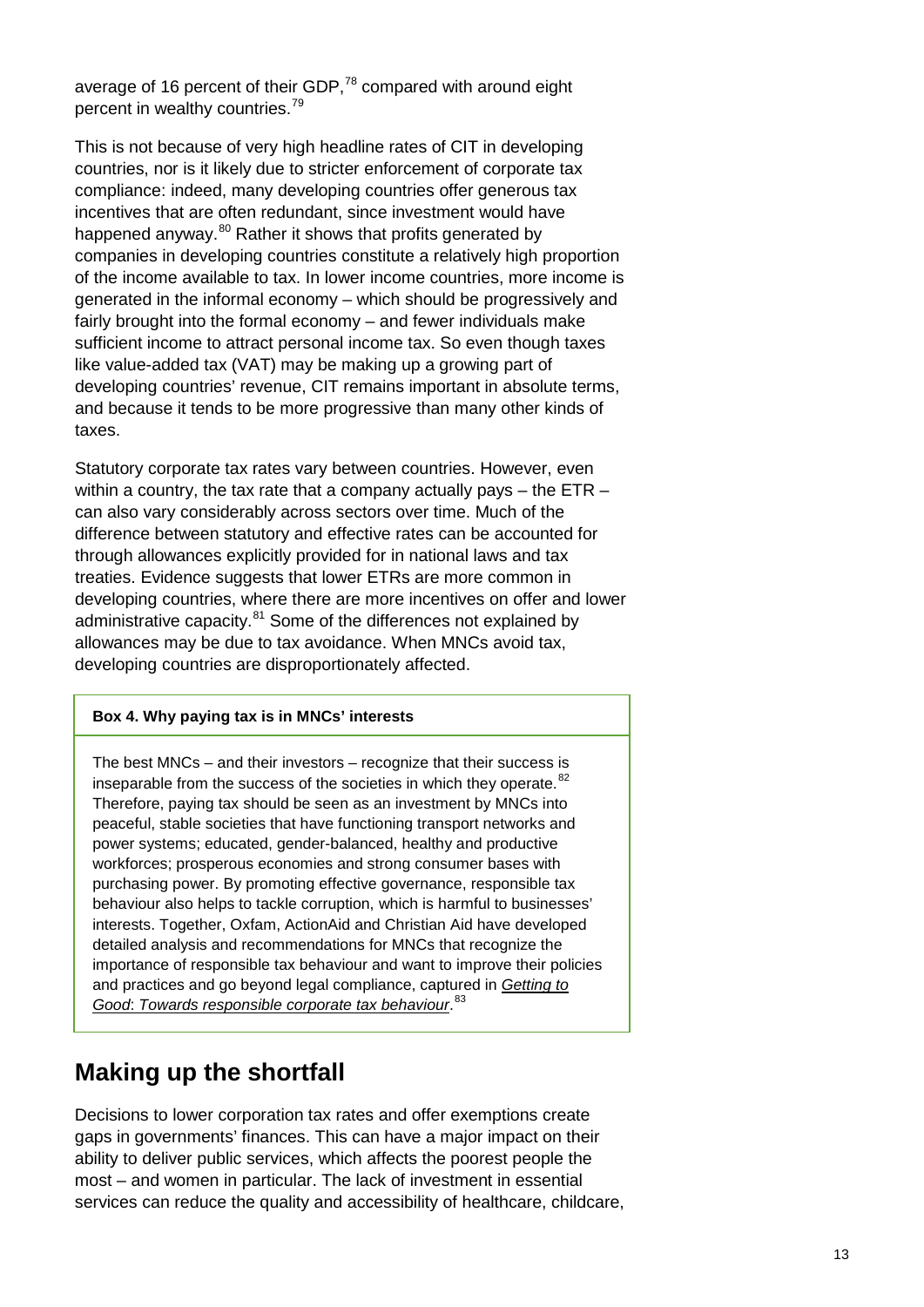schools and basic infrastructure, which means that women and girls often fill the gap through unpaid or low-paid care work.<sup>[84](#page-49-3)</sup>

Gender inequality often cuts across other inequalities in a way that aggravates poverty. Women and girls from the poorest castes, ethnic and/or racial groups often have poorer health, nutrition and education; suffer higher levels of violence and have higher levels of poverty than men and boys from similar backgrounds.<sup>[85](#page-49-4)</sup> Globally, women do an average of 23 years' more unpaid work than men over their lifetimes: [86](#page-49-5) mostly caring for children, the sick and elderly, and performing domestic chores such as fetching water, cooking and cleaning. This work is worth an estimated \$10tn to the global economy each year.<sup>[87](#page-49-6)</sup> For many women, this reduces the time available to earn an income or participate in public life, and for essential rest and leisure time. Public services – such as health, education and social care – can provide a lifeline for women by reducing and redistributing their unpaid work. Oxfam is therefore calling for governments to invest in public services and infrastructure that reduce and redistribute unpaid care work, including universal free public healthcare; social care; child care; water, sanitation and hygiene (WASH); and education services.<sup>[88](#page-49-7)</sup> MNCs doing business in developing countries must ensure that they are paying their fair share of tax in order to fund such services.

In the absence of a robust and sustainable tax or other domestic revenue base to fund public services,<sup>[89](#page-49-8)</sup> many developing countries have been persuaded to make up shortfalls in tax revenue through indirect taxes, particularly VAT. [90](#page-49-9)

VAT can raise significant sums in many countries and can be relatively easy to administer, but has failed to compensate for the erosion of trade taxes in many countries. $91$  VAT is often popular with governments because it can be hidden from those who pay it (e.g. by including it in final sale prices). However, it tends to be regressive, thereby perpetuating existing inequalities, because poorer people spend a greater proportion of their income on basic goods; thus, increasing VAT has a much bigger impact on them than it does someone with more disposable income.

VAT can also entrench gender inequality. Gender biases are embedded in VAT design and implementation, because it ignores key gender differences between the economic lives of women and men. In particular, it ignores the fact that household expenditures are gendered: women spend a higher proportion of income under their control on goods such as food, school resources and healthcare products, many of which are subject to VAT.<sup>[92](#page-49-11)</sup> Because women also bear a disproportionately high burden of unpaid care work, they can also be disproportionately affected by VAT on goods that are essential to carrying out this work.<sup>[93](#page-49-12)</sup> Femaleheaded households may also bear a higher final VAT burden relative to their income, because women in general earn less than men.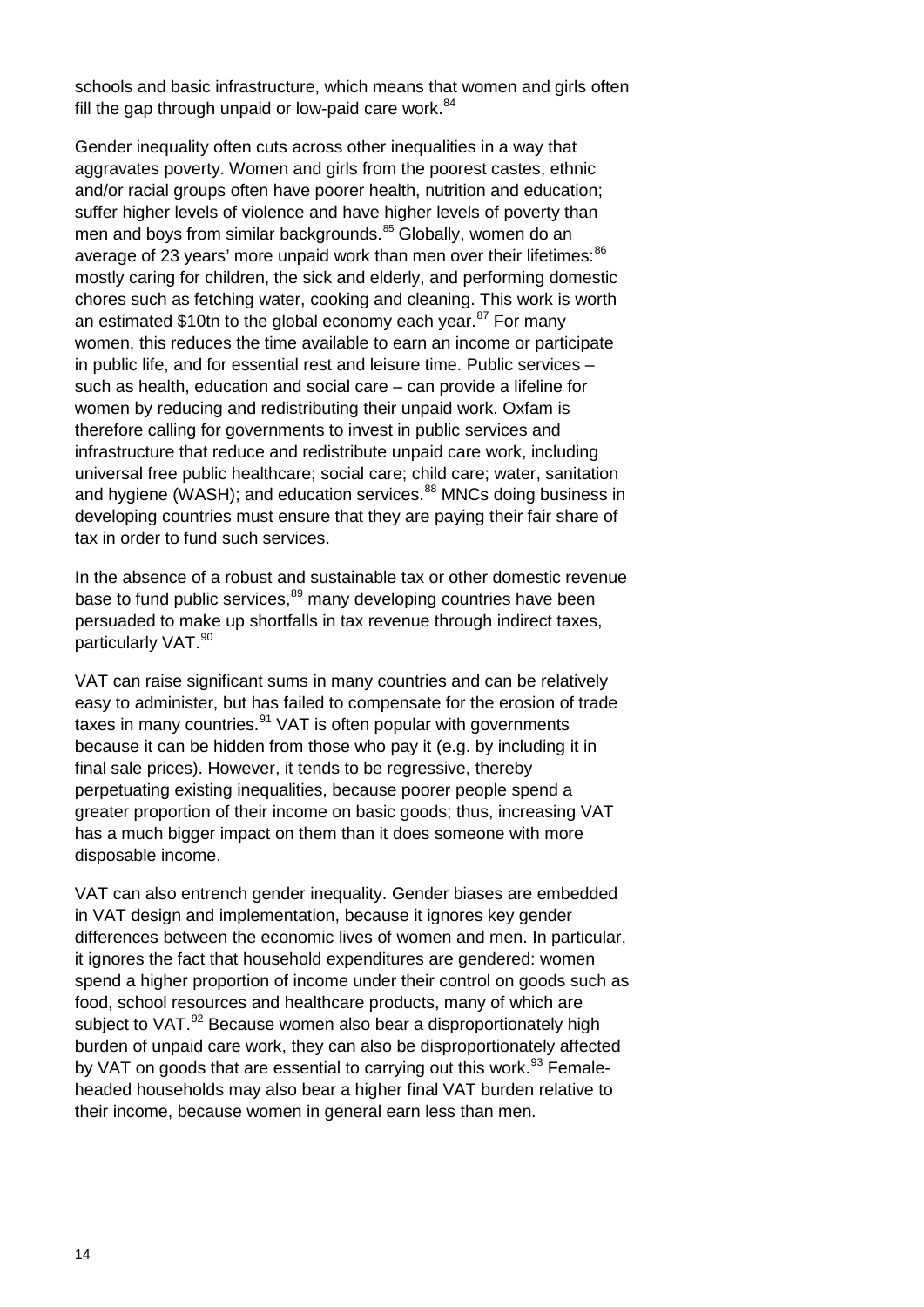# 2 TAX AVOIDANCE BY RB

### RB GROUP

RB – formerly known as Reckitt Benckiser until a rebranding in 2014 – is a UK-based consumer goods enterprise. With operating profits of £2.4bn from sales of nearly £10bn in 2016, RB is a highly profitable enterprise. It is listed on the London and Frankfurt stock exchanges, and has been a very sound investment option for its shareholders, outperforming average FTSE 100 shares (often generating returns twice as high) and regularly paying high dividends.<sup>[94](#page-49-13)</sup>

RB's stated purpose is 'to make a difference, by giving people innovative solutions for healthier lives and happier homes'.<sup>[95](#page-49-14)</sup> Its portfolio includes 19 globally known consumer brands under its 'health, hygiene and home' banner, including Vanish, Durex, Veet, Dettol, Scholl, Nurofen and Clearasil.<sup>[96](#page-49-15)</sup>

RB sells its products globally with Europe, North America, Australia and New Zealand responsible for around two thirds of its global revenues. The remainder is generated in Africa, Asia and Latin America.<sup>[97](#page-49-16)</sup> It has a corporate presence in over 60 countries, as shown in Figure 1.<sup>[98](#page-49-17)</sup>

#### **Figure 1. Countries in which RB has a corporate presence (purple)**



Source: Country list taken from RB website. *About Us*. Retrieved 21 March 2017. Available at: [http://www.rb.com/about-us/.](http://www.rb.com/about-us/)

Note: The map is consistent with the list of countries of operation on RB's website with the exception of Zimbabwe and Zambia, which have been removed due to further enquiries by Oxfam suggesting that RB has no active operations there as of July 2017.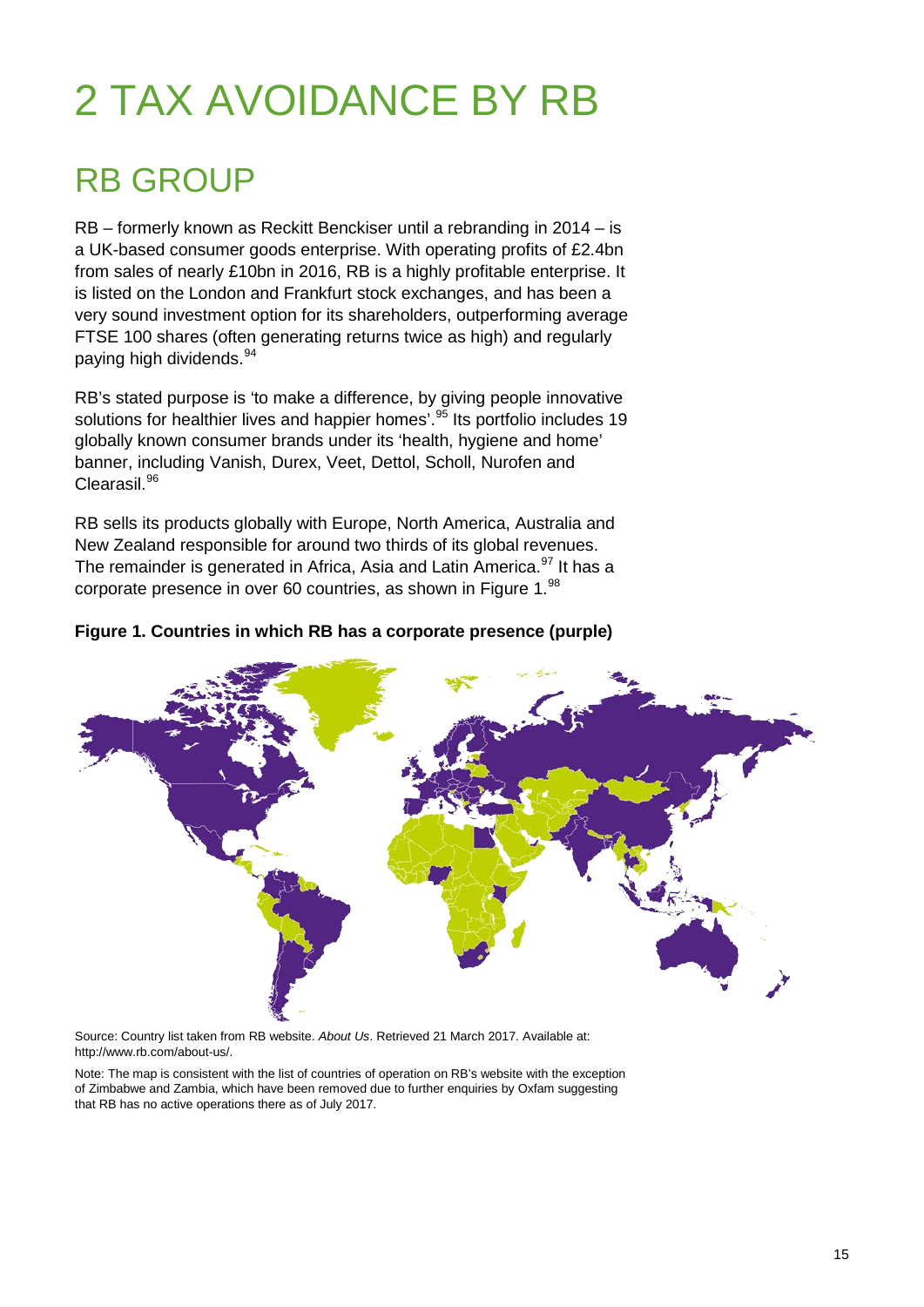According to its 2016 annual report, RB Group has 344 subsidiaries.<sup>[99](#page-49-18)</sup> The financial statements of most of these are not publicly available, due to a lack of local legislation requiring them to be. A number of subsidiaries are based in tax havens, such as Luxembourg (16 subsidiaries), Jersey (six), Guernsey (four), British Virgin Islands (four), Switzerland (three), and the Cayman Islands, the Bahamas and Bermuda (one each).<sup>[100](#page-50-0)</sup> In addition to these countries, the financial statements of subsidiaries in many other countries are confidential, so no party can verify what business operations occur there. However, having ten percent of subsidiaries in recognized tax havens suggests that RB may be deliberately reducing its tax liabilities; this report focuses on the pieces of the jigsaw that Oxfam has been able to access. Until governments mandate MNCs to publish CBCRs it will remain very difficult to uncover the full picture of each MNC's tax 'footprint'.

# RESTRUCTURING FOR TAX

RB has restructured its business model twice this decade. Prior to the restructurings, RB organized itself according to geographic areas known as 'clusters' but it did not have 'regional hubs' to manage these regions. In 2012, it reorganized its central business operations into three regions:

- Europe and North America (ENA);
- Latin America, North Asia, South East Asia, Australia and New Zealand (LAPAC); and
- Russia, the Commonwealth of Independent States (CIS) countries, Turkey, the Middle East and Africa (RUMEA).

In 2014, a further restructuring reduced this to two regions:

- Developing markets mostly also developing countries, plus Argentina, Japan, South Korea, Taiwan and United Arab Emirates (UAE);<sup>[101](#page-50-1)</sup> and
- Europe, North America, Russia/CIS, Israel, Australia and New Zealand (ENA).

The main feature of the first restructuring in 2012 was the establishment of regional 'hubs' in the Netherlands, Singapore (subsequently closed in 2014) and Dubai – all countries either recognized as tax havens or with tax-free zones. These hubs are essentially regional headquarters (HQs) from which RB oversees its business. The hubs are similar to holding companies, responsible for collecting revenue from country subsidiaries. Executives for these hubs are based in the countries that host them, but beyond this, the role of the hubs in RB's actual business seems marginal. For example, RB Group's annual reports do not report any investments or other business activity in these regional HQ companies.<sup>[103](#page-50-2)</sup> RB says that these restructures were designed to 'be close to our customers' (see Appendix 2 for full statement).

However, in financial terms Oxfam cannot find significant business reasons for basing these companies and executives in these countries other than to save tax. The restructurings appear to have resulted in

*Oxfam's research estimates that RB has reduced its tax bills across the world by an estimated £200m over a period of three years, including by up to £60m in developing markets.[102](#page-50-3)*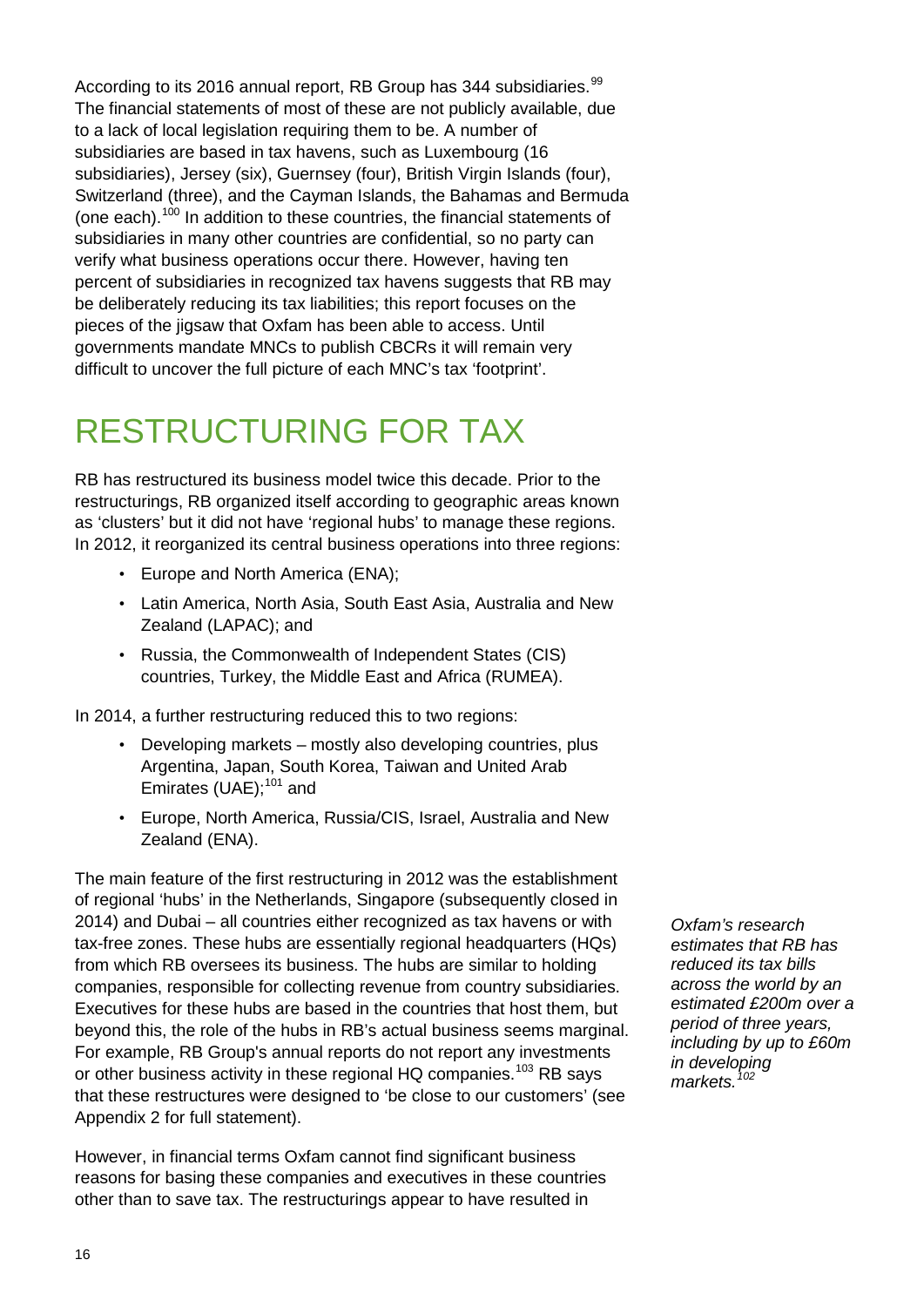lower tax bills for RB. Oxfam's research estimates that RB has reduced its tax bills across the world by an estimated £200m from 2014 to 2016, including by up to £60m in developing markets<sup>104</sup>. Sales revenue is a reasonable proxy for taxable business for a company like RB that sells products as its primary business, so data from its annual reports were used to calculate the proportion for developing markets.<sup>[105](#page-50-5)</sup>

Using the hubs, which are based in countries with low corporate tax rates, to channel much of the profit derived from countries where tax rates are higher (see **Box 2**), means that the tax rate for the MNC as a whole is reduced. While it is not possible to establish exact cause and effect due to the lack of financial transparency, this trend is confirmed by RB's own data on its global ETR, which declined from 26.5 percent in 2011 to 21 percent in 2015 and 23 percent in 2016.<sup>[106](#page-50-6)</sup> During the same period, statutory tax rates decreased globally by less than 1 percentage point.<sup>[107](#page-50-7)</sup> RB's annual reports do not discuss any significant changes in its actual business locations that could have caused the reduction in tax costs, or other factors such as the impact of new laws, allowances or favourable rulings.<sup>[108](#page-50-8)</sup> Therefore, it can be assumed that the drop in ETR was likely a result of the RB's restructurings.

RB Group's annual reports show that the restructurings have had very little impact on the group's operating profitability. Its gross margin and operating margin have remained fairly stable.[109](#page-50-9) However, the hub companies have generated high levels of profit, most likely by supplying RB products from manufacturing group companies to distributing companies, or by charging other group companies for their services. Use of the regional HQs is often artificial, as products appear not to have been physically transferred through them.<sup>[110](#page-50-10)</sup> RB could have arranged its distribution without these hubs, and therefore we suggest that the biggest financial impact has been the reduction in its tax burden. It is very difficult to discern the precise transactions between the regional hubs and the country subsidiaries, or what the fair price for each such transaction should be. However, it appears that the greatly increased 'business' flowing through the hubs has led to lower profits in a number of country subsidiaries, reducing tax for RB overall. The revenue and operating profits accounted in the Netherlands hub are a third of the size of the RB Group's total. In both Dubai and Singapore (when operational) the hubs oversaw hugely increased revenues after 2012.

The way that RB has remodelled its business around regional hubs exemplifies a wider global trend. For example, there is evidence to suggest that many US MNCs, especially technology companies, have been engaged in profit-shifting to low-tax hubs like Ireland.<sup>[111](#page-50-11)</sup>

RB's tax structure could be replicated by practically any major business taking advantage of incentives provided by certain countries to attract taxable profits away from other countries. By attracting major businesses

through low tax rates and incentives, countries like Luxembourg, the Netherlands, the UAE and Singapore distort competition. This can cause other governments to feel compelled to reduce tax rates or offer incentives in order to compete. Such practices encourage an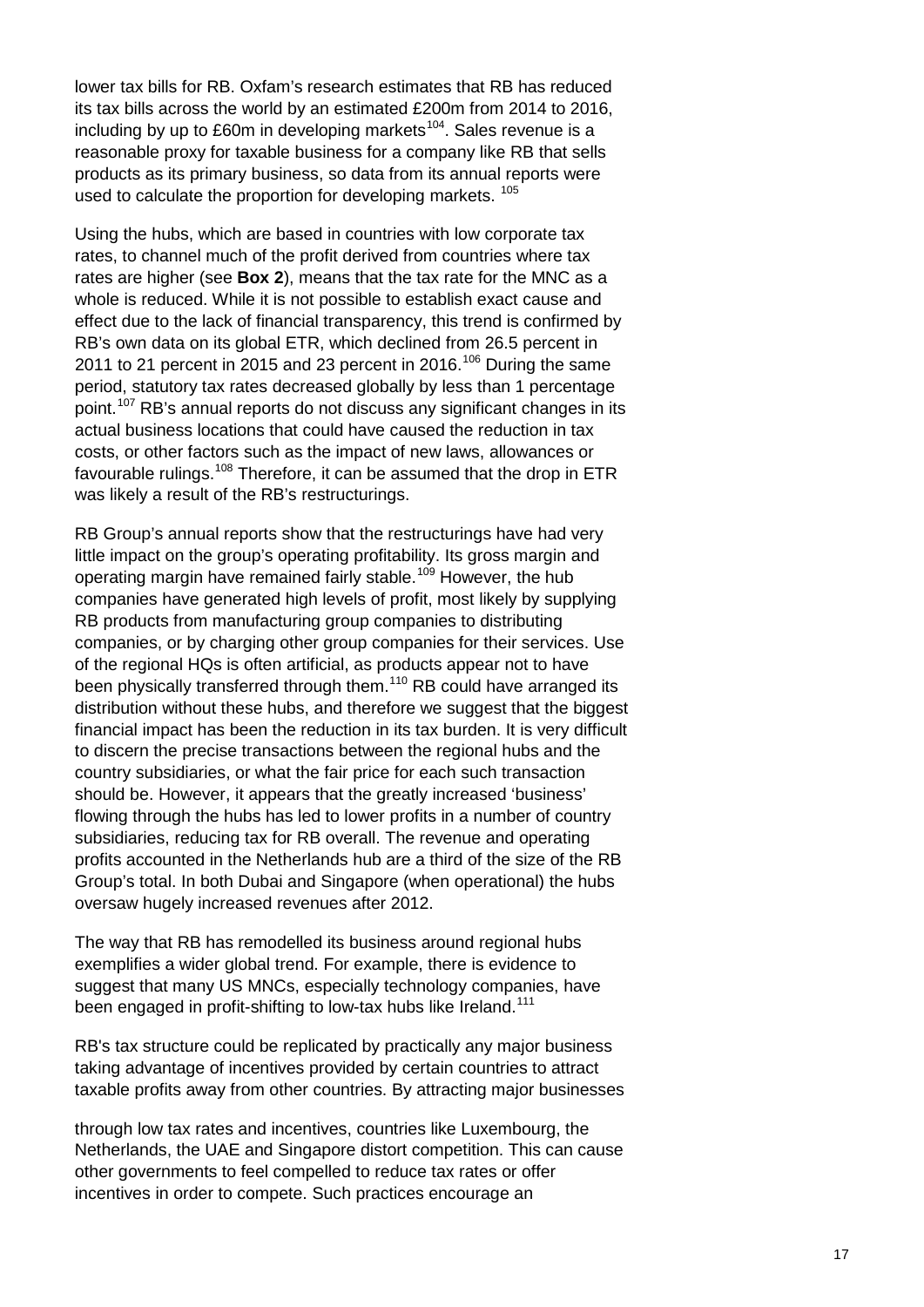international 'race to the bottom', in which developing countries lose out disproportionately.

### **Tax savings through the Dutch hub**

The Dutch subsidiary, Reckitt Benckiser (ENA) B.V., has been by far the most significant of the hubs in terms of contribution to RB's business, based on available data. The Netherlands' extensive tax treaty network<sup>[112](#page-50-12)</sup> and its membership of the EU, conferring benefits of EU Directives such as the Parent-Subsidiary Directive,<sup>[113](#page-50-13)</sup> make it a favourable location to be a hub. With pre-tax profits of £779m in 2014, it accounts for 31 percent of the pre-tax profits of the whole RB Group. This subsidiary initially served Europe and North America, but following the 2014 restructure also serves Russia/CIS, Israel, Australia and New Zealand. According to its financial statements, the subsidiary has received a tax ruling from the Dutch authorities that exempts 75 percent of its profits from tax from 2013 onwards, when the structure took effect.<sup>[114](#page-50-14)</sup> This ruling appears to go a long way in explaining why RB's ETR in the Netherlands hub has been roughly one quarter of the Dutch CIT rate of 25 percent.

### **Tax savings through the Singapore hub**

Reckitt Benckiser (Singapore) Pte Ltd began serving as the HQ of the LAPAC area in 2011, after it had been granted a Development and Expansion Incentive from the Singapore Economic Development Board. Singapore levied a concessionary tax rate of five percent on income qualifying for the incentive between 2011 and 2013, compared to the normal rate of 17 percent.<sup>[115](#page-50-15)</sup> According to its financial statements, RB did not expect the incentive to continue beyond 2014. The Singapore regional HQ was abandoned in 2014, when its functions were transferred to the Netherlands and Dubai. The reason for the transfer is not described in the financial accounts.<sup>[116](#page-50-16)</sup>

### **Tax savings through the Dubai hub**

The Dubai branch of UK-registered Reckitt Benckiser (RUMEA) Ltd manages the RUMEA segment of RB's business. According to its financial statements, the Dubai subsidiary paid no tax on profits of nearly £30m in 2013–14.[118](#page-50-17) The subsidiary is not liable for tax in the UK, since all of its operations are based in branches in the tax-free zone of Dubai.

### ESTIMATING TAX AVOIDANCE: THREE APPROACHES

Despite not having access to financial accounts for most of RB's subsidiaries, it is still possible to piece together some of the tax losses to governments resulting from its restructurings. Oxfam has used three different approaches to estimate the tax losses:

*With pre-tax profits of £779m in 2014, the Dutch hub accounts for 31 percent of the pretax profits of the whole RB Group.*

*According to its financial statements, the Dubai subsidiary paid no tax on profits of nearly £30m in 2013–14.[117](#page-50-18)*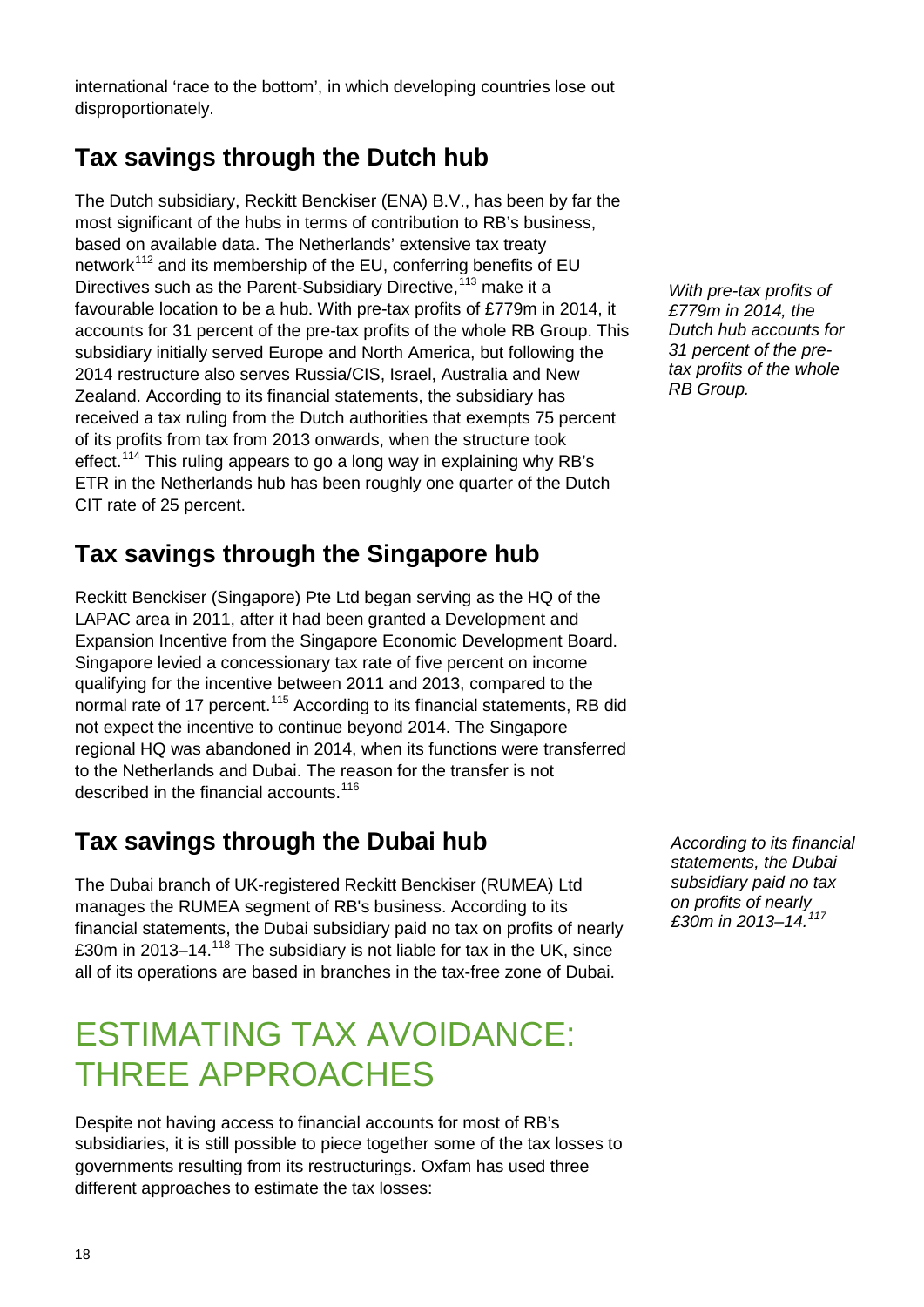- estimated global tax losses using the group's consolidated accounts;
- estimated tax losses based on the profits and taxes paid by the RB subsidiaries nominated as regional HQs; and
- estimated tax losses for particular countries where sufficient information is available.

These approaches produce different estimates of the potential tax losses because they use different parameters to assess revenues and taxes. While two are based on smaller data sets (for regional and national figures), it is not possible to directly add up the sums or compare the approaches. The differences between these estimates underscore how important it is that full information is made available about the business that MNCs like RB conduct, especially in countries where they pay taxes.

### **Estimating tax losses from global consolidated data**

RB's revenues have remained fairly constant since 2011 (see **Table 1**). Its operational costs have not increased, as its gross margin and operating margin have remained stable. It is therefore possible to estimate the global tax losses to governments likely caused by RB's restructurings by comparing the ETR with a conservative estimate of the tax rate that RB would have paid without them (set at a rate of 25 percent of pre-tax profits). <sup>[119](#page-50-19)</sup>

Based on this formula, RB's estimated global tax savings were £200m over three years: £71m in 2014, £89m in 2015 and £41m in 2016. Developing markets generated 30 percent of RB's global sales in 2015. By using this ratio to estimate their share of tax losses, Oxfam estimates that developing markets would have lost up to £21m in 2014, £27m in 2015 and £12m in 2016.

*RB's estimated global tax savings were £200m over three years: £71m in 2014, £89m in 2015 and £41m in 2016.*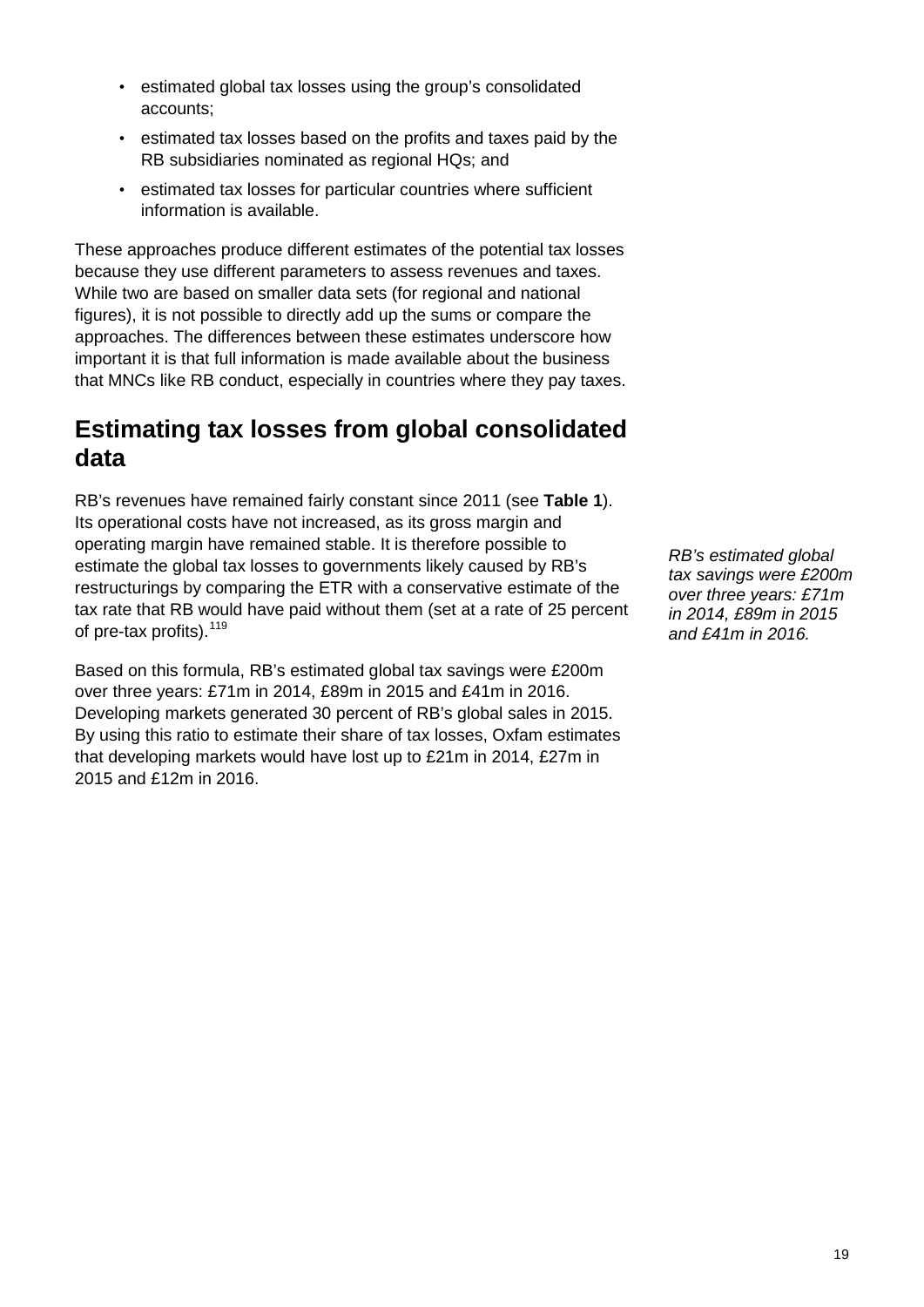| Group                                                       | 2009  | 2010  | 2011  | 2012  | 2013  | 2014   | 2015   | 2016  |
|-------------------------------------------------------------|-------|-------|-------|-------|-------|--------|--------|-------|
| Employees                                                   | 24900 | 27200 | 37800 | 35900 | 37100 | 37200  | 34700  | 34700 |
| Operating revenue (£m)                                      | 7771  | 8491  | 9553  | 9580  | 10048 | 9527   | 8882   | 9891  |
| Gross profit (£m)                                           | 4779  | 5263  | 5836  | 5699  | 6211  | 5964   | 5424   | 6026  |
| Gross margin (%)                                            | 61%   | 62%   | 61%   | 59%   | 62%   | 63%    | 61%    | 61%   |
| Operating profit (£m)                                       | 1891  | 2098  | 2386  | 2397  | 2664  | 2800   | 2241   | 2410  |
| Operating margin (%)                                        | 24%   | 25%   | 25%   | 25%   | 27%   | 29%    | 25%    | 24%   |
| Profit before tax (£m)                                      | 1892  | 2136  | 2376  | 2408  | 2314  | 2495   | 2208   | 2394  |
| Tax $(fm)$                                                  | 474   | 566   | 622   | 583   | 574   | 553    | 463    | 558   |
| ETR (%)                                                     | 25%   | 26%   | 26%   | 24%   | 25%   | 22%    | 21%    | 23%   |
| Net profit after tax (£m)                                   | 1418  | 1568  | 1745  | 1821  | 1739  | 3223   | 1743   | 1832  |
| Effect of lower rates (£m)                                  | $-55$ | -9    | -9    | 11    | $-67$ | $-177$ | $-145$ | $-45$ |
| Taxation advisory<br>services (£m)                          | 0.9   | 1.4   | 1.4   | 4.3   | 1.7   | 2.1    | 1.2    | 1     |
| Theoretical tax bill on<br>profit before tax at 25%<br>E(m) | 473   | 534   | 594   | 602   | 579   | 623.8  | 552.0  | 598.5 |
| Tax savings of effective<br>rate vs. $25%$ (£m)             | $-1$  | $-32$ | $-28$ | 19    | 5     | 70.8   | 89.0   | 40.5  |
| <b>TOTAL TAX SAVINGS</b><br>2014-16 (£m)                    |       |       |       |       |       |        |        | 200.3 |

Note: The ETRs for 2011–16 are reported in RB's annual reports. The 2009 and 2010 ETRs were calculated by Oxfam based on RB's reported income tax costs and pre-tax profits. There might be minor differences in the formulae used. The tax services were not specified between compliance and advisory in 2009 and 2010; the figures in the table represent the sum total for both of these years. From 2011, the figures for tax advisory were available.

Source: RB annual reports. Available at: [https://www.rb.com/investors/investor-information/.](https://www.rb.com/investors/investor-information/) The researchers' own calculations and numbers are shown in red.

**Table 1** includes data from RB's annual reports that indicate why its tax rate is lower than our benchmark rate of 25 percent. (We have selected 25 percent as a global benchmark rate because the average CIT rate in OECD countries, where RB does most of its business, in 2016 was 24.86 percent,<sup>[120](#page-51-0)</sup> and 25 percent is a conservative average of RB's ETR prior to restructure.) In the 'effect of lower tax rates' row, RB's own figures focus on the savings from taxes on profits in jurisdictions with rates lower than those in the UK.<sup>[121](#page-51-1)</sup> These tax savings amounted to an estimated £145m in 2015 and £177m in 2014. According to RB's annual report, the tax savings were only £9m in 2011. (Between 2011 and 2015, the UK's statutory corporate tax rate dropped from 26 percent to 20 percent; however, as only around 13 percent of RB's profits are registered in the UK, this cannot explain the overall fall in RB's  $ETR$ .)<sup>[122](#page-51-2)</sup> The tax savings we have calculated suggest that the 'effect of lower rates' is likely to include the effect of channelling more group profits through low-tax jurisdictions following the restructures**.**

*Oxfam estimates that developing markets would have lost up to £21m in 2014, £27m in 2015 and £12m in 2016.*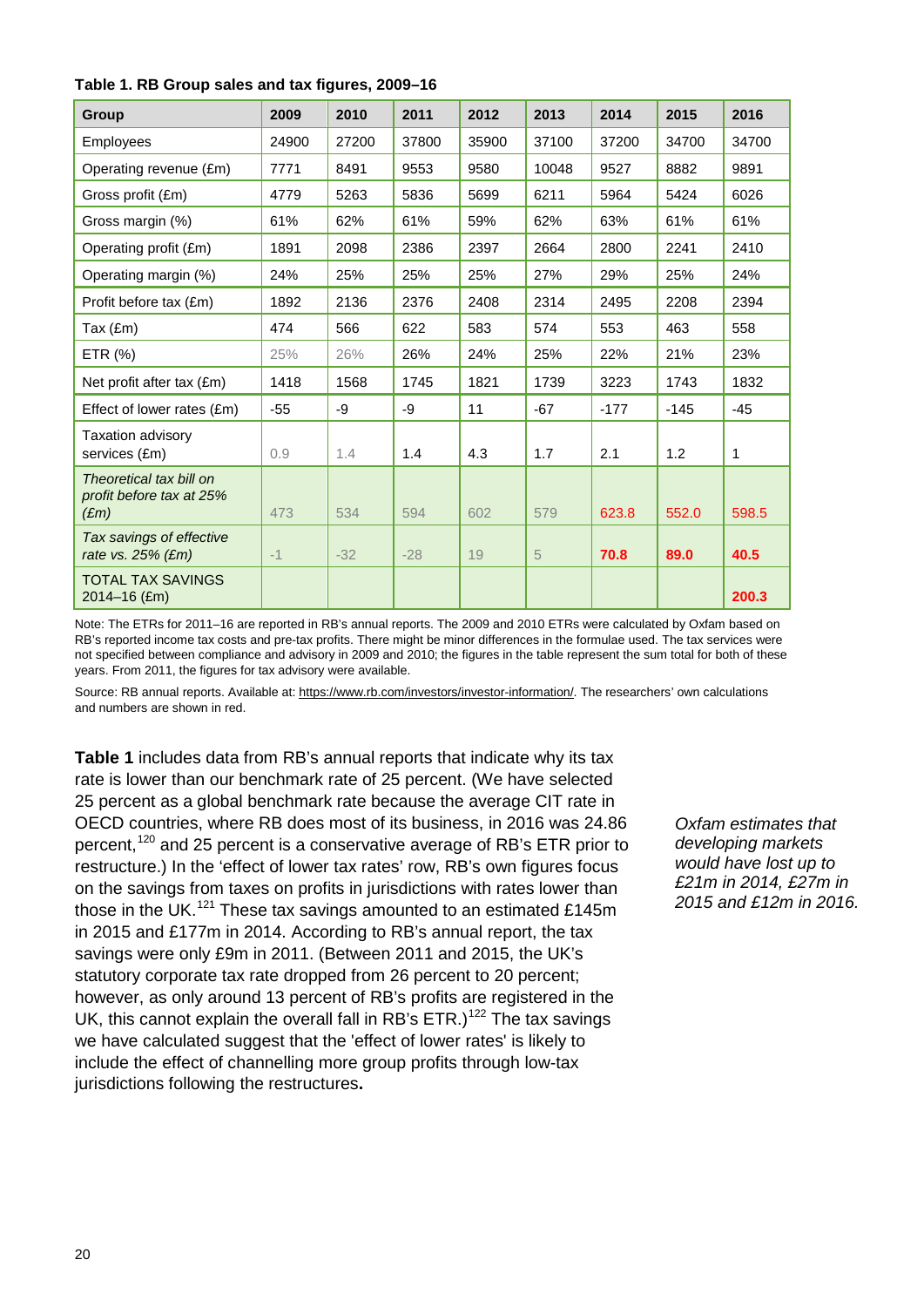### **Estimating tax losses from regional hub data**

RB's subsidiary accounts show that the regional HQs in the Netherlands and Dubai started to generate significant profits after the 2012 restructure. Similar effects began to appear in Singapore in 2012, but this hub was closed in 2014. The other two structures – Dubai and the Netherlands – appear to still be operational, assuming that there have been no significant changes since the latest filed accounts.<sup>[123](#page-51-3)</sup>

The Netherlands hub has been by far the most significant of the three, with pre-tax profits of £779m in 2014 and a similar amount in 2015. This accounted for 31 percent of the whole of RB Group's pre-tax profits (£2.3bn). The profits generated by the regional hubs in Singapore (3.5 percent in 2013) and Dubai (0.5 percent in 2014) were substantially smaller. However, it is likely that the profits of Reckitt Benckiser (RUMEA) Ltd do not represent all the profits made in Dubai, as Oxfam's researchers were not able to retrieve the financial accounts of another larger subsidiary, Reckitt Benckiser Arabia FZE, which is registered in the UAE. All three regional hub subsidiaries have paid low levels of tax, with ETRs ranging from 0–10 percent.

Oxfam calculated RB's tax savings in each of the  $HQs^{124}$  $HQs^{124}$  $HQs^{124}$  by comparing the actual taxes the MNC paid with the taxes that Oxfam thinks it would have paid on pre-tax profits, using the 25 percent benchmark tax rate.<sup>[125](#page-51-5)</sup> The figures were taken from the original financial statements and converted into pounds sterling at the year-end exchange rate. Based on this, the estimated total saving across the regional hubs was £399m over the four years from 2012–15. Applying this formula to the data from the financial statements of the three regional hubs, the figures for each of the subsidiaries were:

- The Netherlands: £340.9m in 2012–15.
- Singapore: £55.8m in 2011–14.
- Dubai: £2.2m in 2013–14.

Between 2011 and 2013, RB's ETR in Singapore was under ten percent on profits between £18m and £153m a year. The ETR was higher in 2014 at 17.3 percent, and therefore the tax saving against the 25 percent benchmark is smaller. The revenues (under £60m a year) and profits (under £20m a year) in Dubai have been smaller, so despite the zero percent CIT rate, the estimated tax savings have been lower. In addition, the Dubai hub made a loss in 2015.

The effect of the Netherlands hub is particularly large and merits further explanation. Between 2012 and 2015, RB increased its revenue in the Netherlands from £0 to £3.5bn, revenues which were turning profits of almost 50 percent in 2014. Figure 2 below shows the change in the Netherlands hub contribution to RB Group profit over time.

*The estimated total saving across the regional hubs was £399m over the four years from 2012–15.*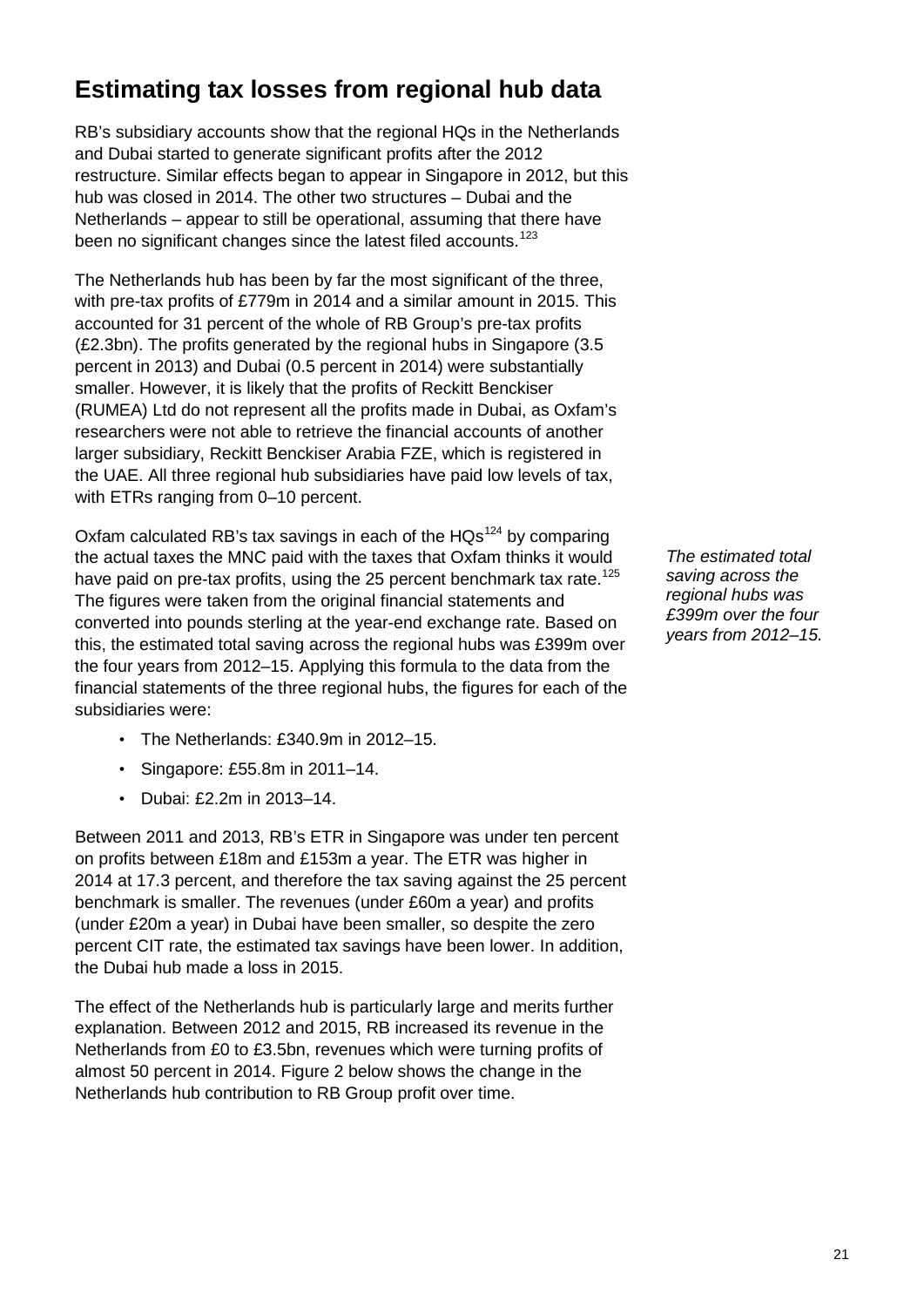

#### **Figure 2. The Netherlands hub contribution to RB Group profit (2009–15)**

These profits were subject to an ETR of just seven percent. The apparent misalignment between the business conducted in the Netherlands hub and the high levels of revenue and profits are stark. Using employees as a proxy for business activity, the average RB employee generated £258,000 revenue in 2015, while those in the Netherlands hub generated on average £33m, 128 times as much. Similarly, the Netherlands hub's employees were much more profitable than their counterparts, delivering on average £7m of profit each, over 100 times the average for RB as a whole (around £60,000 per employee), see Figure 3 below.





Other countries were on the losing side of the arrangement too: for example, our research suggests that profits from Belgium and France were shifted to the Netherlands. These losses are estimated in the following sub-section.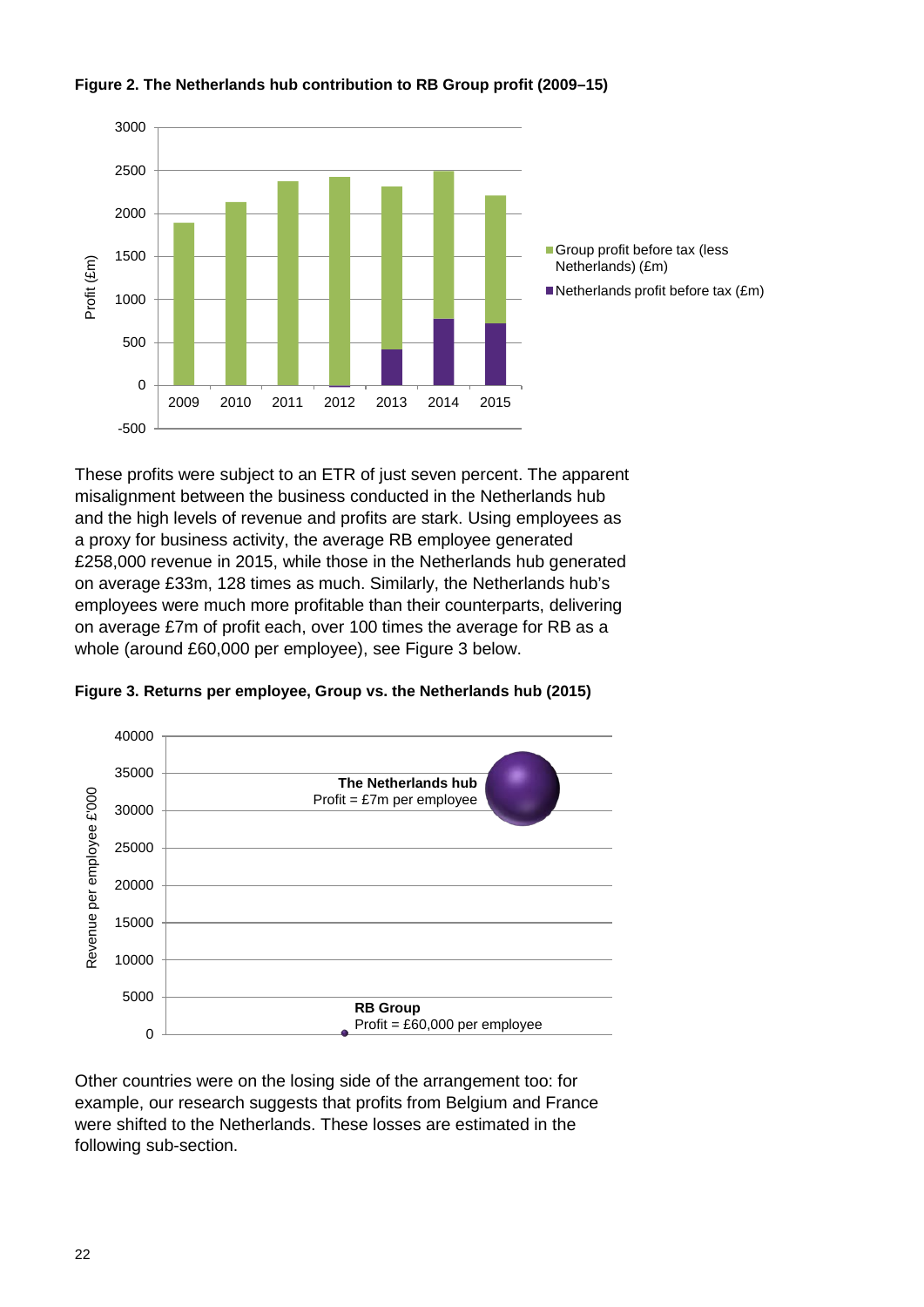| RB (ENA) B.V.                                               | 2009    | 2010    | 2011    | 2012     | 2013    | 2014    | 2015    |
|-------------------------------------------------------------|---------|---------|---------|----------|---------|---------|---------|
| Exchange rate: EUR/GBP                                      | 0.88953 | 0.85428 | 0.83688 | 0.83612  | 0.83744 | 0.73466 | 0.73466 |
| Operating revenue (£m)                                      |         |         |         | $\Omega$ | 940     | 1571    | 3512    |
| Operating profit (£m)                                       |         |         |         | $-17$    | 428     | 762     | 719     |
| Operating margin (%)                                        |         |         |         |          | 45%     | 49%     | 20%     |
| Profit before tax (£m)                                      |         |         |         | $-17$    | 423     | 779     | 724     |
| Tax $(fm)$                                                  |         |         |         | $-1$     | 30      | 54      | 54      |
| ETR $(%)$                                                   |         |         |         | 6.2%     | 7.2%    | 6.9%    | 7.4%    |
| Net profit after tax (£m)                                   |         |         |         | $-15$    | 393     | 726     | 670     |
| Theoretical tax bill on profit<br>before tax at $25\%$ (£m) |         |         |         | $-4.1$   | 105.7   | 194.8   | 180.9   |
| Tax savings of effective<br>rate vs. $25%$ (£m)             |         |         |         | $-3.1$   | 75.5    | 141.1   | 127.4   |
| <b>TOTAL TAX SAVINGS</b><br>$2012 - 15$ (£m)                |         |         |         |          |         |         | 340.9   |

Note: The full name of the subsidiary is Reckitt Benckiser (ENA) B.V.

Sources: The figures are based on Orbis data and RB's original financial statements from Reckitt Benckiser (ENA) B.V.

| RB (Singapore) Pte Ltd.                                     | 2009 | 2010 | 2011    | 2012    | 2013    | 2014    |
|-------------------------------------------------------------|------|------|---------|---------|---------|---------|
| Exchange rate: SGD/GBP                                      |      |      | 0.49726 | 0.51795 | 0.47992 | 0.48490 |
| Operating revenue (£m)                                      |      |      | 148.1   | 398.6   | 494.8   | 540.2   |
| Operating profit (£m)                                       |      |      |         |         |         |         |
| Profit before tax (£m)                                      |      |      | 18.3    | 88.1    | 125.1   | 153.0   |
| Tax $(\text{Em})$                                           |      |      | 1.8     | 4.9     | 7.2     | 26.4    |
| ETR $(%)$                                                   |      |      | 9.9%    | 5.6%    | 5.8%    | 17.3%   |
| Theoretical tax bill on profit<br>before tax at $25\%$ (£m) |      |      | 4.6     | 22.0    | 31.3    | 38.2    |
| Tax savings of effective<br>rate vs. 25% (£m)               |      |      | 2.8     | 17.1    | 24.0    | 11.9    |
| <b>TOTAL TAX SAVINGS</b><br>$2011 - 14$ (£m)                |      |      |         |         |         | 55.8    |

#### **Table 3. Figures for RB's Singapore regional hub, 2009–14**

Note: The full name of the subsidiary is Reckitt Benckiser (Singapore) Pte Ltd. Non-taxable income and non-deductible costs were excluded. Tax deal with Singapore not exploited in 2014.

Sources: The figures are based on Orbis data and RB's original financial statements from Reckitt Benckiser (Singapore) Pte Ltd.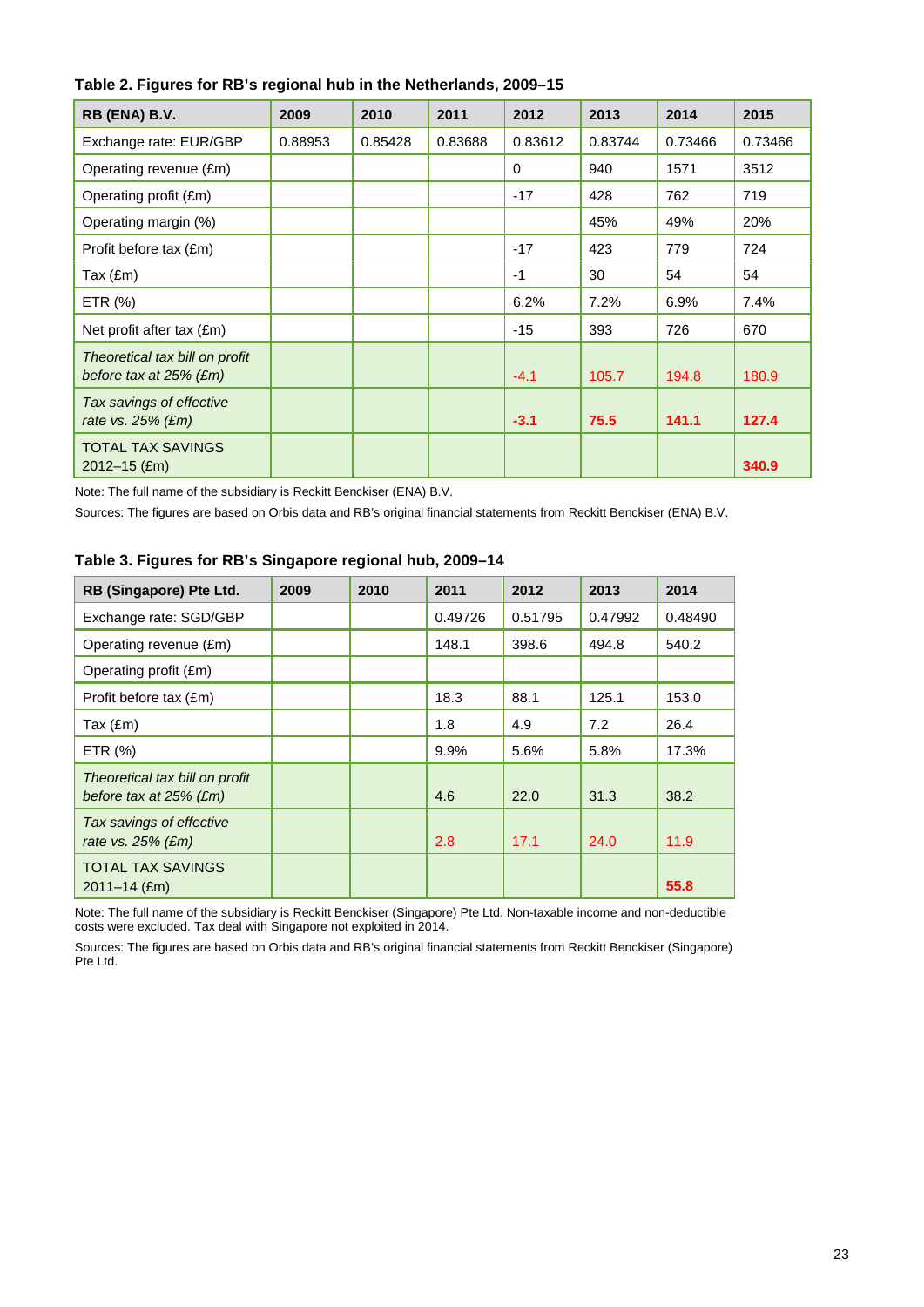#### **Table 4. Figures for RB's Dubai regional hub, 2009–15**

| <b>RB (RUMEA) Ltd UK</b>                                    | 2009 | 2010 | 2011 | 2012 | 2013 | 2014  | 2015    |
|-------------------------------------------------------------|------|------|------|------|------|-------|---------|
| Operating revenue (£m)                                      |      |      |      |      | 33.0 | 59.5  | 55.3    |
| Operating profit (£m)                                       |      |      |      |      | 18.2 | 18.3  | $-21.0$ |
| Profit before tax (£m)                                      |      |      |      |      | 16.9 | 12.2  | $-20.4$ |
| Tax (£m)                                                    |      |      |      |      | 0.0  | 0.0   | 0.0     |
| ETR (%)                                                     |      |      |      |      | 0%   | $0\%$ | $0\%$   |
| Theoretical tax bill on profit<br>before tax at $25\%$ (£m) |      |      |      |      | 4.2  | 3.1   | $-5.1$  |
| Tax savings of effective<br>rate vs. $25%$ (£m)             |      |      |      |      | 4.2  | 3.1   | $-5.1$  |
| <b>TOTAL TAX SAVINGS</b><br>$2013 - 15$ (£m)                |      |      |      |      |      |       | 2.2     |

Note: The full name of the subsidiary is RB (RUMEA) Ltd UK

Sources: The figures are based on Orbis data and RB's original financial statements from Reckitt Benckiser (Singapore) Pte Ltd

### **Estimating tax losses from national data**

A third approach to estimating the tax losses caused by RB's new corporate structure is to analyse the financial accounts of individual countries where it conducts business.

Oxfam has been able to make estimates for the following countries: Australia, Belgium, France and New Zealand.<sup>[126](#page-51-6)</sup> Profits from French subsidiaries were shifted to the Netherlands according to financial statements. Australia and New Zealand were previously covered by the Singapore hub, but this function was transferred to the Netherlands in 2014.

#### **France**

France has long been a major market for RB. However, the reported profits of RB's two French subsidiaries collapsed after the 2012 restructuring, which appeared to shift profits to its regional HQ in the Netherlands, even as economic activity in France remained the same. In 2009–11, RB France made revenues of £1.7bn in France, of which £296m was net profit. An average of 16 percent of revenue went to profit. In 2013–15, it made revenues of £1.6bn, but appeared to make just £105m in net profit, with an average operating profit margin of seven percent during this time. The net profit margin of another subsidiary, Reckitt Benckiser Healthcare France, dropped from 25 percent to 8–11 percent over the same period. Yet the revenue and number of employees in France remained broadly the same before and after the restructure. It seems unlikely that RB's business suddenly became half as profitable in France.

*Oxfam estimates that the French government lost a total of £66.2m (about €75m)[127](#page-51-7) in 2013–15 due to RB's restructurings.*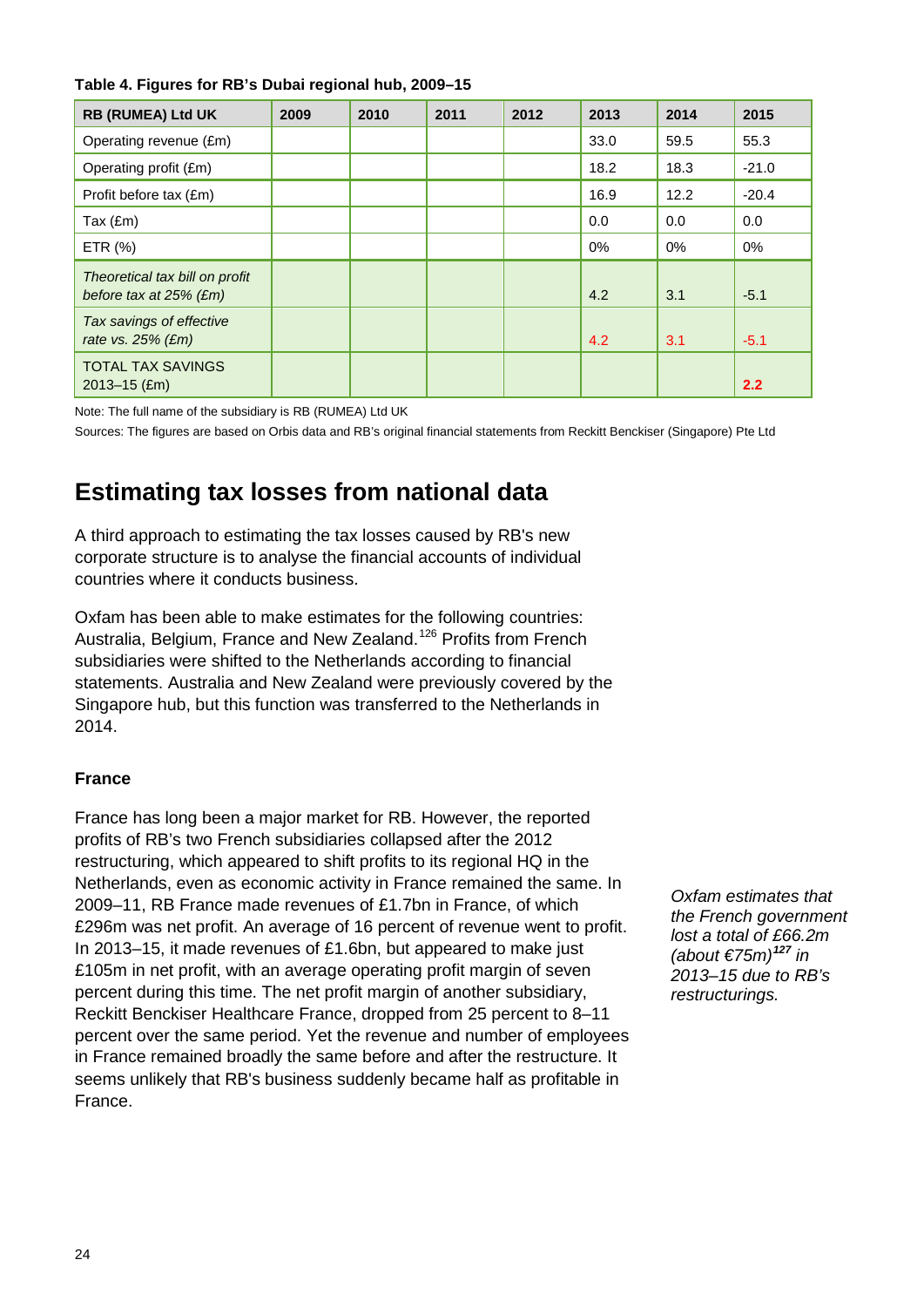Oxfam estimated the tax losses for France based on the differences between the actual net profit before tax and a benchmark net profit before tax calculated from RB's net profit margin prior to restructure (16 percent for RB France and 25 percent for RB France Healthcare) and applying the French statutory corporate tax rate of 33.3 percent.<sup>[128](#page-51-8)</sup> Based on this formula, Oxfam estimates that the French government lost a total of £66.2m (about €75m)<sup>[129](#page-51-9)</sup> in 2013–15 due to RB's restructurings.

| <b>RB France</b>                                                 | 2009    | 2010    | 2011    | 2012    | 2013    | 2014    | 2015    |
|------------------------------------------------------------------|---------|---------|---------|---------|---------|---------|---------|
| Exchange rate: EUR/GBP                                           | 0.88953 | 0.85428 | 0.83688 | 0.83612 | 0.83744 | 0.73466 | 0.73466 |
| Operating revenue (£m)                                           | 552.4   | 584.2   | 620.9   | 654.8   | 596.3   | 524.3   | 509.8   |
| Operating profit (£m)                                            | 101.6   | 111.9   | 94.7    | 93.2    | 47.5    | 36.3    | 31.9    |
| Operating margin %                                               | 18.4%   | 19.2%   | 15.2%   | 14.2%   | 8.0%    | 6.9%    | 6.3%    |
| Average operating profit<br>margin 2009-12 (%)                   | 17%     |         |         |         |         |         |         |
| Tax $(\text{Em})$                                                | 30.0    | 34.1    | 34.6    | 28.4    | 15.0    | 10.8    | 9.3     |
| France tax rate (%)                                              | 33.3%   | 33.3%   | 33.3%   | 33.3%   | 33.3%   | 33.3%   | 33.3%   |
| Theoretical operating profit<br>at 17% margin (£m)               | 91.9    | 97.2    | 103.3   | 109.0   | 99.2    | 87.3    | 84.8    |
| Difference in operating<br>profit (£m)                           | $-9.7$  | $-14.7$ | 8.6     | 15.7    | 51.7    | 51.0    | 52.9    |
| Tax savings on actual<br>operating profit vs. 17%<br>margin (Em) | $-3.2$  | $-4.9$  | 2.9     | 5.2     | 17.2    | 17.0    | 17.6    |
| TOTAL TAX SAVINGS 2013-15 (£m)                                   |         |         |         |         |         |         | 51.8    |
|                                                                  |         |         |         |         |         |         |         |
| <b>RB France Healthcare</b>                                      | 2009    | 2010    | 2011    | 2012    | 2013    | 2014    | 2015    |
| Exchange rate: EUR/GBP                                           | 0.88953 | 0.85428 | 0.83688 | 0.83612 | 0.83744 | 0.73466 | 0.73466 |
| Operating revenue (£m)                                           | 72.9    | 75.6    | 96.0    | 103.0   | 101.0   | 92.9    | 95.2    |
| Operating profit (£m)                                            | 15.8    | 15.5    | 20.3    | 32.0    | 10.7    | 8.0     | 7.8     |
| Operating margin (%)                                             | 21.7%   | 20.5%   | 21.1%   | 31.1%   | 10.6%   | 8.6%    | 8.2%    |
| Average operating profit<br>margin 2009-12 (%)                   | 24%     |         |         |         |         |         |         |
| Tax $(\text{Em})$                                                | 5.6     | 5.6     | 6.9     | 11.1    | 3.8     | 3.0     | 2.7     |
| France tax rate (%)                                              | 33.3%   | 33.3%   | 33.3%   | 33.3%   | 33.3%   | 33.3%   | 33.3%   |
| Theoretical operating profit<br>at 24% margin (£m)               | 17.5    | 18.2    | 23.1    | 24.8    | 24.3    | 22.4    | 22.9    |
| Difference in operating<br>profit (£m)                           | 1.8     | 2.7     | 2.8     | $-7.3$  | 13.6    | 14.4    | 15.1    |
| Tax savings on actual<br>operating profit vs. 24%<br>margin (Em) | 0.6     | 0.9     | 0.9     | $-2.4$  | 4.5     | 4.8     | 5.0     |
| TOTAL TAX SAVINGS 2013-15 (£m)                                   |         |         |         |         |         |         | 14.4    |

|  |  | Table 5. RB France and RB France Healthcare revenues and taxes, 2009–15 |  |  |
|--|--|-------------------------------------------------------------------------|--|--|
|--|--|-------------------------------------------------------------------------|--|--|

Note: The full names of the subsidiaries are Reckitt Benckiser France and Reckitt Benckiser Healthcare France.

Sources: The figures are based on Orbis data and RB's original financial statements from Reckitt Benckiser France and Reckitt Benckiser Healthcare France.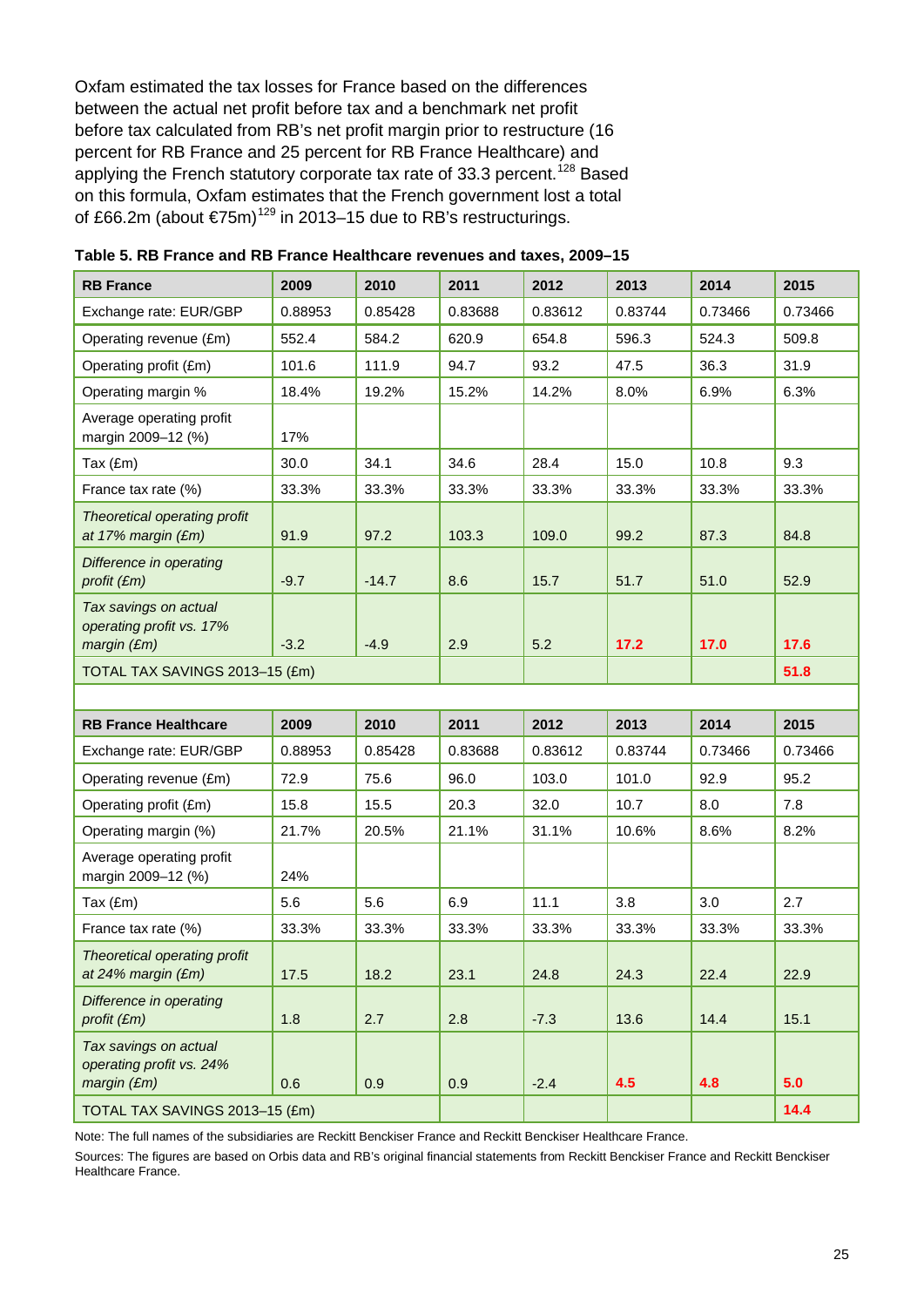#### **Belgium**

The net profit margin and tax costs of the Belgian subsidiary Reckitt Benckiser (Belgium) SA/NV similarly collapsed after 2012. Based on the same formula as above, Oxfam estimates that Belgium lost a total of £22m (about €25m) in 2013–15 due to the restructurings.

*Oxfam estimates that Belgium lost a total of £22m (about €25m) in 2013–15 due to RB's restructurings.*

| <b>RB Belgium</b>                                                | 2009    | 2010    | 2011    | 2012    | 2013    | 2014    | 2015    |
|------------------------------------------------------------------|---------|---------|---------|---------|---------|---------|---------|
| Exchange rate: EUR/GBP                                           | 0.88953 | 0.85428 | 0.83688 | 0.83612 | 0.83744 | 0.73466 | 0.73466 |
| Operating revenue (£m)                                           | 146.4   | 141.1   | 140.3   | 123.2   | 152.5   | 173.0   | 173.5   |
| Operating profit (£m)                                            | 17.1    | 18.1    | 21.4    | 25.7    | 1.7     | 4.9     | 3.2     |
| Operating margin (%)                                             | 11.7%   | 12.8%   | 15.3%   | 20.8%   | 1.1%    | 2.8%    | 1.9%    |
| Average operating profit<br>margin 2009-12 (%)                   | 15%     |         |         |         |         |         |         |
| Tax (£m)                                                         | 8.4     | 8.3     | 7.9     | 9.1     | 1.4     | 1.9     | 1.7     |
| Belgium tax rate (%)                                             | 34.0%   | 34.0%   | 34.0%   | 34.0%   | 34.0%   | 34.0%   | 34.0%   |
| Theoretical operating profit<br>at 15% margin $(Em)$             | 21.9    | 21.1    | 21.0    | 18.4    | 22.8    | 25.9    | 25.9    |
| Difference in operating<br>profit $(\mathfrak{m})$               | 4.7     | 3.0     | $-0.5$  | $-7.3$  | 21.1    | 21.0    | 22.7    |
| Tax savings on actual<br>operating profit vs. 15%<br>margin (Em) | 1.6     | 1.0     | $-0.2$  | $-2.5$  | 7.2     | 7.1     | 7.7     |
| TOTAL TAX SAVINGS 2013-15 (£m)                                   |         |         |         |         |         |         | 22.0    |

#### **Table 6. RB Belgium revenues and taxes, 2009–15**

Note: The full name of the subsidiary is Reckitt Benckiser (Belgium) SA/NV.

Sources: The figures are based on Orbis data and the original financial statements from Reckitt Benckiser (Belgium) SA/NV.

#### **Australia**

The consolidated operating margin and tax costs of Australian subsidiary Reckitt Benckiser Healthcare Australia PTY Limited also dropped after 2012. Based on the same formula as above, Oxfam estimates that Australia lost a total of £71.3m (about AUS\$119m**[131](#page-51-10)**) in 2013–15 due to the restructurings. The impact of the New Zealand subsidiary included in the consolidated accounts has been excluded by deducting tax savings accountable to New Zealand (see **Table 8**).

*Oxfam estimates that Australia lost a total of £71.3m (about AUS\$119m[130\)](#page-51-11) in 2013– 15 due to the restructurings.*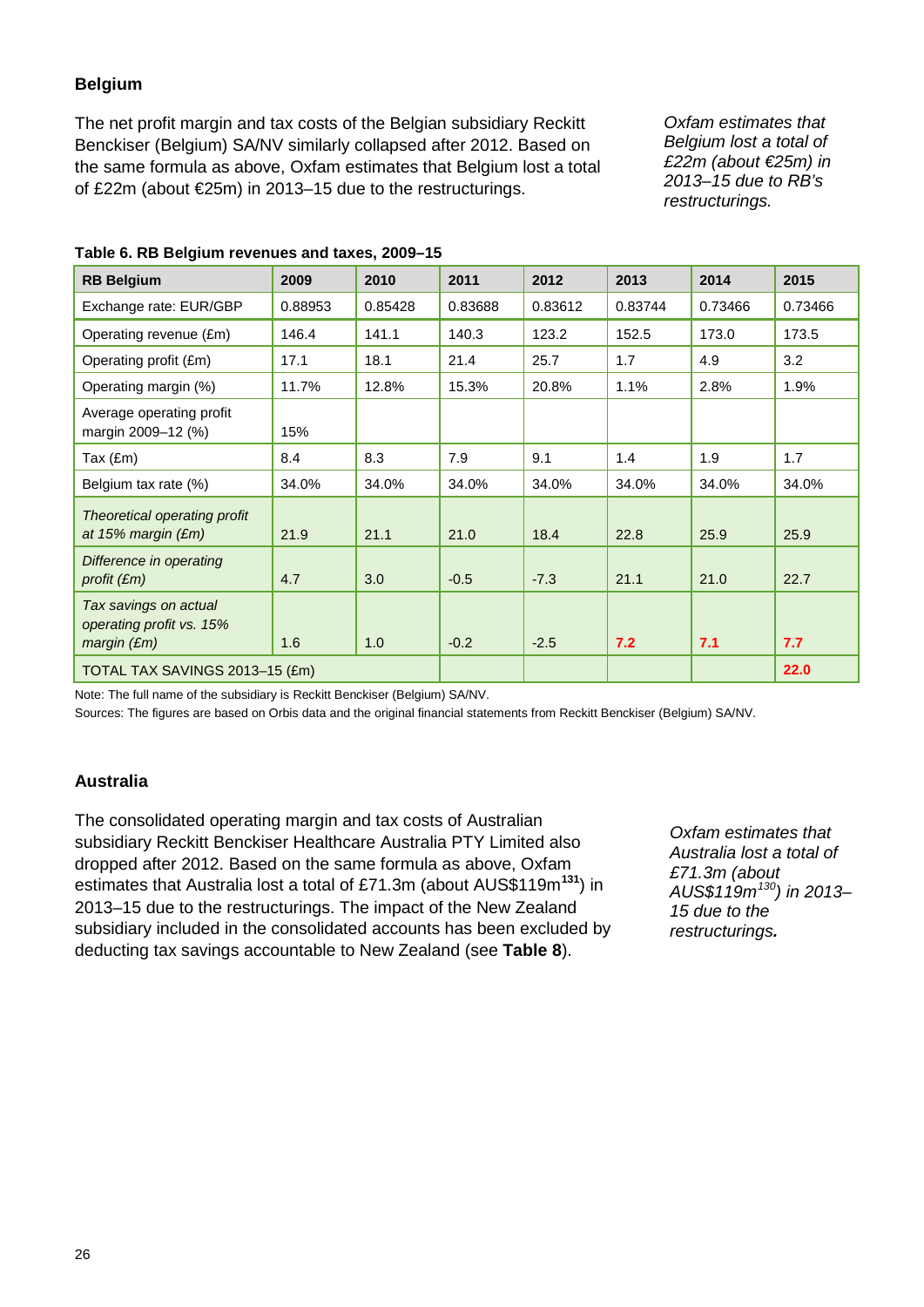| Table 7. RB Australia revenues and taxes, 2009-15 |  |  |  |  |  |  |
|---------------------------------------------------|--|--|--|--|--|--|
|---------------------------------------------------|--|--|--|--|--|--|

| <b>RB Australia</b>                                              | 2009     | 2010     | 2011     | 2012     | 2013     | 2014     | 2015     |
|------------------------------------------------------------------|----------|----------|----------|----------|----------|----------|----------|
| Exchange rate: AUD/GBP                                           | 0.553810 | 0.649390 | 0.656880 | 0.659380 | 0.538320 | 0.525500 | 0.493020 |
| Operating revenue (£m)                                           | 412.0    | 515.2    | 539.2    | 599.8    | 448.4    | 450.1    | 431.9    |
| Operating profit (£m)                                            | 116.8    | 177.1    | 159.2    | 118.3    | 47.3     | 56.9     | 26.2     |
| Operating margin (%)                                             | 28.4%    | 34.4%    | 29.5%    | 19.7%    | 10.6%    | 12.6%    | 6.1%     |
| Average operating profit<br>margin 2009-12 (%)                   | 28%      |          |          |          |          |          |          |
| Tax $(\text{Em})$                                                | 29.4     | 39.4     | 38.8     | 24.9     | 8.9      | 12.1     | 6.7      |
| Australia tax rate (%)                                           | 30.0%    | 30.0%    | 30.0%    | 30.0%    | 30.0%    | 30.0%    | 30.0%    |
| Theoretical operating profit<br>at 28% margin $(Em)$             | 114.0    | 142.5    | 149.1    | 165.9    | 124.0    | 124.5    | 119.4    |
| Difference in operating<br>profit $(\mathfrak{m})$               | $-2.9$   | $-34.6$  | $-10.1$  | 47.6     | 76.7     | 67.6     | 93.3     |
| Tax savings on actual<br>operating profit vs. 28%<br>margin (Em) | $-0.9$   | $-10.4$  | $-3.0$   | 14.3     | 23.0     | 20.3     | 28.0     |
| TOTAL TAX SAVINGS 2013-15 (£m)                                   |          |          |          |          |          |          | 71.3     |

Notes: The full name of the subsidiary is Reckitt Benckiser Healthcare Australia PTY Limited. Non-deductible impairment expenses are excluded from the operating profit. Sources: The figures are based on Orbis data and the original financial statements from Reckitt Benckiser Healthcare Australia PTY Limited.

#### **New Zealand**

The operating margin and tax costs of New Zealand subsidiary Reckitt Benckiser (New Zealand) Limited also dropped after 2012. Based on the same formula as above, Oxfam estimates that New Zealand lost a total of £7.4m (about NZD\$13m) in 2013–15 due to the restructurings.

|  | Table 8. RB New Zealand revenues and taxes, 2009-15 |  |  |
|--|-----------------------------------------------------|--|--|
|  |                                                     |  |  |

| <b>RB New Zealand</b>                                            | 2009     | 2010     | 2011     | 2012     | 2013     | 2014     | 2015     |
|------------------------------------------------------------------|----------|----------|----------|----------|----------|----------|----------|
| Exchange rate: NZD/GBP                                           | 0.445630 | 0.492300 | 0.498870 | 0.519800 | 0.498060 | 0.501600 | 0.463430 |
| Operating revenue                                                | 49.4     | 51.7     | 57.9     | 65.4     | 58.1     | 61.1     | 58.8     |
| Operating profit                                                 | 11.9     | 11.8     | 12.8     | 11.1     | 4.1      | 4.2      | 2.9      |
| Operating margin                                                 | 24.0%    | 22.8%    | 22.1%    | 16.9%    | 7.1%     | 6.8%     | 4.9%     |
| Average operating profit<br>margin 2009-12 (%)                   | 21%      |          |          |          |          |          |          |
| Tax (£m)                                                         | 2.8      | 2.8      | 3.5      | 2.5      | 0.6      | 0.6      | 0.5      |
| New Zealand tax rate (%)                                         | 30.0%    | 30.0%    | 28.0%    | 28.0%    | 28.0%    | 28.0%    | 28.0%    |
| Theoretical operating profit<br>at 21% margin $(Em)$             | 10.5     | 10.9     | 12.2     | 13.8     | 12.3     | 12.9     | 12.4     |
| Difference in operating<br>profit $(\mathfrak{m})$               | $-1.4$   | $-0.9$   | $-0.5$   | 2.8      | 8.2      | 8.7      | 9.5      |
| Tax savings on actual<br>operating profit vs. 21%<br>margin (Em) | $-0.4$   | $-0.3$   | $-0.1$   | 0.8      | 2.3      | 2.4      | 2.7      |
| TOTAL TAX SAVINGS 2013-15 (£m)                                   |          |          |          |          |          |          | 7.4      |

Note: The full name of the subsidiary is Reckitt Benckiser (New Zealand) Limited. Non-deductible impairment expenses excluded from operating profit. Sources: Figures are based on Orbis data and the original financial statements from Reckitt Benckiser (New Zealand) Limited.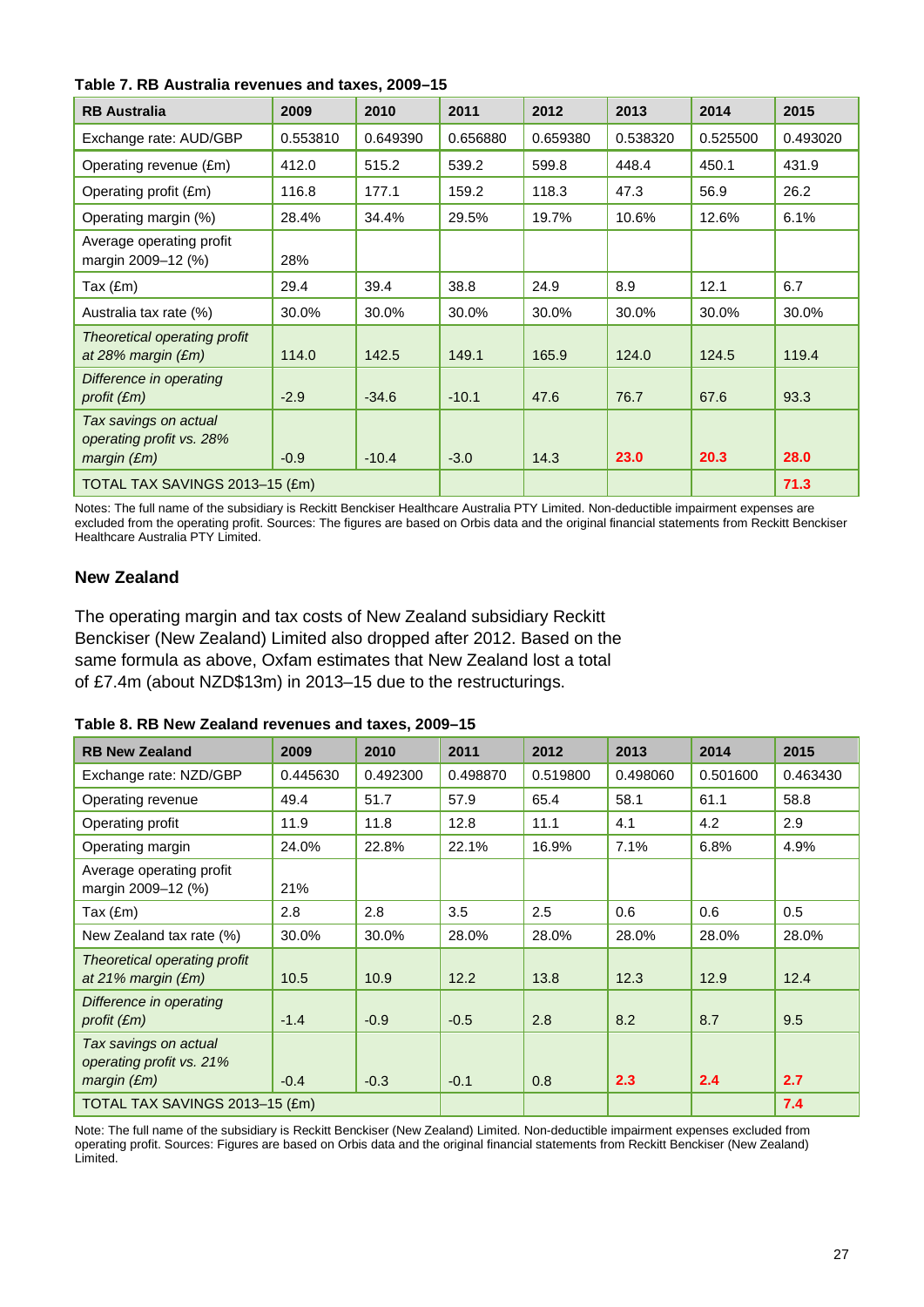#### **Overview**

For the countries Oxfam has made estimates for, **Figure 4** below shows the change in operating revenue and operating profit for the RB subsidiaries from 2009 to 2015.





Note: 2009 baseline =  $£100m$ .

## LUXEMBOURG TAX RULINGS

In addition to the restructurings of its business model, RB appears to have avoided taxes by benefiting from at least one of four different tax rulings that were exposed in the so-called 'LuxLeaks' scandal.<sup>[132](#page-51-12)</sup>

The leaked documents revealed that RB benefited from four different individual tax rulings. Oxfam looked into how one of these rulings allowed RB to shift profits across borders to low-tax Luxembourg by using internal debts.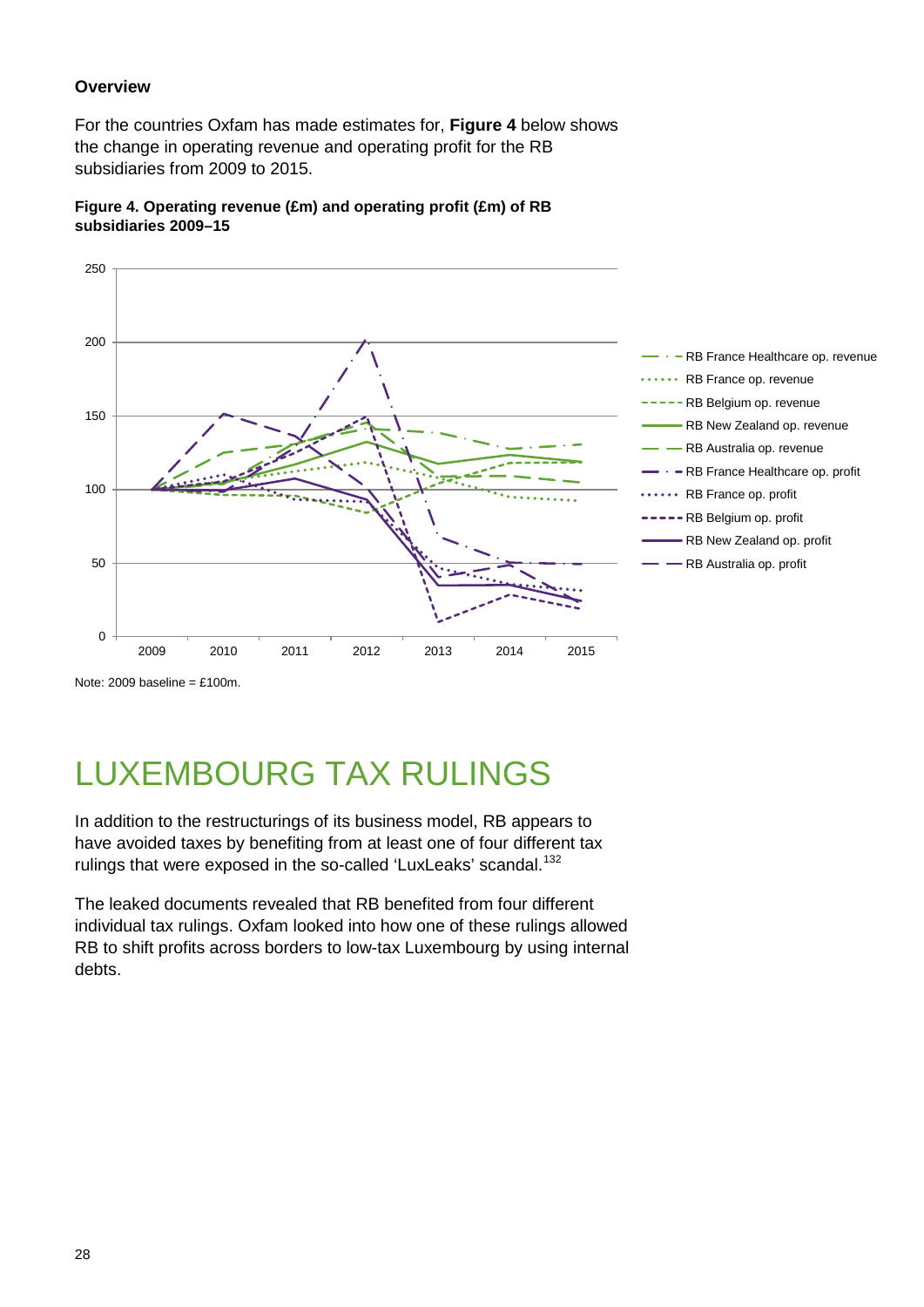#### **Box 5. LuxLeaks**

The 2014 'LuxLeaks' release showed that a number of MNCs had reduced their tax bills by agreeing specific deals with Luxembourg's government – all facilitated at least in part by advice from the accounting firm PwC. These tax rulings grant MNCs advanced consent to engage in complex tax arrangements that can result in profits being reallocated to an MNC's subsidiary in Luxembourg and attracting little tax, enabling MNCs to significantly reduce their tax bills in other parts of the world. LuxLeaks showed that Luxembourg had offered questionable Advance Tax Rulings to MNCs, giving them a tax rate of less than one percent in a country with a nominal tax rate of 29 percent.

Even so, Luxembourg benefited from these deals by effectively 'poaching' tax from other countries. Total tax losses globally from the rulings revealed in LuxLeaks are estimated to run to billions of euro annually.<sup>[133](#page-51-13)</sup> There have been efforts to prevent the kind of tax treatment highlighted by LuxLeaks, mostly led by the EU, including the special committee (TAXE) of the European Parliament and the European Commission's Tax Transparency Package.<sup>[134](#page-51-14)</sup> For example, governments will now exchange information on cross-border tax rulings, <sup>[135](#page-51-15)</sup> but it is not clear what effect this will have on tax policy at a national level. The European Commission's proposals to introduce a unified approach to measuring the tax base of MNCs through either its CCTB or CCCTB<sup>[136](#page-52-0)</sup> proposals were also developed partly in response to LuxLeaks. These proposals have proved quite contentious and it is not yet clear if either will be adopted.

Figure 5 shows the financing structure approved by a 2010 tax ruling in Luxembourg. As shown by documents from the ruling, a Luxembourg subsidiary of RB, Reckitt Benckiser Investments (No 9) Sarl, issued a loan of  $\epsilon$ 1.05bn (about £900m<sup>[137](#page-52-1)</sup> at the time) to another group company based in another country. At the same time, the Luxembourg branch of the Dutch subsidiary Reckitt Benckiser NV borrowed the same amount from its head office.

From the Dutch perspective, this loan was 'fictional', since Reckitt Benckiser NV borrowed it from itself – a branch is not regarded as a separate taxpayer from its head office. The loan was not included in RB's accounts for the Netherlands, since it was an arrangement between two parts of the same Dutch entity, and these annul each other for accounting purposes. Therefore, the subsequent interest income was not taxed in the Netherlands, yet the capital had been loaned from the Netherlands to Luxembourg.

Meanwhile, in Luxembourg, the interest costs incurred by the Reckitt Benckiser NV branch could be used to offset the income earned by Reckitt Benckiser (No9) Sarl, since the Luxembourg subsidiaries were considered part of the same company group for taxation purposes (denoted as 'fiscal unity' in the figure below). Under the terms of the ruling, Luxembourg taxed only 0.0625 percent of the interest income it earned from the loan to the subsidiary in the third country, as the interest was considered deductible in Luxembourg.<sup>[138](#page-52-2)</sup>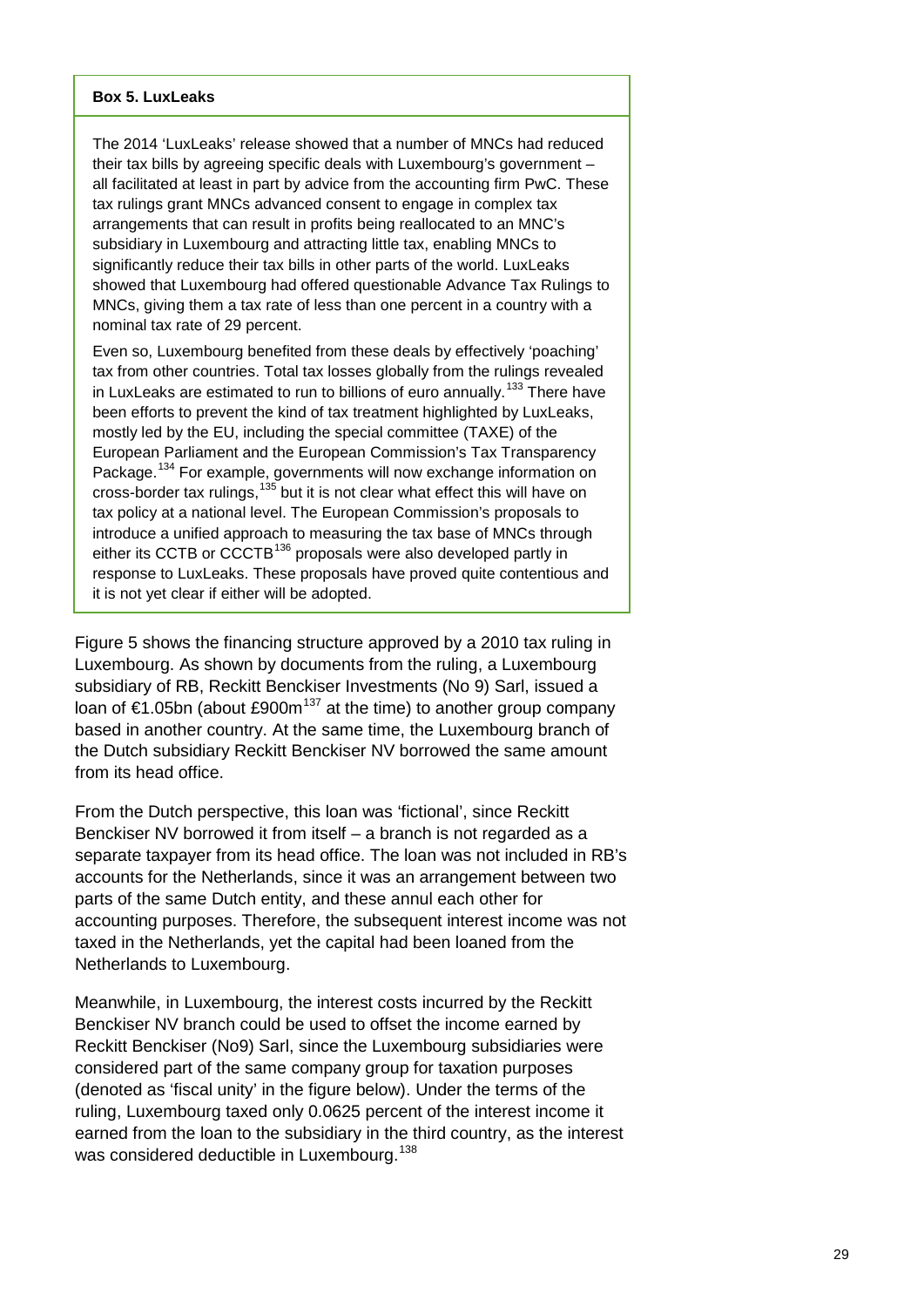



Source: Tax ruling for stock loan transaction (file released as part of LuxLeaks).

The 2010 financial statement of Reckitt Benckiser Investments (No 9) Sarl confirms the debt arrangement. The Luxembourg subsidiary paid only £70,000 in tax on pre-tax profits of £4.5m, which constitutes an ETR of 1.5 percent. The profits were generated by the interest income from the €1.05bn loan made to the group company in the third country. It is likely that RB benefited from the arrangement, since the group company paying the interest could have deducted it from its taxable income, effectively shifting profits from this country to the low-tax Luxembourg business. Using a 25 percent tax rate as a benchmark, the estimated tax saving for RB in 2010 as a result of using this system is £1.1m.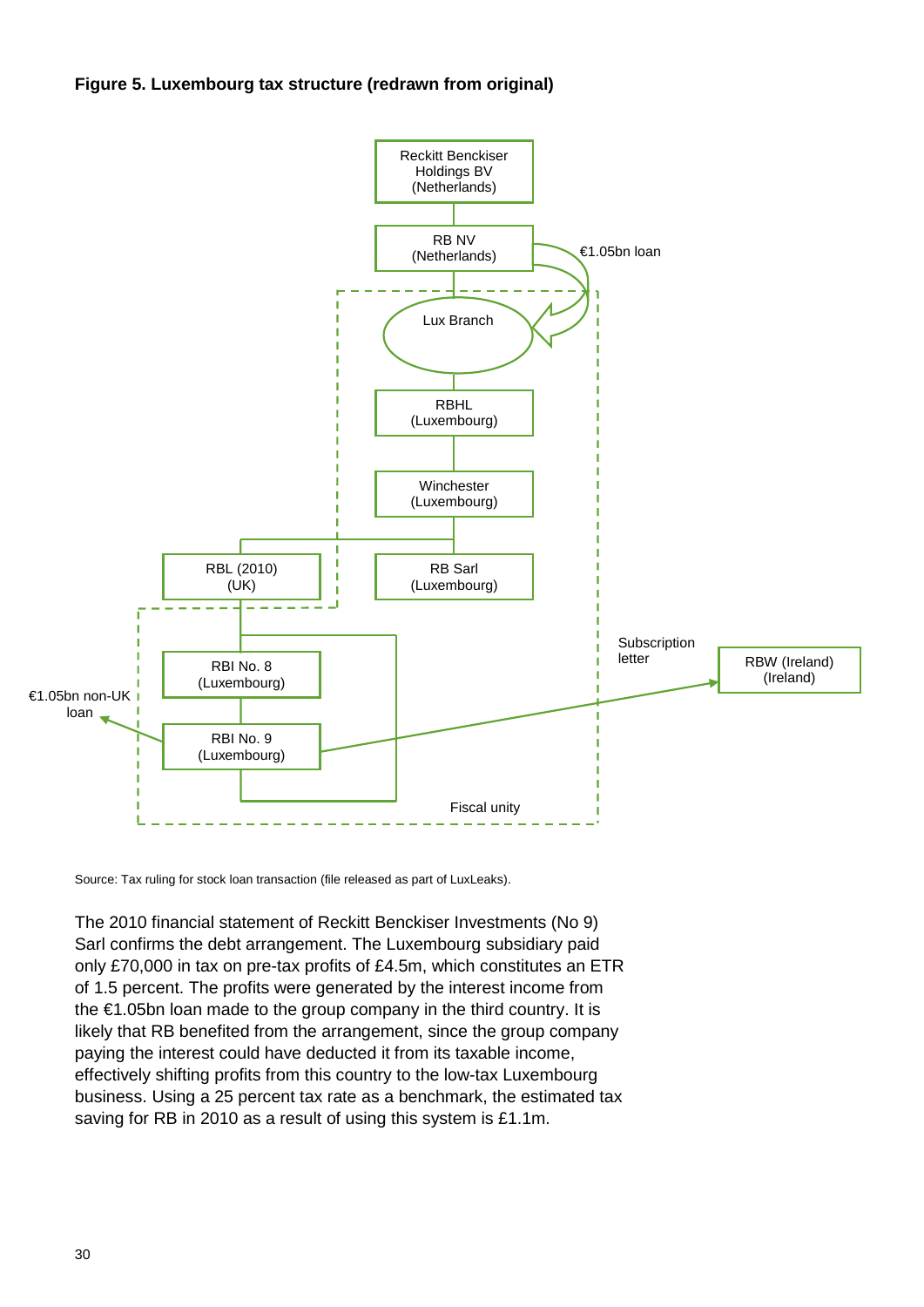In 2011, Reckitt Benckiser Investments (No 9) Sarl merged with its Luxembourg parent company, Reckitt Benckiser Investments (No 8) Sarl. Looking at the latter's financial accounts, it is clear that it also inherited a debt arrangement. However, the profit and loss accounts of the Luxembourg subsidiary are not available from 2011, so it is not possible to verify whether taxes have been paid on the interest income. If the annual profits of the Luxembourg business are based purely on interest income, it is possible to estimate that the annual interest income was £16–24m in the period 2011–15. Assuming that the Luxembourg tax ruling continued to limit RB's ETR to 1.5 percent throughout the period, its total tax savings between 2010 and 2015 from its arrangement in Luxembourg can be estimated at £24m.<sup>[139](#page-52-3)</sup>

*RB's total tax savings between 2010 and 2015 from its arrangement in Luxembourg can be estimated at £24m*

| Table 9. RB in Luxembourg, 2009-15 |  |
|------------------------------------|--|
|------------------------------------|--|

| RB Luxembourg No. 8/9                                       | 2009 | 2010    | 2011    | 2012    | 2013    | 2014    | 2015    |
|-------------------------------------------------------------|------|---------|---------|---------|---------|---------|---------|
| Exchange rate: EUR/GBP                                      |      | 0.85428 | 0.83688 | 0.83612 | 0.83744 | 0.73466 | 0.73466 |
| Profit before tax (£m)                                      |      | 4.518   | 23.758  | 19.802  | 20.044  | 17.543  | 16.645  |
| Tax (£m)                                                    |      | 0.070   | 0.356   | 0.297   | 0.301   | 0.263   | 0.250   |
| ETR $(%)$                                                   |      | 1.5%    | 1.5%    | 1.5%    | 1.5%    | 1.5%    | 1.5%    |
| Theoretical tax bill on profit<br>before tax at $25\%$ (£m) |      | 1.1     | 5.9     | 5.0     | 5.0     | 4.4     | 4.2     |
| Tax savings of effective<br>rate vs. $25%$ (£m)             |      | 1.1     | 5.6     | 4.7     | 4.7     | 4.1     | 3.9     |
| <b>TOTAL TAX SAVINGS</b><br>$2010 - 15$ (£m)                |      |         |         |         |         |         | 24.0    |

Note: Profit before tax for 2011–15 estimated based on annual net profits on balance sheet and 2010 ETR of 1.5 percent. Tax for 2011–15 estimated based on 2010 ETR.

Sources: RB Luxembourg financial accounts for Reckitt Benckiser Investments No. 8 and No.9 Sarl 2010–15.

#### **Box 6: How a big accountancy firm helped RB avoid tax**

Accountancy giant PwC provided RB with advice on changing its group structure and business arrangements in Luxembourg, after a tender process across the 'Big Four' accountancy firms.<sup>[140](#page-52-4)</sup> PwC already had longstanding contracts with RB to conduct its audit. According to RB's annual report, its tax advisory costs tripled in 2012 (the year of RB's first restructure) from £1.4m to £4.3m, before decreasing to £1.7m in 2013.<sup>[141](#page-52-5)</sup> RB's annual report notes that, in 2012, it exceeded its own internal thresholds, which dictate that tax advisory fees should not exceed 50 percent of the Group's external audit fees, by over £1m.<sup>[142](#page-52-6)</sup> This appears highly unusual for RB – as it is for any MNC.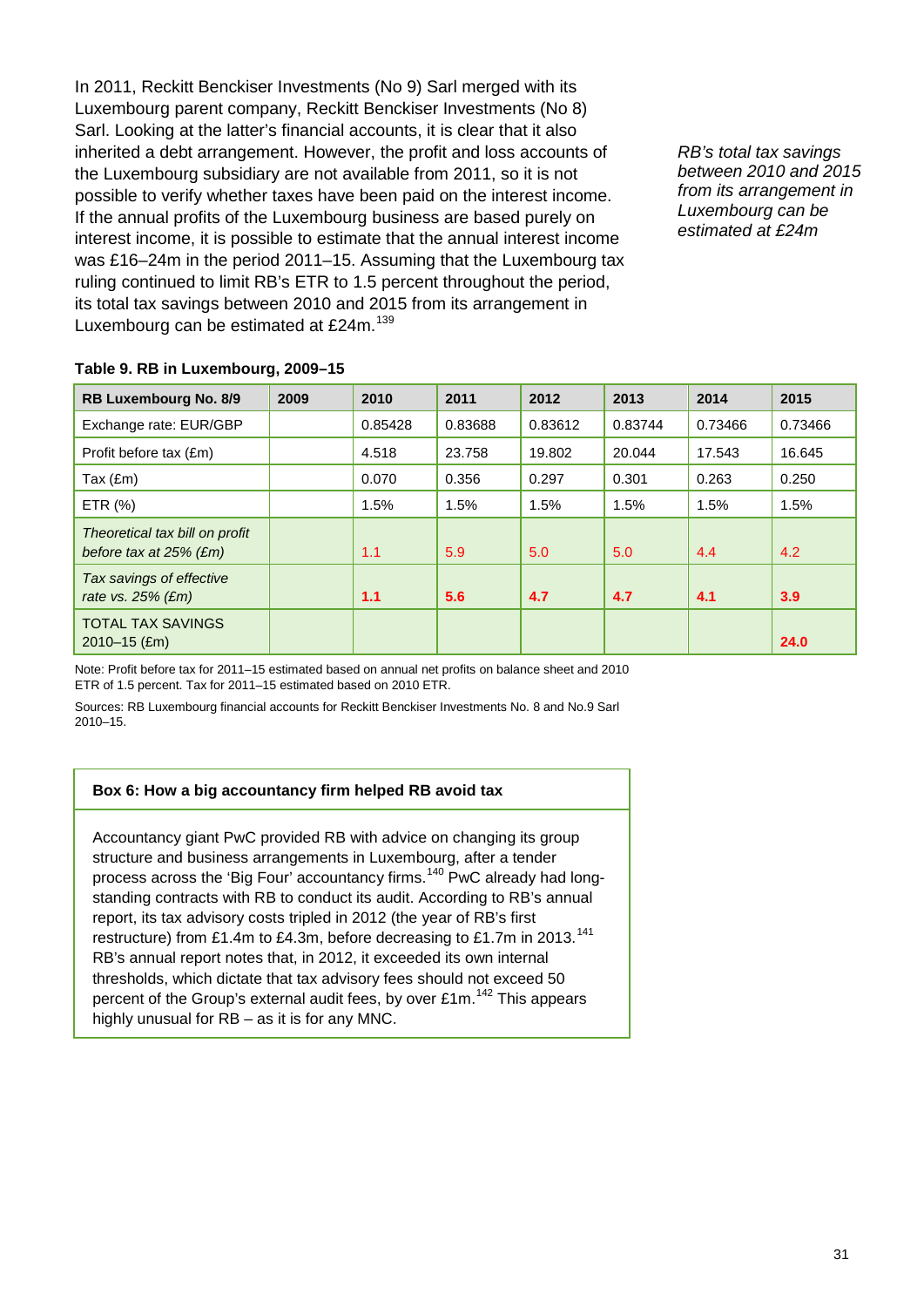# 3 HOW TAX AVOIDANCE COSTS COUNTRIES LIKE BANGLADESH

RB has operations in a number of developing countries whose governments need revenues from taxation to fund public services. As explained in section one, developing countries are more reliant on corporate taxes to fund public services than developed countries and therefore tax avoidance by MNCs hits them hardest. A number of developing countries simply do not raise sufficient taxes to fund decent public services, so tackling corporate tax avoidance should be a high priority. Whilst one MNC avoiding tax in one country may make only a relatively small difference to the national tax revenues, the systemic nature of corporate tax avoidance means that some countries have very significant tax shortfalls. One example is Bangladesh, where Oxfam has worked for more than 45 years. With a population of 160 million people, cheap labour and a growing middle class, it offers huge potential to businesses looking to expand. Yet despite economic growth, almost 40 million people are still living below the national poverty line, and more than 20 million people are living in extreme poverty.<sup>[143](#page-52-7)</sup> A third of Bangladeshis do not have a decent toilet.<sup>[144](#page-52-8)</sup>

A lack of tax revenue is fundamental in holding back the country's development. Oxfam's research has found that Bangladesh is collecting much less tax than it could be.<sup>[145](#page-52-9)</sup> This helps to explain why the amount that Bangladesh raises in taxes is one of the lowest in the world – just 10 percent of GDP, the 14th lowest percentage globally.<sup>[146](#page-52-10)</sup> There is a clear need and potential for Bangladesh to raise more tax revenue.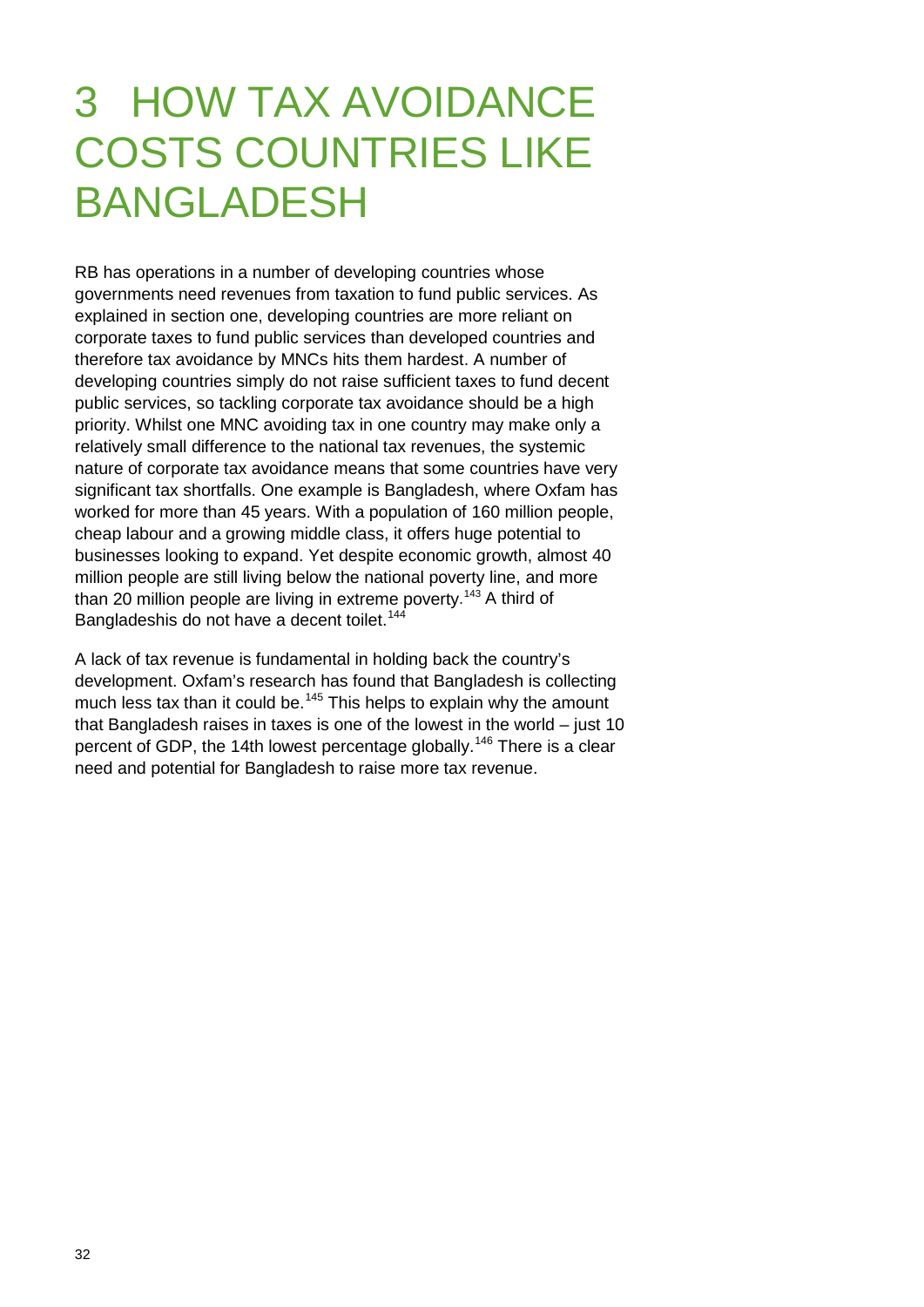#### **Box 7. Poor sanitation and healthcare in Bangladesh**



Rasheda Begum washing clothes in her yard beside an open sewer in Chittagong, Bangladesh. Photo: GMB Akash/Oxfam

Rasheda Begum, 24, a young mother-of-two, lives in Chittagong, southeastern Bangladesh, sharing two cramped rooms with her children, husband and mother-in-law. Their home is a tin-roofed cement shack, squeezed onto a tiny plot surrounded by factories and other shacks.

Up to 25 people from several families share a single toilet and a water tap, which is regularly cut off. A channel of filthy polluted water, including human waste, runs through the narrow yard where they bathe, prepare meals and wash their clothes. In the rainy season it overflows, flooding their homes.

An estimated seven million people live below the poverty line in urban areas like Chittagong in Bangladesh<sup>[147](#page-52-11)</sup> and, like more than 80 percent of women in Bangladesh, Rasheeda does not have a paid job.<sup>[148](#page-52-12)</sup>

Rasheda's husband, Abdul, is a truck driver, working from 7am to 10pm six days a week delivering goods around the city. He earns around 10,000 taka (£100) a month – but in the rainy season this can be less than  $£80$ . This barely covers the household essentials.

The whole family, especially her five-year-old son Mohammed\* and 18 month-old daughter Farhana\*, are often ill with diarrhoea, which Rasheda believes is linked to their unhygienic living conditions.

*'I spend sleepless nights worrying about the children getting sick,'* she says. '*The treatment is so expensive. We don't have that kind of money.10,000 taka (£100) a month is not enough for a family of five to live on. Should I buy medicine for my children, or should I buy food to feed my family?'*

To cover medical expenses, the family had to borrow money from neighbours and is now in debt.

Rasheda says that creating a hygienic living environment for the family is impossible where they live. She dreams of one day moving to a clean place and building a house, where the children can stay healthy and get a good education.

\*Names have been changed. Source: Based on original interview for this report.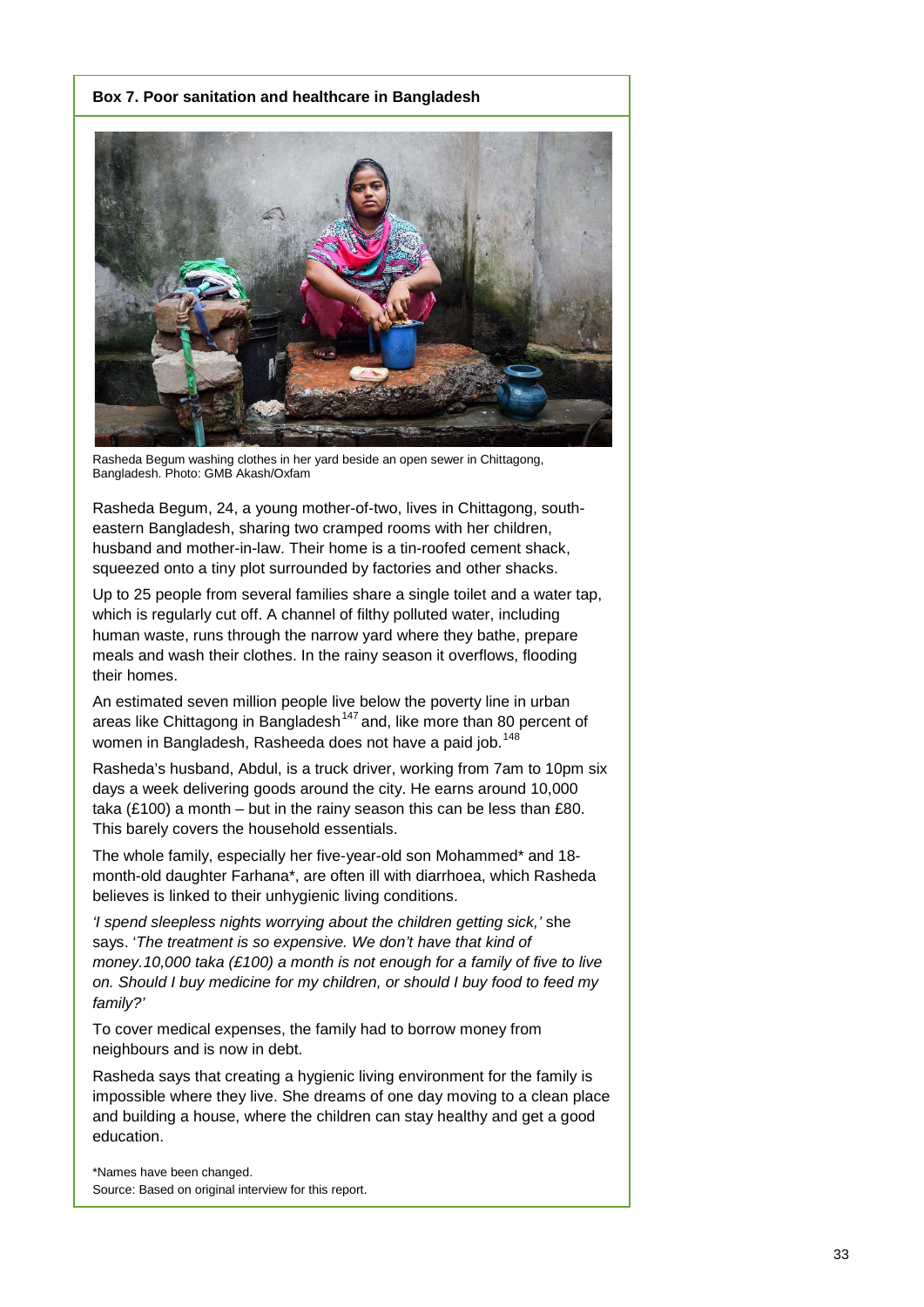Some of the missing revenue should come from MNCs that are currently avoiding taxes in Bangladesh. A 2014 study, citing evidence from the National Revenue Board, said that Bangladesh loses around \$310m (approx £190m in 2014) each year due to tax avoidance and evasion by MNCs.<sup>[149](#page-52-13)</sup> This avoidance is partly due to weak monitoring of their transfer prices. This 2014 estimate could have covered one fifth of the primary education budget in Bangladesh: vital resources where there is only one teacher for every 75 primary school-aged children.<sup>[150](#page-52-14)</sup>

Due to the relatively and absolutely low amounts of revenue derived from tax, the financial resources available to the government of Bangladesh are small. Government spending on healthcare and education is extremely low – just 0.6 percent and 1.8 percent of GDP, respectively.<sup>[152](#page-52-15)</sup> There may be scope to increase funding in these key areas even within the very low overall tax base. Although the expert-recommended target of spending five percent of GDP on health to help achieve universal health coverage is unrealistic on current revenues,  $153$  it is vital to examine how more health spending can be attained and also how the size of tax revenues can be increased. MNCs operating in countries like Bangladesh can make the decision to be responsible taxpayers, and use their influence to press for more government investment in areas such as health and education.

The World Bank calculates that poor sanitation costs Bangladesh  $$4.2$ bn<sup>[154](#page-53-0)</sup> – that's over five times more than its health budget. Diarrhoea is a big killer, with children under five the most vulnerable.

Collecting more taxes to fund public services is especially important because foreign aid is reducing over time. The government of Bangladesh warns that the country may not be able to capitalize on its economic potential unless it is able to collect the tax revenue it is owed.[156](#page-53-1) Oxfam is working with SUPRO, a Bangladeshi network of civil society organizations, to call for a fairer tax system and a crackdown on corporate tax avoidance.

Tax avoidance by multinationals is also unfair on individual Bangladeshis, who are likely to be paying more tax as a proportion of their income than those MNCs. It is a simple question: why should rich MNCs generating sizeable profits be able to reduce their tax rates when poor citizens do not have a choice about the direct or indirect taxes they pay? Such choices fuel inequality: poor people end up paying a higher proportion of tax and bear the brunt of underfunded public services.

*Bangladesh loses around \$310m (approx £190m in 2014) each year due to tax avoidance by MNCs. [151](#page-52-17)*

*The World Bank calculates that poor sanitation costs Bangladesh \$4.2bn – that's over five times more than its health budget. [155](#page-53-2)*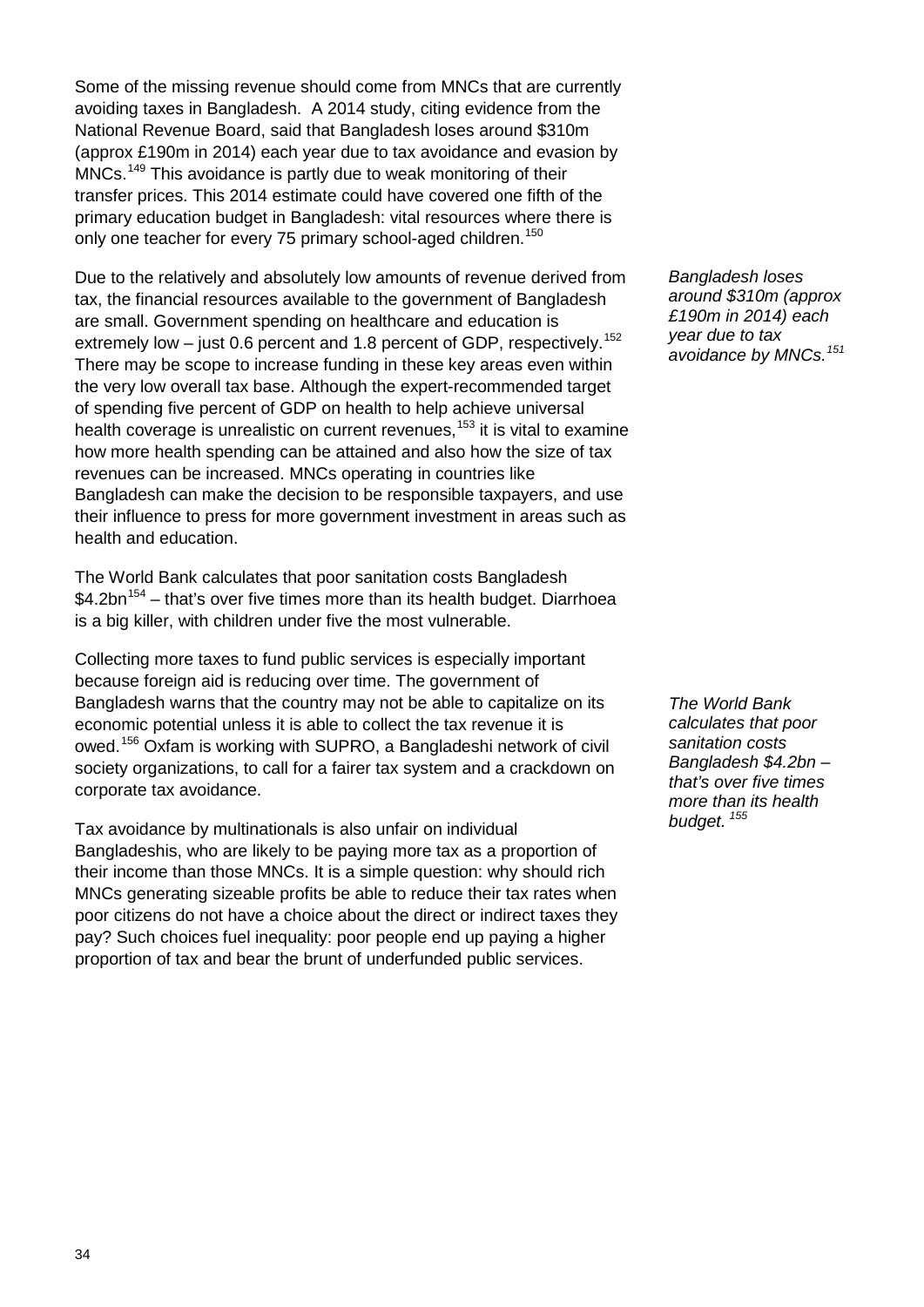#### **Box 8. Oxfam's work on WASH in Bangladesh**

Bangladesh has been hit by 11 major floods over the last 33 years. Conversely, 45 million Bangladeshis suffer the effects of drought every year. Oxfam's work focuses mostly on the provision of resilient WASH facilities for vulnerable communities: pond sand filters for areas where only surface water is available for drinking; elevated latrines and hand pumps for flood-prone areas; and women's washing areas in rural areas. In urban areas, Oxfam in Bangladesh is piloting the use of water vending machines that are run by community-based organizations and located in shops in poor residential areas. They are simple to operate and provide filtered water via direct coin payments; this helps to prevent corruption and ensure that women can access water directly.

Source: Oxfam in Bangladesh. *ATM Water: Connecting technology to the urban poor*. Accessible at: [http://water.oxfam.org.uk/en/blog-en/atm-water-connecting-technology-to-the](http://water.oxfam.org.uk/en/blog-en/atm-water-connecting-technology-to-the-urban-poor/)[urban-poor/](http://water.oxfam.org.uk/en/blog-en/atm-water-connecting-technology-to-the-urban-poor/)

### GIVING WITH ONE HAND, TAKING WITH THE OTHER

RB does a lot of good work to further its vision of a world in which people are healthier and live better lives.<sup>[157](#page-53-3)</sup> This includes hygiene and handwashing campaigns to prevent diarrhoea in India, Indonesia, Pakistan and Nigeria. RB states that it is committed to helping deliver the UN Sustainable Development Goals<sup>[158](#page-53-4)</sup> three and six, on 'good health and wellbeing' and 'clean water and sanitation', respectively.<sup>[159](#page-53-5)</sup> These commendable commitments and actions are, however, undermined by its tax avoidance. When governments have lower revenues due to tax avoidance, it is harder for them to fund essential public services for their poorest and most vulnerable citizens. RB makes billions of dollars a year from the sale of domestic cleaning and hygiene products. While giving money with one hand, it withholds revenue from governments with the other through tax avoidance – revenue that should be used to fund essential services, redistribute unpaid care work and improve sanitation and healthcare.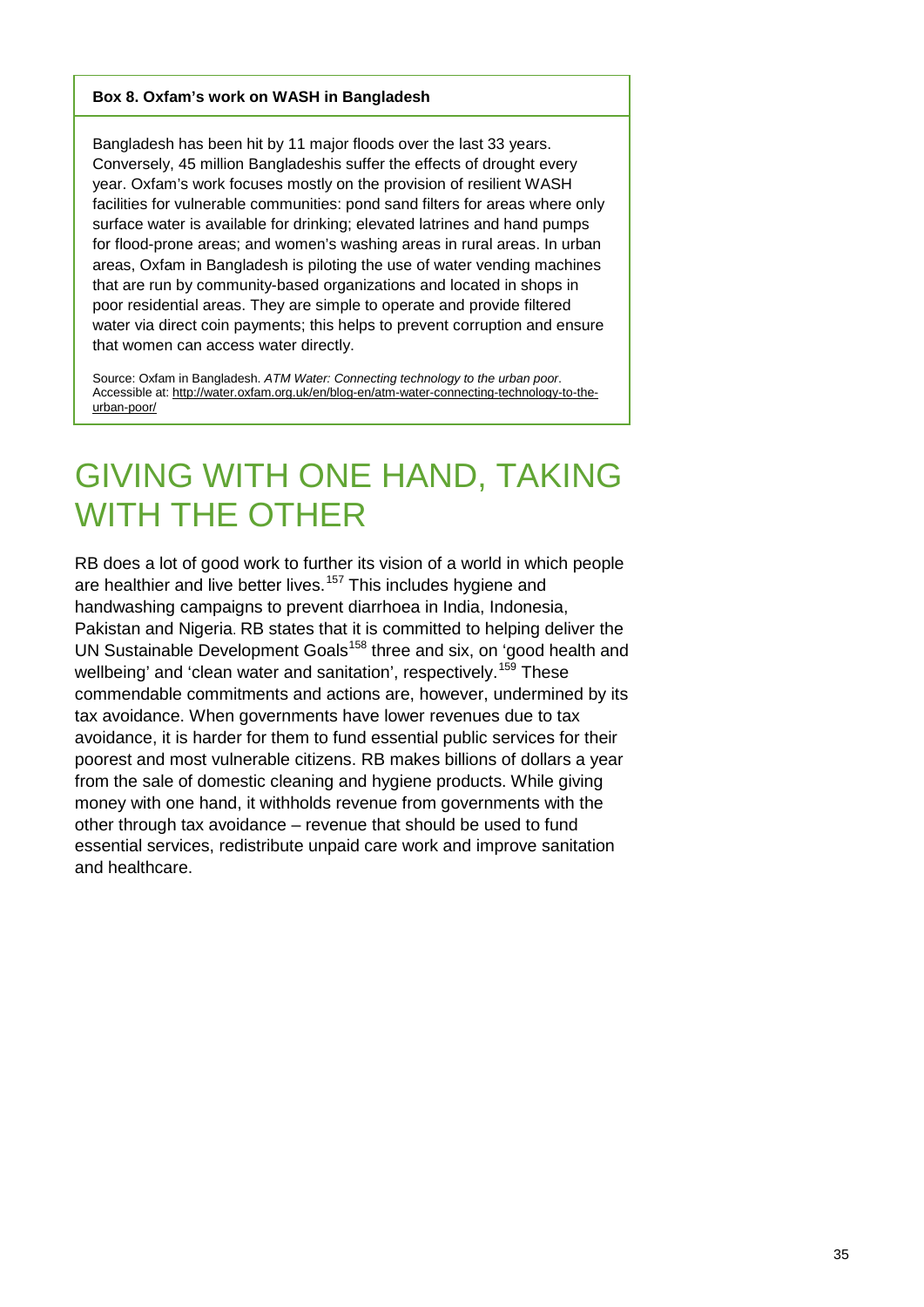# 4 CONCLUSION AND RECOMMENDATIONS

Governments in the UK and abroad must act to remedy the broken tax system. Tax avoidance is not a victimless act: when governments do not have the money to pay for decent public services, it is the poorest people who lose out. Some progress has been made in curtailing the ability of MNCs to do this, but too many loopholes remain. Concerted action is needed to restore trust in national and international tax systems. Many MNCs like RB can continue to avoid tax while it is legal to do so and hard to expose, although a growing number are taking a more responsible approach to tax. People in developing countries need transparency about what taxes MNCs pay and where, so that avoidance can be better detected and understood, and better rules agreed. This should lead to fairer tax systems and greater confidence in them. Research shows that public scrutiny has a positive effect on curbing tax avoidance by MNCs.<sup>[160](#page-53-6)</sup>

### THE NEED FOR TRANSPARENCY FROM MNCS

Transparency is vital to restore trust in tax systems. Information is limited on the extent to which MNCs are deliberately avoiding tax, but a number of prominent cases demonstrate that well-known MNCs are successfully reducing their tax liabilities contrary to the intention of laws. As the RB case shows, it is possible for MNCs to avoid taxes, despite the actions currently being taken by governments. However, we simply do not know the scale and precise nature of avoidance because of a lack of publicly available information.

Therefore, MNCs must publish their tax data so that it can be seen where they may be avoiding taxes, which in turn will help governments to introduce better tax rules. A number of stakeholders are already calling for this. For example, RB 'supports the calls on governments to take the necessary steps to accelerate public country by country reporting' (see Appendix 2 for full statement). Oxfam acknowledges the leadership and progress made in some aspects of tax transparency by the UK government to date, including the 'Flint Amendment', which in September 2016 gave the UK government the power to require public CBCR.<sup>[161](#page-53-7)</sup>

**Oxfam calls on governments to implement public CBCR for all large MNCs. The reports from each country should detail the ratios necessary to assess tax avoidance, including revenue, operating profit, finance costs and income, royalty income and costs, profit before tax, tax, tangible and intangible assets, number of employees, and costs per employee.**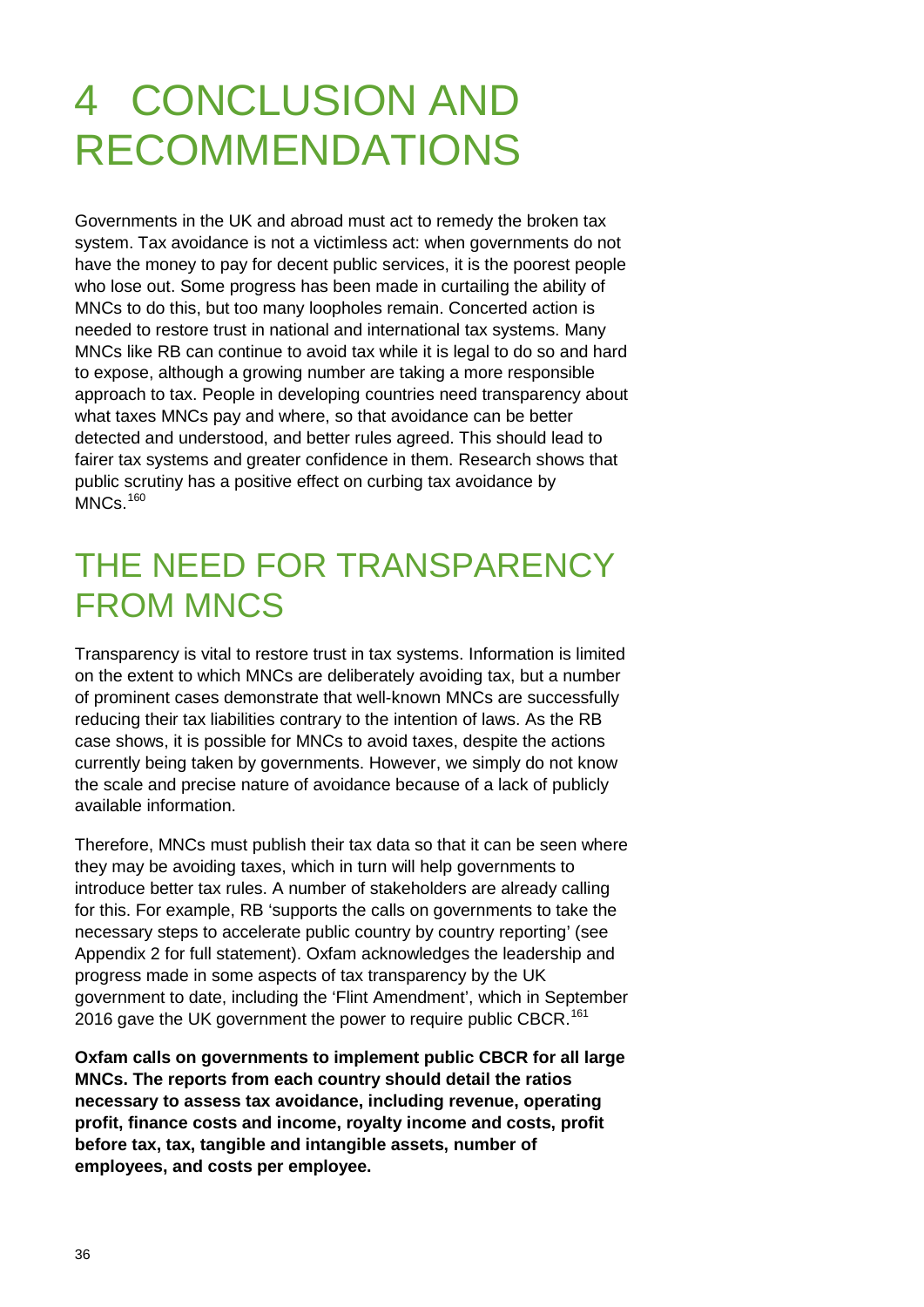#### **EU governments** should:

- adopt comprehensive public CBCR legislation that delivers for both European citizens and developing countries by requiring MNCs to report on their activities worldwide;
- require all MNCs to report their accounts of local subsidiaries to public trade registries.
- close the loopholes that remain in the EU Anti-Tax Avoidance Directive. For example, the General Anti-Avoidance Rule should be specific enough to tackle MNCs' tax avoidance and allow treaty benefits only to beneficial owners.

#### **The UK government** should:

- set out a timeline for when it will introduce public CBCR in the absence of a multilateral agreement, to ensure implementation by the end of 2019;
- win support from potential allies for public CBCR in Europe and beyond; and

#### **Developing country governments** should:

• require subsidiaries of reporting MNCs to share their group's data on a country-by-country basis.

### THE NEED FOR NEW INTERNATIONAL TAX RULES

It is up to national governments to strengthen domestic tax policies, and work together to establish effective international rules. Governments must legislate to make MNCs' tax practices transparent, and tax rules fair and consistently applied. Given how vital corporate tax revenue is in fighting poverty and inequality, governments must stop undercutting one another on corporate tax rates and exemptions.

As this case study shows, there are various loopholes MNCs can use to shift profits to low-tax jurisdictions. While the BEPS actions tackle some of these, loopholes will remain for as long as transfer pricing calculations leave scope for reducing liabilities. It is also important that governments have consistent rules concerning what types of MNC should be taxed and how.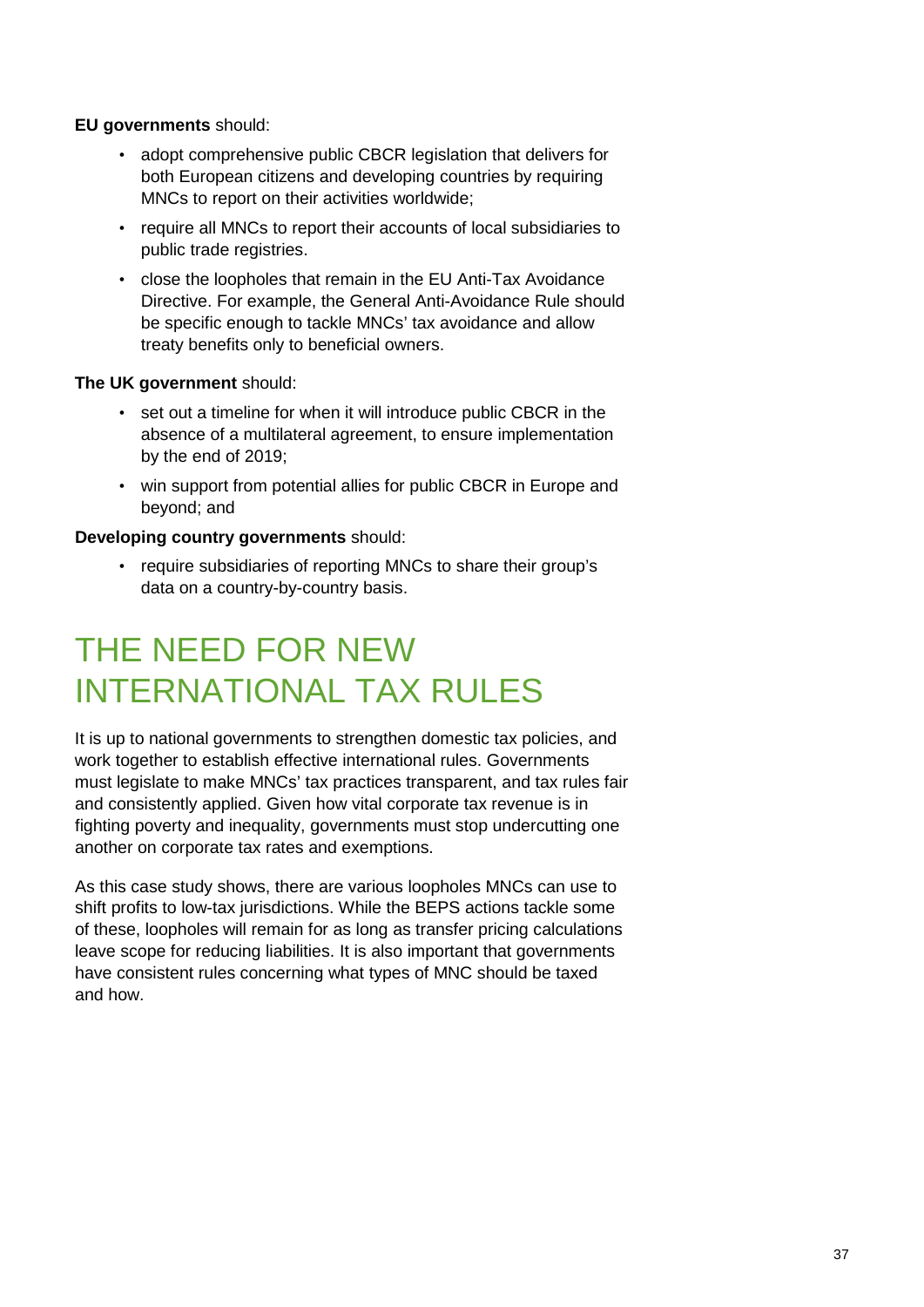#### **Oxfam calls on governments to agree a new round of international tax reforms that will prevent MNCs from shifting profits.**

#### **The UK and other governments** should:

- revise controlled foreign company rules to discourage profit shifting out of both the UK and third countries;
- put a halt to the race to the bottom on corporate tax, and ensure that corporate tax rates are set at a level that is fair, progressive and helps contribute to the collective good;
- support the CCCTB proposal<sup>[162](#page-53-8)</sup> in the EU to combat harmful tax competition, and agree a common approach to deciding which country has the right to tax what portion of MNCs' profits;
- conduct a holistic 'spillover analysis'<sup>[163](#page-53-9)</sup> of existing national tax policy, to identify impacts on developing countries; and
- join multilateral efforts to identify tax havens and take actions against them, including through effective 'blacklists' and countermeasures.

**All governments** should work internationally to:

- ensure that tax rules are fair, transparent and consistently applied, identifying and preventing harmful tax measures, particularly so that developing countries can claim the tax revenues they are due in line with their tax capacity;
- update international tax rules, based on decision making by a legitimate global body – for example, by updating the mandate of the UN Tax Committee to become a UN tax body; and
- agree to provide full, public, transparency and exchange information on advance tax rulings and advance pricing agreements, including for third countries, so that they know what taxes MNCs should be paying.

### THE NEED FOR MNCS TO PAY FAIR TAXES

Achieving fairer tax outcomes also requires a change in the attitudes and approaches that MNCs take to taxation. As is the case with many issues of corporate responsibility, it is not just regulation, but values that must shape tax behaviour. Oxfam calls this 'responsibility beyond legal compliance', which reflects companies' broader duties to contribute to the public goods that help to sustain their production, environment, workforce and consumer base. Companies should also be transparent about all attempts to influence public policy, and use their influence to advocate for a fairer, more transparent and more equitable tax system, rather than fighting to preserve existing loopholes and an unequal status quo. **Oxfam calls on MNCs, including RB, to be transparent about their tax strategies and payments, and to pay taxes in line with relevant economic activity.**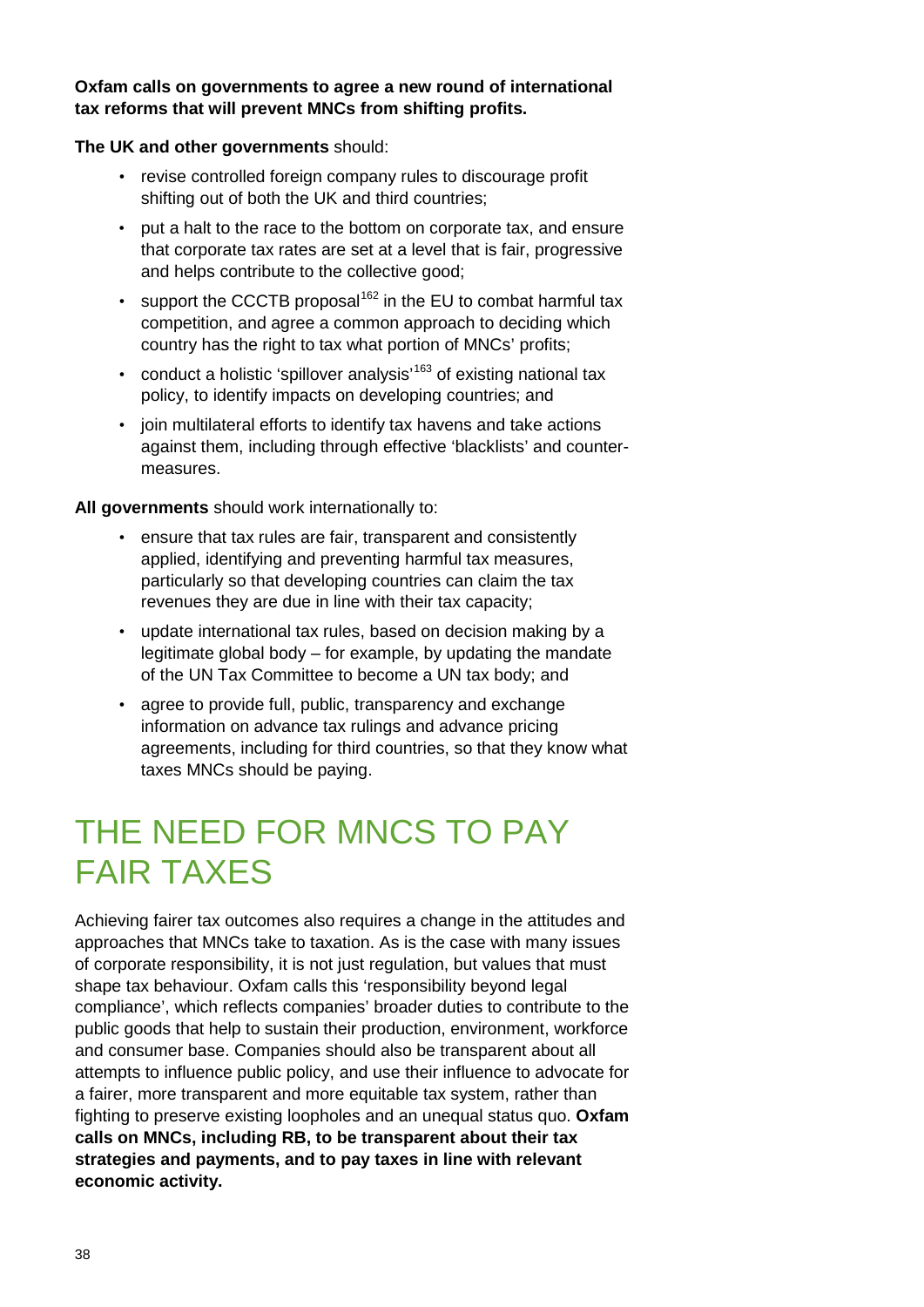**MNCs** should:

- publish comprehensive tax strategies which set out their approaches to issues such as IP, transfer pricing, tax incentives and the use of tax havens, and explain how these approaches align with their business purpose and sustainability strategies;
- publish CBCR of tax relevant information and join efforts to press governments to introduce mandatory public reporting on a consistent basis;
- publish accounts of all their subsidiaries, including those in developing countries;
- explain their global ETRs and why they may be different from relevant statutory tax rates; and
- use the framework developed for how MNCs can go beyond legal compliance, *Getting to Good*: *Towards responsible corporate tax behaviour,* [164](#page-53-10) developed by Oxfam, ActionAid and Christian Aid.

### THE NEED FOR TAX ADVISORS TO CHANGE THEIR BEHAVIOUR

MNCs are often advised by accountancy firms and other intermediaries on how to play governments off against each other in order to make use of loopholes in national and international laws. Often, these intermediaries may have a direct or indirect role in helping MNCs to avoid tax. Oxfam calls on such intermediaries to stop helping clients to minimize tax bills, and instead uphold a legal and ethical code that promotes the payment of fair taxes, based on the principle of MNCs being taxed according to their actual economic activity. While relevant UK accountancy and tax advisory bodies have signed up to a code of conduct on tax,  $165$  it is not yet clear whether this will prevent UK firms facilitating tax avoidance.

#### **All governments** should:

- in the absence of a multilateral agreement, pass legislation on the role of intermediaries and advisors that requires both the users and the intermediaries of potentially aggressive tax planning schemes to disclose information to their relevant tax authorities;
- all governments and tax policy-making bodies should introduce and abide by a code of conduct that ensures that businesses and accountancy firms, and their personnel, avoid any conflicts of interests when being paid or hired by decision makers to 'provide intelligence and innovation', and ensure that commercial interests do not take precedence over the interests of the public.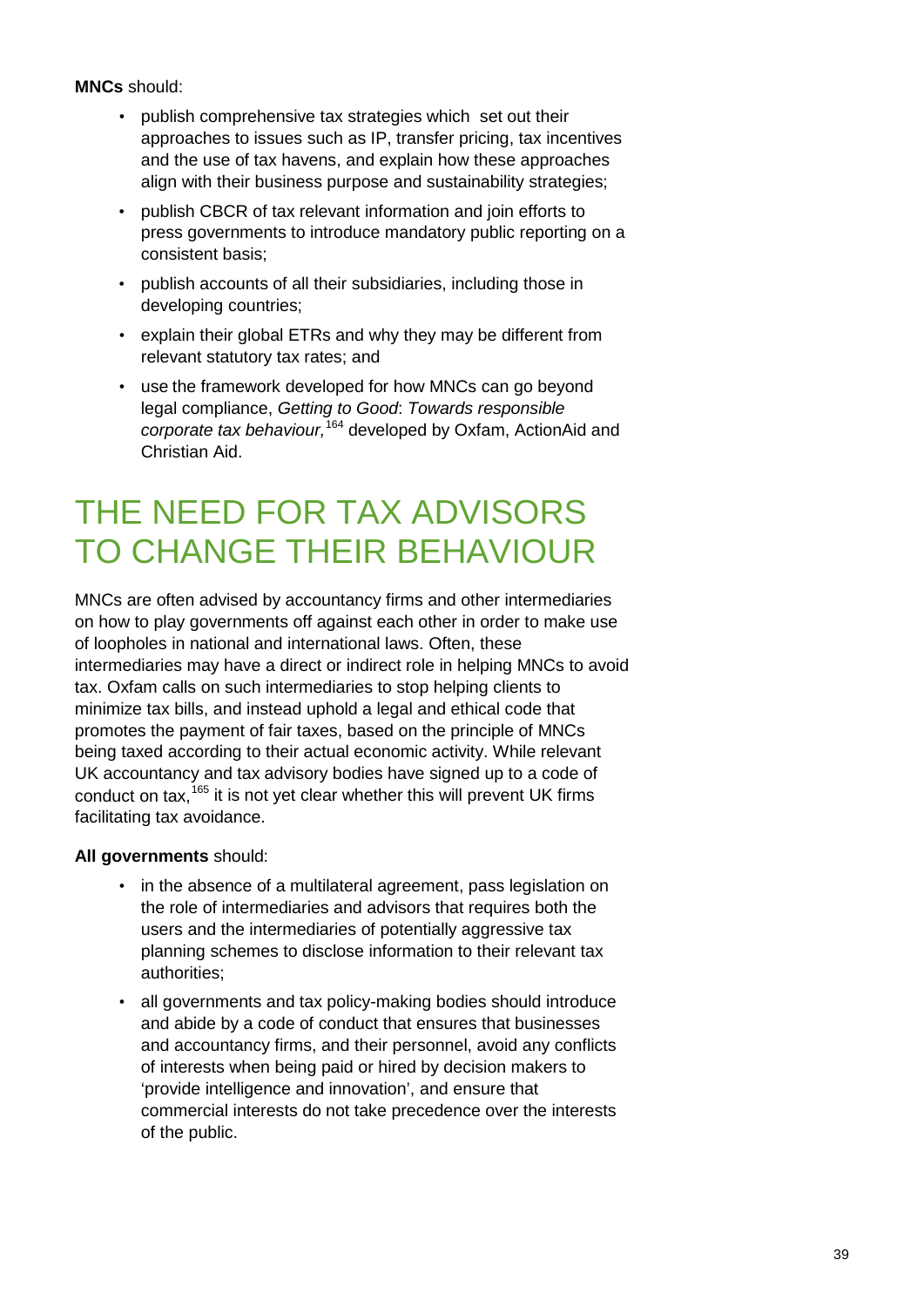#### **The UK government** should:

- extend the 'hallmarks' (indicators) of the Disclosure of Tax Avoidance Schemes (DOTAS)<sup>[166](#page-53-12)</sup> to include the type of restructuring identified in the case of RB;
- create an additional tax abuse hallmark to highlight schemes that show signs of possible 'abusive tax behaviour' outside the UK. Under this, UK-resident taxpayers and UK-based tax advisors would be required to disclose transactions and arrangements displaying such a hallmark.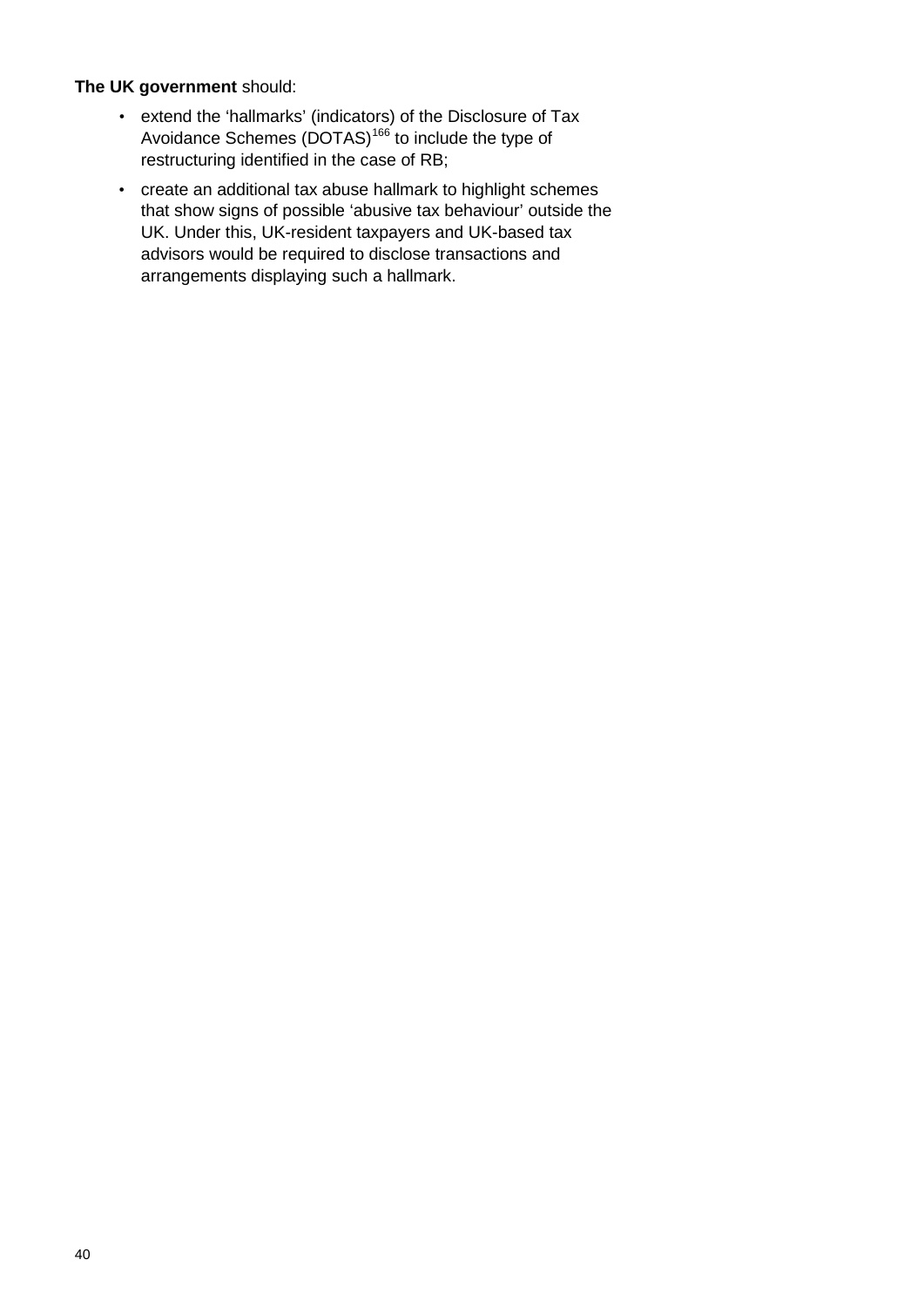# APPENDIX 1: **METHODOLOGY**

Oxfam hired three independent researchers to find evidence of UKheadquartered MNCs that might be deliberately reducing their tax bills in developing countries. The researchers looked at publicly available information between May and November 2016. Some updated data relating to RB has been accessed more recently.

The researchers began by looking at the basic financial data available for FTSE 100 MNCs, assessing them on the following criteria:

- 1. Presence in a tax haven. [167](#page-53-13)
- 2. Presence in developing countries where Oxfam works.
- 3. Evidence of the use of a mechanism of tax avoidance that will not be addressed by implementation of the OECD BEPS recommendations.
- 4. No practice of CBCR.
- 5. Tax avoidance structure/activities that appear to be ongoing (not in the past).

The researchers considered a short list of FTSE 100 MNCs that satisfied these five criteria, and sought more detailed information from publicly available sources, such as financial accounts for other countries.

The researchers pieced together information from the remaining MNCs to identify the likelihood that they were practising tax avoidance, and having a negative effect on developing countries. From the available information, the accounts of RB were identified as providing evidence of tax avoidance practices which would not be covered by the implementation of OECD BEPS.

### **Data sources**

The research was conducted between May and November 2016 using data from:

- Publicly available information on company websites.
- Registers of company information in different countries. In some cases, the researchers paid administration fees to access company accounts.
- The global Orbis database, which provides data on many MNCs.
- Additional information sources as referenced throughout the report.

The researchers analysed the main subsidiaries for the countries where they could access data. Data from financial statements was crosschecked with data in Orbis. The approach and estimates used were based on previous analyses of the tax practices of MNCs, including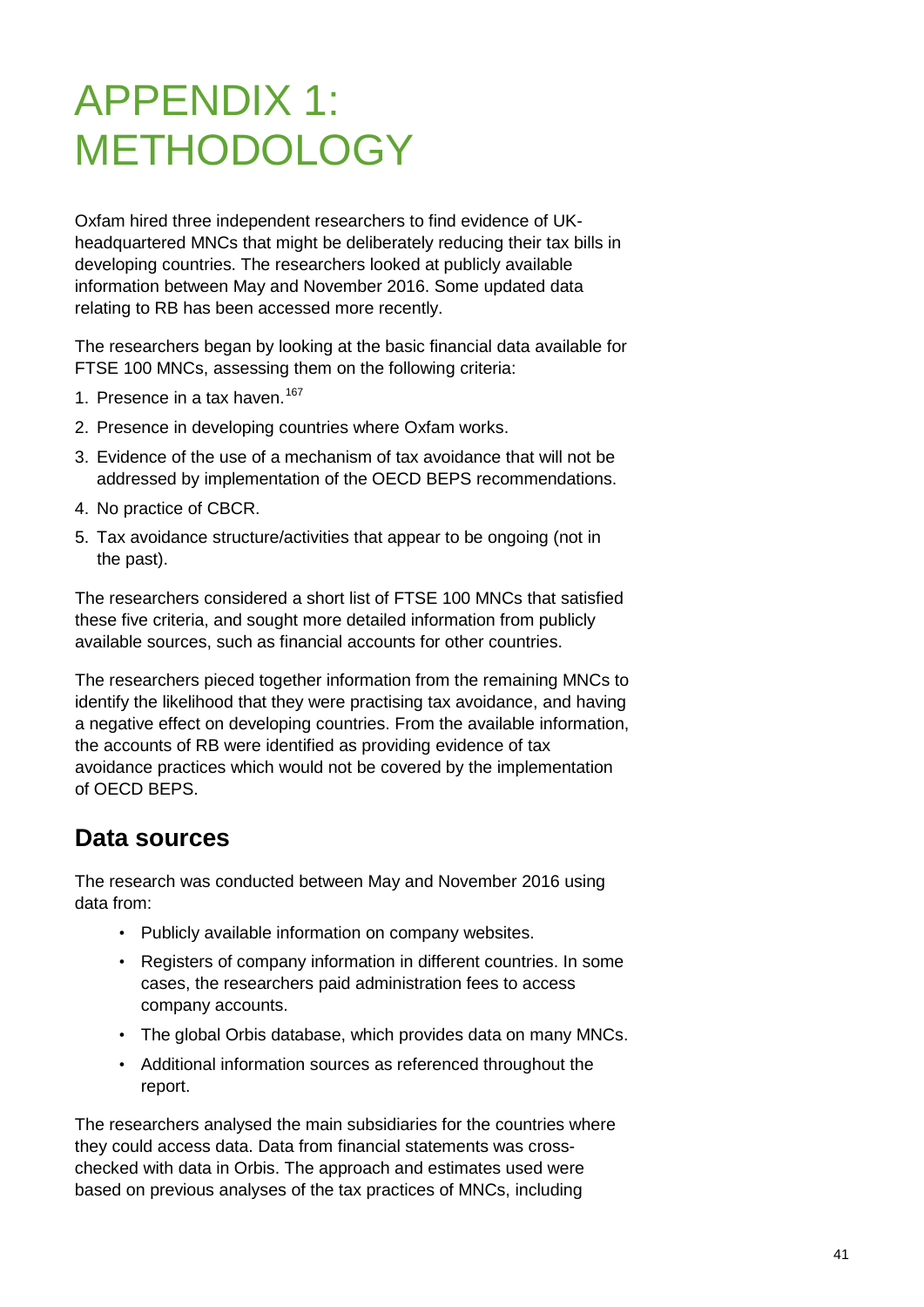estimates of potential tax avoidance. This involved analysing group accounting information alongside analysis of subsidiaries within the context of changing business practices, including restructurings. The hypothesis being tested was that MNCs could lower their tax liabilities, particularly in developing countries, by using techniques that are likely to remain legal under tax reforms such as BEPS. This is similar to case studies already in the public domain.

This case study seeks to identify evidence of profit shifting. In order to estimate where profits were shifted from, it was necessary to assign total group profit to the countries in which the business activity took place. Due to patchy data availability, the researchers used sales figures as a proxy for activity. This is reasonable for MNCs that, like RB, sell products as their primary business. The research also assumed that the restructures had no impact on financial profit or loss on the operations in RB subsidiaries.

Oxfam and its researchers emphasize that, in presenting evidence on RB, they are simply highlighting one example of an MNC that is making use of national and international tax rules to reduce their tax bill. Oxfam reached out to RB to share the findings of the research prior to publication and to provide them with the opportunity to respond. The company's full response is contained in **Appendix 2**, and, where relevant, the company's response has been incorporated into the report. Oxfam is continuing to engage with RB to understand its tax policies and practices. Oxfam also gave PwC the opportunity to respond prior to publication; PwC stated that it was unable to comment on client matters.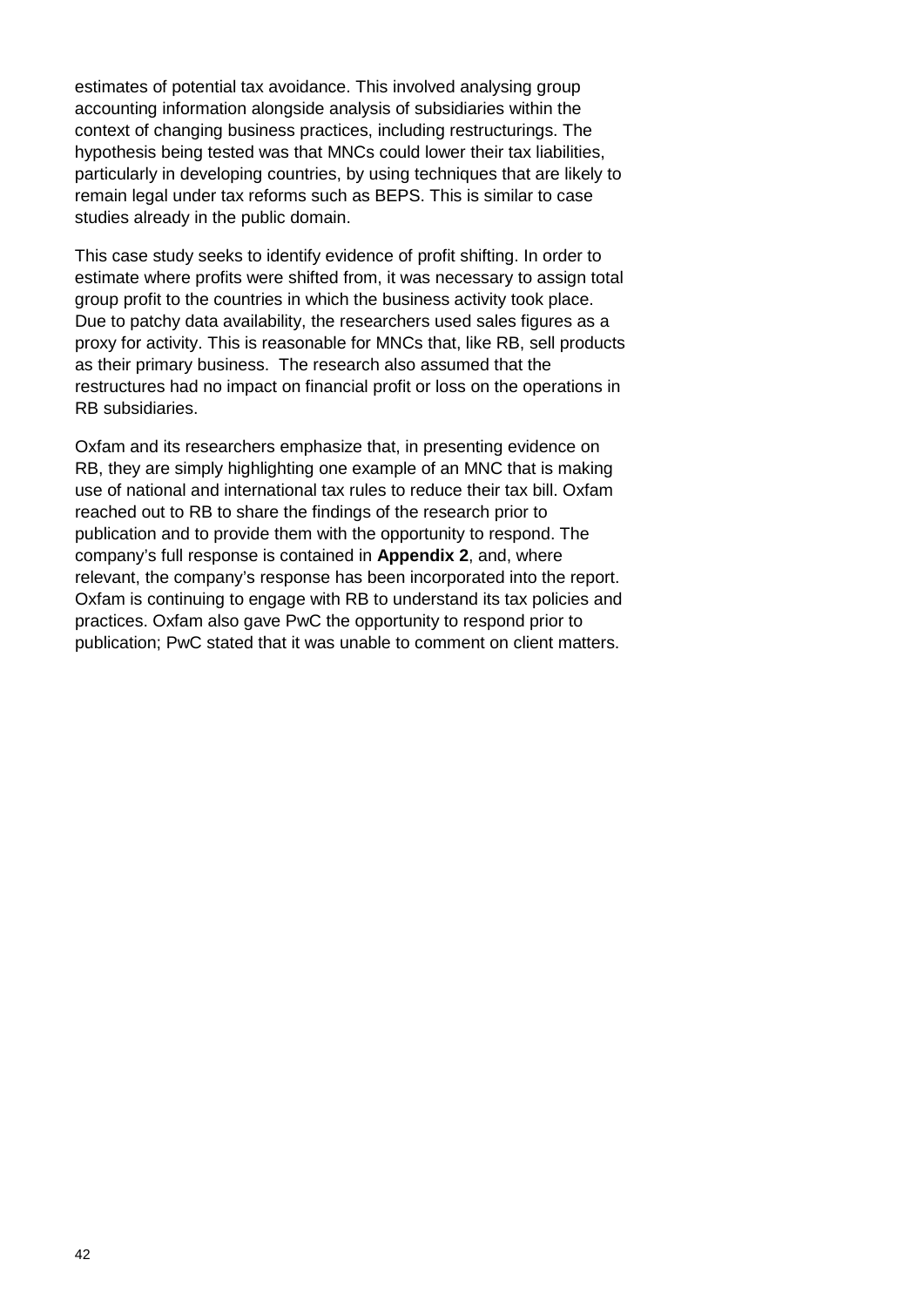# APPENDIX 2: RB'S RESPONSE

#### **RB supports Oxfam's call for greater corporate tax transparency**

'RB pays the right amount of tax in each country where we do business around the world. The taxes we pay are in accordance with where the value is created, taking into account internationally agreed transfer pricing principles.

'As Oxfam recognises, RB's tax policy is totally legal and the norm for the majority of global businesses. We comply with all our legal obligations and seek to do what is right by all the company's stakeholders.

'In fact, relative to other multinational corporations domiciled in the UK, RB's effective tax rate of 23% (in 2016) compares favourably with our peer group companies whose tax contributions range from 18-26%. In 2016, our UK corporation tax contribution was £61m which represented just short of 12% our total tax charge. Given our UK turnover was only 8% of global turnover we clearly pay proportionately more corporation tax in the UK.

'We strongly refute the assertion made by Oxfam that RB's decision made in 2012 to locate its regional 'business headquarters' in the Netherlands, Dubai and Singapore was driven principally by tax avoidance. Rather this re-structuring was motivated by our desire to ensure that our business was organised to be close to our customers and consumers by combining geographies of Europe and North America (located in Netherlands); Russia, Middle East and Africa (located in Dubai); and Asia Pacific (located in Singapore).

'These locations are important drivers of our business operations employing several hundred people. Each of these regional headquarters is chaired by an Executive Vice President that is a member of RB's Executive Committee.

'We share Oxfam's belief that it is important for governments, particularly the poorest nations, to have access to sufficient tax receipts to be able to invest in the provision of adequate public services and infrastructure. However, we similarly strongly refute any link between our tax structure and the assertion that we seek to avoid taxes in developing countries that could otherwise have been invested in public health and education. None of our business operations are in any way linked to tax avoidance in developing countries.

'Indeed, RB has had longstanding partnerships on the ground in developing countries to promote improvements in child and infant mortality, health and hygiene. This is core to the purpose of many of our brands like Dettol, Lysol, Harpic and Durex.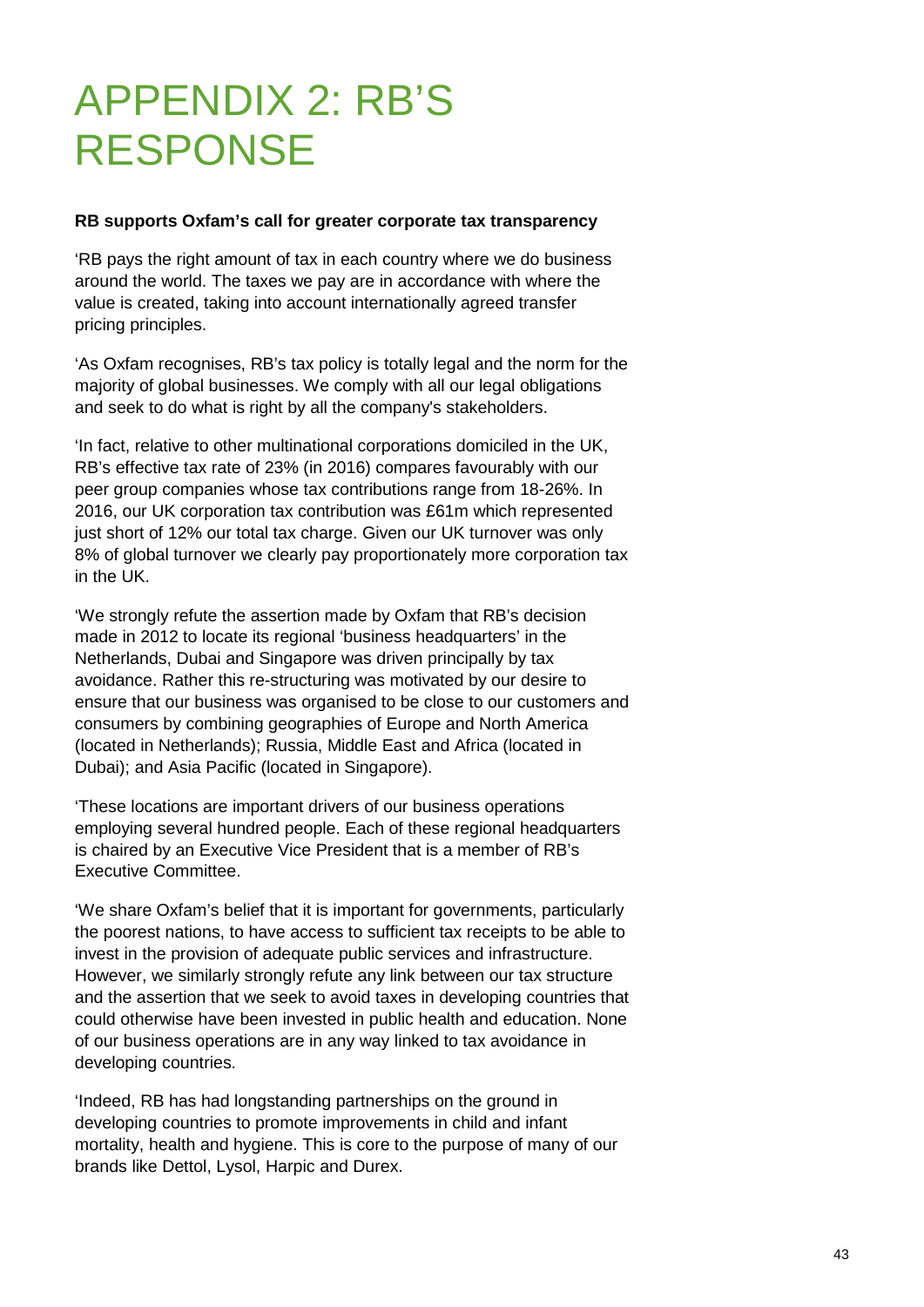'RB recognises the growing complexity of tax regulation around the world and supports efforts to increase levels of trust and understanding of the tax system through greater transparency. We support the OECD guidelines on tax and transparency and will fully comply.

'We support efforts to ensure that the rules are clear and are the same for all companies around the world. This is in all our interests.

'We have published our RB Tax Principles (www.rb.com/responsibility) which outline our approach to managing our tax affairs. We are always open to dialogue with all those who seek to better understand our business. As a first step, will be consulting with Oxfam prior to publishing our UK tax strategy document in December 2017.

'RB will be filing its first 'country by country' (CBCR) tax return to the UK's HMRC by December 2017. This report will be shared by HMRC with all relevant tax authorities in countries where RB operates around the globe.

'The CBCR return will disclose key components of our profit and loss accounts, including revenues earned, the taxes paid, and the number of employees we have in all the markets in which we do business. We believe that such CBCR reports will enable tax authorities to have a better understanding of the individual tax contributions made by multinational companies like RB.

'It is important, however, to recognise that some of this data is commercially sensitive as it will provide our competitors with information about how we are focusing our resources. We believe that compromising RB's competitiveness to be against the interests of our stakeholders – most notably our more than 40,000 employees. Of course if all companies would be legally required to publish this data publicly, we would fully comply.

'This is why RB supports the call on governments to take the necessary steps to accelerate public country by country reporting and to create a level playing field for all businesses irrespective of where they are headquartered. We would encourage the UK Government to play a leading role in this respect.'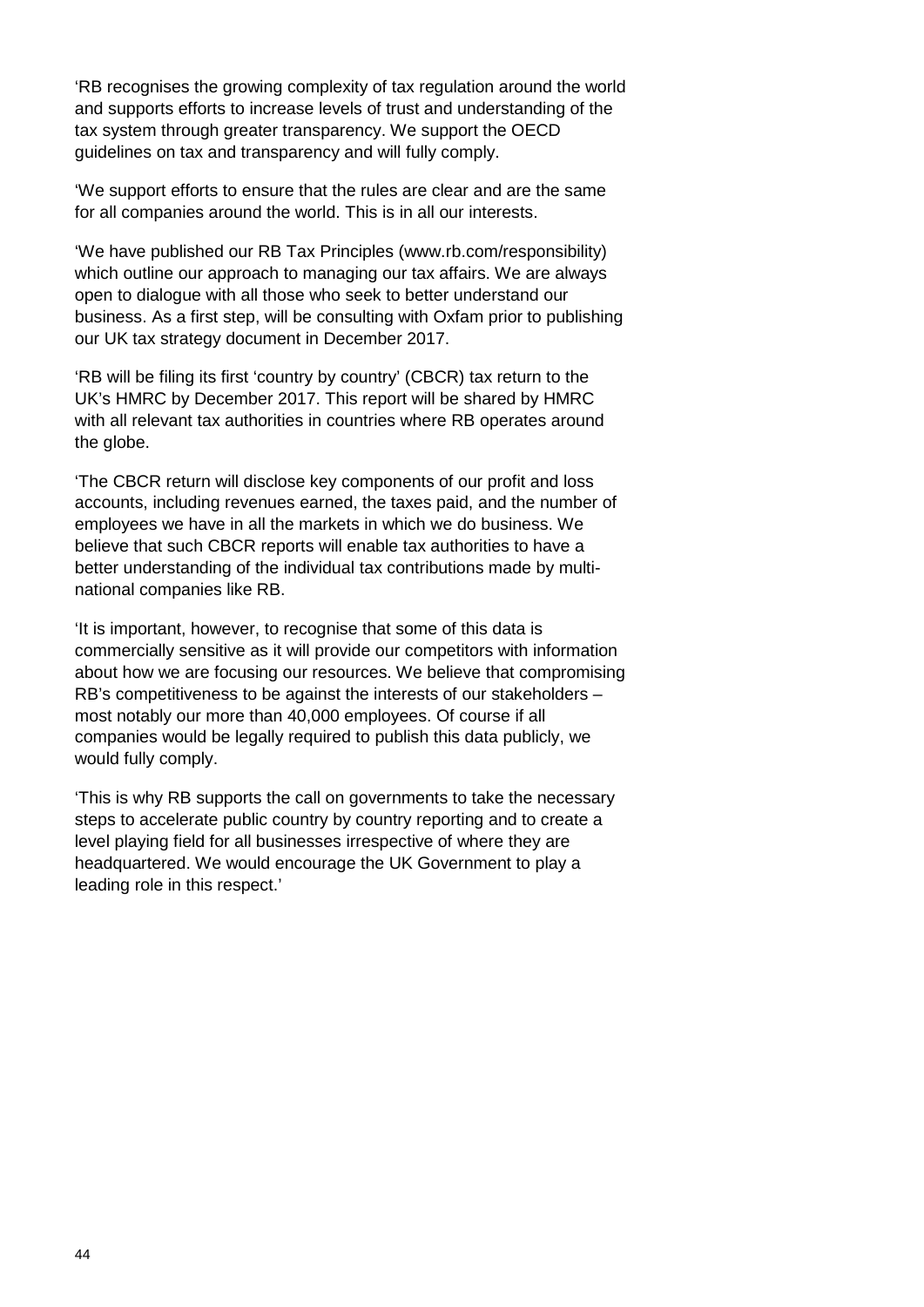### NOTES

All links were last accessed June 2017.

- <span id="page-44-0"></span>1 D. Hardoon. (2017). *An Economy for the 99%: It's time to build a human economy that benefits everyone, not just the privileged few*. Available at[: https://www.oxfam.org](https://www.oxfam.org/sites/www.oxfam.org/files/file_attachments/bp-economy-for-99-percent-160117-en.pdf) [/sites/www.oxfam.org/files/file\\_attachments/bp-economy-for-99-percent-160117-en.pdf](https://www.oxfam.org/sites/www.oxfam.org/files/file_attachments/bp-economy-for-99-percent-160117-en.pdf)
- <span id="page-44-1"></span>2 K. Donald and R. Moussie. (2016). Redistributing Unpaid Care Work: Why Tax Matters for Women's Rights. Available at: [https://opendocs.ids.ac.uk/opendocs](https://opendocs.ids.ac.uk/opendocs/bitstream/handle/123456789/7996/PB109_AGID320_UnpaidCare_Online.pdf;jsessionid=5C00113FCEA177205B0CB4F86053535D?sequence=1) [/bitstream/handle/123456789/7996/PB109\\_AGID320\\_UnpaidCare\\_Online](https://opendocs.ids.ac.uk/opendocs/bitstream/handle/123456789/7996/PB109_AGID320_UnpaidCare_Online.pdf;jsessionid=5C00113FCEA177205B0CB4F86053535D?sequence=1) [.pdf;jsessionid=5C00113FCEA177205B0CB4F86053535D?sequence=1](https://opendocs.ids.ac.uk/opendocs/bitstream/handle/123456789/7996/PB109_AGID320_UnpaidCare_Online.pdf;jsessionid=5C00113FCEA177205B0CB4F86053535D?sequence=1)
- <span id="page-44-2"></span>3 Tax havens are jurisdictions or territories that have intentionally adopted fiscal and legal frameworks allowing non-residents (physical persons or legal entities) to minimize the amount of taxes they pay where they undertake substantial economic activity. Oxfam's list of tax havens can be found in the report: E. Berkhout. (2016). *Tax Battles: The dangerous global race to the bottom on corporate tax*. Available at: [https://www.oxfam.org/sites/www.oxfam.org/files/file\\_attachments/bp-race-to-bottom](https://www.oxfam.org/sites/www.oxfam.org/files/file_attachments/bp-race-to-bottom-corporate-tax-121216-en.pdf)[corporate-tax-121216-en.pdf](https://www.oxfam.org/sites/www.oxfam.org/files/file_attachments/bp-race-to-bottom-corporate-tax-121216-en.pdf)
- <span id="page-44-3"></span>4 United Nations Conference on Trade and Development (UNCTAD). (2015). *World Investment Report 2015*. Available at: [http://unctad.org/en/PublicationsLibrary/wir2015](http://unctad.org/en/PublicationsLibrary/wir2015_en.pdf) [\\_en.pdf](http://unctad.org/en/PublicationsLibrary/wir2015_en.pdf)
- 5 Ibid.
- <span id="page-44-4"></span>6 RB. *About Us.* Available at: <http://www.rb.com/about-us/>
- <span id="page-44-5"></span>7 RB. (2016). *Healthier Lives, Happier Homes*. Factsheet. Available at: [https://www.healthier-lives.com/media/1074/rb\\_factsheet\\_2256\\_eng.pdf](https://www.healthier-lives.com/media/1074/rb_factsheet_2256_eng.pdf)
- <span id="page-44-6"></span>8 United Nations. (2015). *Sustainable Development Goals*. Available at: <http://www.un.org/sustainabledevelopment/sustainable-development-goals/>
- <span id="page-44-7"></span>9 RB. (2016). *Purpose with a Passion: Annual Report and Financial Statements 2016*. Available at[: http://annualreport2016.rb.com/](http://annualreport2016.rb.com/)
- <span id="page-44-8"></span>10 See Appendix 1 for an explanation of how RB was identified for this case study.
- <span id="page-44-9"></span>11 European Commission. (2016). *Common Consolidated Corporate Tax Base (CCCTB)*. Available at[: https://ec.europa.eu/taxation\\_customs/business/company-tax/common](https://ec.europa.eu/taxation_customs/business/company-tax/common-consolidated-corporate-tax-base-ccctb_en)[consolidated-corporate-tax-base-ccctb\\_en](https://ec.europa.eu/taxation_customs/business/company-tax/common-consolidated-corporate-tax-base-ccctb_en)
- <span id="page-44-10"></span>12 Information on RB's investors was accessed from S&P Capital IQ on 30 May 2017: www.capitaliq.com. RB's UK share register as of register date 3/1/2017.
- <span id="page-44-11"></span>13 Norges Bank Investment Management. (2017). *Tax and Transparency: Expectations towards companies.* Available at: [https://www.nbim.no/en/responsibility/risk](https://www.nbim.no/en/responsibility/risk-management/tax-and-transparency/)[management/tax-and-transparency/](https://www.nbim.no/en/responsibility/risk-management/tax-and-transparency/)

Legal and General Investment Management. (2015). *Active Ownership: Positive engagement to enhance long-term value*. Corporate governance report. Available at: [http://www.lgim.com/library/capabilities/CG\\_Annual\\_Report\\_2015.pdf](http://www.lgim.com/library/capabilities/CG_Annual_Report_2015.pdf)

- <span id="page-44-12"></span>14 A. Karananou and A. Guha. (2015). *Engagement Guidance on Corporate Tax Responsibility: Why and how to engage with your investee companies.* Available at: [https://www.unpri.org/download\\_report/8531](https://www.unpri.org/download_report/8531)
- <span id="page-44-13"></span>15 G. Gimdal. (2017). *Common Corporate Tax Base (CCTB).* Briefing: EU Legislation in Progress. Available at[: http://www.europarl.europa.eu/thinktank/en/document.](http://www.europarl.europa.eu/thinktank/en/document.html?reference=EPRS_BRI(2017)595907) [html?reference=EPRS\\_BRI\(2017\)595907](http://www.europarl.europa.eu/thinktank/en/document.html?reference=EPRS_BRI(2017)595907)
- <span id="page-44-17"></span>16 UNCTAD. (2015). *World Investment Report 2015*. Available at: [http://unctad.org/en/PublicationsLibrary/wir2015\\_en.pdf](http://unctad.org/en/PublicationsLibrary/wir2015_en.pdf)
- <span id="page-44-14"></span>17 A. Cobham and P. Jansky. (2017). *Global Distribution of Revenue Loss From Tax Avoidance: Re-estimation and country results.* UNU-WIDER working paper 2017/55. Available at[: https://www.wider.unu.edu/sites/default/files/wp2017-55.pdf](https://www.wider.unu.edu/sites/default/files/wp2017-55.pdf)
- <span id="page-44-15"></span>18 E. Crivelli, R. De Mooij and M. Keen. (2015). *Base Erosion, Profit Shifting and Developing Countries*. IMF Working Paper. Available at; <https://www.imf.org/external/pubs/ft/wp/2015/wp15118.pdf>
- <span id="page-44-16"></span>19 Investments amounting to an annual average of \$265bn per year during 2016–30 are needed to end world hunger (i.e. 0.3 percent of the average projected world income for that period), covering additional investments in social protection and additional targeted pro-poor investments in productive activities. See: FAO, IFAD and WFP. ( 2015).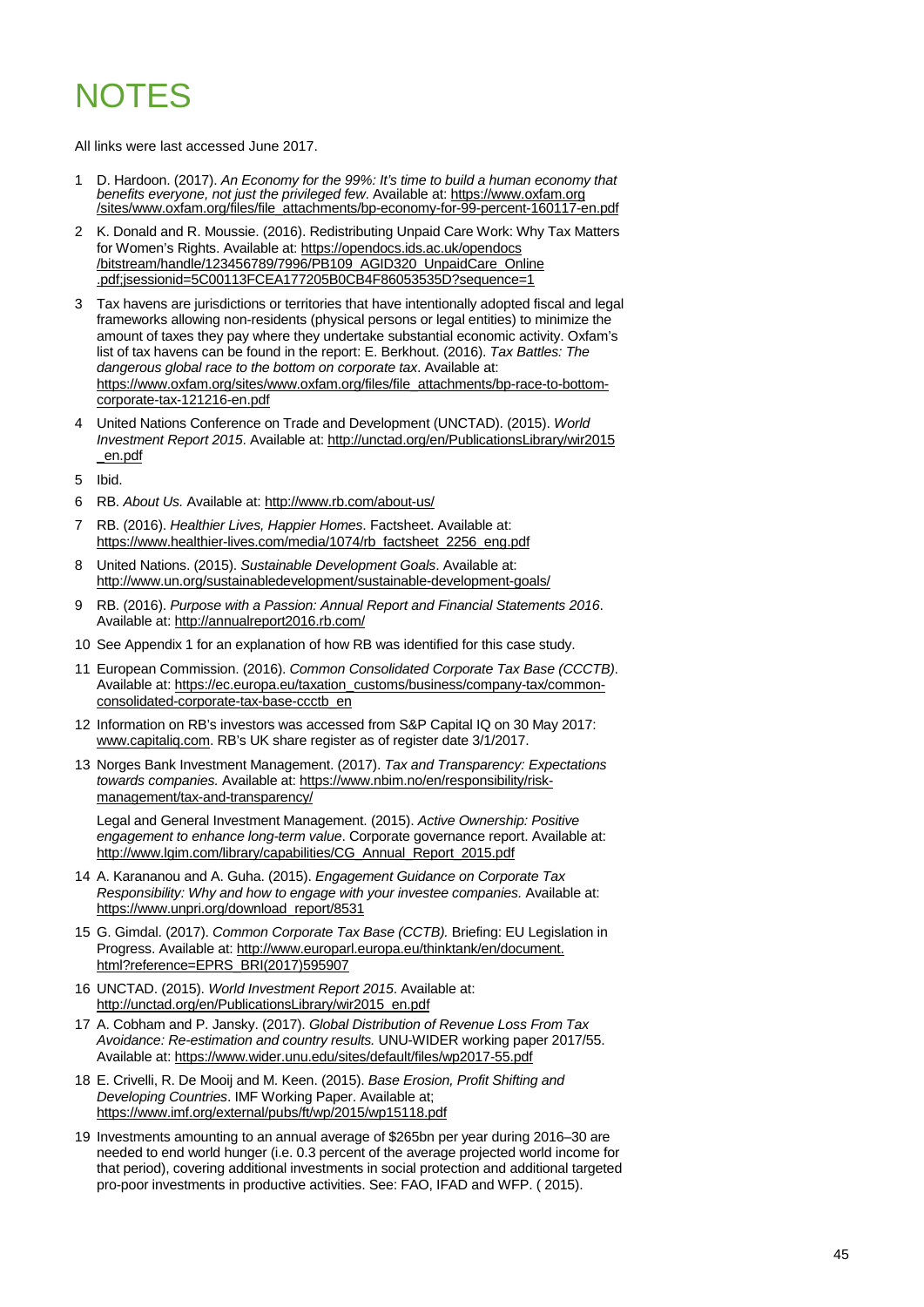*Achieving Zero Hunger: The critical role of investments in social protection and agriculture*. Rome, FAO. Available at[: http://www.fao.org/3/a-i4951e.pdf](http://www.fao.org/3/a-i4951e.pdf)

- <span id="page-45-0"></span>20 Tax revenues in developing countries are more reliant on corporate tax than in developed countries. This estimate is based on E. Crivelli, R. De Mooij and M. Keen. (2015). *Base Erosion, Profit Shifting and Developing Countries*. IMF Working Paper. Available at[: https://www.imf.org/external/pubs/ft/wp/2015/wp15118.pdf](https://www.imf.org/external/pubs/ft/wp/2015/wp15118.pdf)
- <span id="page-45-1"></span>21 UNCTAD. (2015). *World Investment Report 2015*. Available at: [http://unctad.org/en/PublicationsLibrary/wir2015\\_en.pdf](http://unctad.org/en/PublicationsLibrary/wir2015_en.pdf)
- <span id="page-45-2"></span>22 In certain cases, governments (including the EU) have retrospectively ruled that certain actions that were previously considered legal were, and are, in fact illegal.
- <span id="page-45-3"></span>23 ActionAid. (2013). *Give Us a Break: How big companies are getting tax-free deals*. Available at[: http://www.actionaid.org/sites/files/actionaid/give\\_us\\_a\\_break\\_](http://www.actionaid.org/sites/files/actionaid/give_us_a_break_-_how_big_companies_are_getting_tax-free_deals_2.pdf) how big companies are getting tax-free deals 2.pdf
- <span id="page-45-4"></span>24 H. Ebrahimi. (2012, 12 November). *Starbucks, Amazon and Google Accused of Being 'Immoral'*. The Telegraph. Available at [http://www.telegraph.co.uk/finance/personal](http://www.telegraph.co.uk/finance/personalfinance/tax/9673358/Starbucks-Amazon-and-Google-accused-of-being-immoral.html) [finance/tax/9673358/Starbucks-Amazon-and-Google-accused-of-being-immoral.html](http://www.telegraph.co.uk/finance/personalfinance/tax/9673358/Starbucks-Amazon-and-Google-accused-of-being-immoral.html)
- <span id="page-45-5"></span>25 Ibid.
- <span id="page-45-6"></span>26 V. Houlder and J. Pickard. (2014, 3 January). *More Evidence of Low Tax Payments by US Tech Groups.* Financial Times. Available at[: https://www.ft.com/content/28e15a82-](https://www.ft.com/content/28e15a82-7230-11e3-9c5c-00144feabdc0) [7230-11e3-9c5c-00144feabdc0](https://www.ft.com/content/28e15a82-7230-11e3-9c5c-00144feabdc0) [paywall]
- <span id="page-45-7"></span>27 The UK government expected to raise £3.1bn between 2015/16 and 2019/20. However, the Institute for Fiscal Studies predicted that the tax would raise £270m in the first year and £350m thereafter (£1.67bn over five years): H. Miller and T. Pope. (2015, 26 February). *£8 billion Giveaway Used to Boost Corporate Tax Competitiveness.* Institute for Fiscal Studies. Available at[: https://www.ifs.org.uk/publications/7609.](https://www.ifs.org.uk/publications/7609) Actual data on the success of the measure is hard to find.
- <span id="page-45-8"></span>28 European Commission. (2014, 11 June). *Alleged Aid to Apple*. Available at: [http://ec.europa.eu/competition/state\\_aid/cases/253200/253200\\_1582634\\_87\\_2.pdf](http://ec.europa.eu/competition/state_aid/cases/253200/253200_1582634_87_2.pdf)
- <span id="page-45-9"></span>29 Ibid. p18.
- <span id="page-45-10"></span>30 The Economist. (2016, 3 September). *The €13bn Bite.* Available at [http://www.economist.com/news/business/21706238-european-commissions-huge](http://www.economist.com/news/business/21706238-european-commissions-huge-penalty-against-apple-opens-up-new-front-war-tax)[penalty-against-apple-opens-up-new-front-war-tax](http://www.economist.com/news/business/21706238-european-commissions-huge-penalty-against-apple-opens-up-new-front-war-tax)
- <span id="page-45-11"></span>31 House of Commons. (2015). *Tax Avoidance: The role of large accountancy firms (follow–up).* Committee of Public Accounts. Thirty-eighth Report of Session 2014–15. Available at: [https://www.publications.parliament.uk/pa/cm201415/](https://www.publications.parliament.uk/pa/cm201415/cmselect/cmpubacc/1057/1057.pdf) [cmselect/cmpubacc/1057/1057.pdf](https://www.publications.parliament.uk/pa/cm201415/cmselect/cmpubacc/1057/1057.pdf)
- <span id="page-45-12"></span>32 M. Jamaldeen. (2016). *The Hidden Billions: How tax havens impact lives at home and abroad*. Available at: [https://www.oxfam.org.au/wp-content/uploads/2016/06/OXF003-](https://www.oxfam.org.au/wp-content/uploads/2016/06/OXF003-Tax-Havens-Report-FA2-WEB.pdf) [Tax-Havens-Report-FA2-WEB.pdf](https://www.oxfam.org.au/wp-content/uploads/2016/06/OXF003-Tax-Havens-Report-FA2-WEB.pdf)

The latest data from the Australian Tax Office show that one in three large companies in Australia paid no tax at all in both 2014 and 2015. See:

Australian Taxation Office. *Corporate Tax Transparency Report for 2014–15*. Media release. Available at[: https://www.ato.gov.au/Media-centre/Media-releases/Corporate](https://www.ato.gov.au/Media-centre/Media-releases/Corporate-tax-transparency-report-for-2014-15/)[tax-transparency-report-for-2014-15/,](https://www.ato.gov.au/Media-centre/Media-releases/Corporate-tax-transparency-report-for-2014-15/) and

Australian Taxation Office. *Corporate Tax Transparency Report for the 2013–14 Income Year*. Available at[: https://www.ato.gov.au/Business/Large-business/In-detail/Tax](https://www.ato.gov.au/Business/Large-business/In-detail/Tax-transparency/Corporate-tax-transparency-report-for-the-2013-14-income-year/)[transparency/Corporate-tax-transparency-report-for-the-2013-14-income-year/](https://www.ato.gov.au/Business/Large-business/In-detail/Tax-transparency/Corporate-tax-transparency-report-for-the-2013-14-income-year/)

- <span id="page-45-14"></span>33 A. Cobham and P. Jansky. (2017). *Global Distribution of Revenue Loss From Tax Avoidance: Re-estimation and country results.* UNU-WIDER working paper 2017/55. Available at[: https://www.wider.unu.edu/sites/default/files/wp2017-55.pdf](https://www.wider.unu.edu/sites/default/files/wp2017-55.pdf)
- <span id="page-45-13"></span>34 Ibid.
- <span id="page-45-15"></span>35 OECD. *Base Erosion and Profit Shifting*. Available at[: http://www.oecd.org/tax/beps/](http://www.oecd.org/tax/beps/)
- <span id="page-45-16"></span>36 European Council. (2016, 12 July). *Corporate Tax Avoidance: New Rules Adopted*. Available at[: http://www.consilium.europa.eu/en/press/press-releases/2016/07/12](http://www.consilium.europa.eu/en/press/press-releases/2016/07/12-corporate-tax-avoidance/) [corporate-tax-avoidance/](http://www.consilium.europa.eu/en/press/press-releases/2016/07/12-corporate-tax-avoidance/)
- <span id="page-45-17"></span>37 European Commission. (2015). *Study on Structures of Aggressive Tax Planning and Indicators*. Available at[: http://ec.europa.eu/taxation\\_customs/sites/taxation/files/](http://ec.europa.eu/taxation_customs/sites/taxation/files/resources/documents/taxation/gen_info/economic_analysis/tax_papers/taxation_paper_61.pdf) [resources/documents/taxation/gen\\_info/economic\\_analysis/tax\\_papers/taxation\\_paper\\_](http://ec.europa.eu/taxation_customs/sites/taxation/files/resources/documents/taxation/gen_info/economic_analysis/tax_papers/taxation_paper_61.pdf) [61.pdf](http://ec.europa.eu/taxation_customs/sites/taxation/files/resources/documents/taxation/gen_info/economic_analysis/tax_papers/taxation_paper_61.pdf)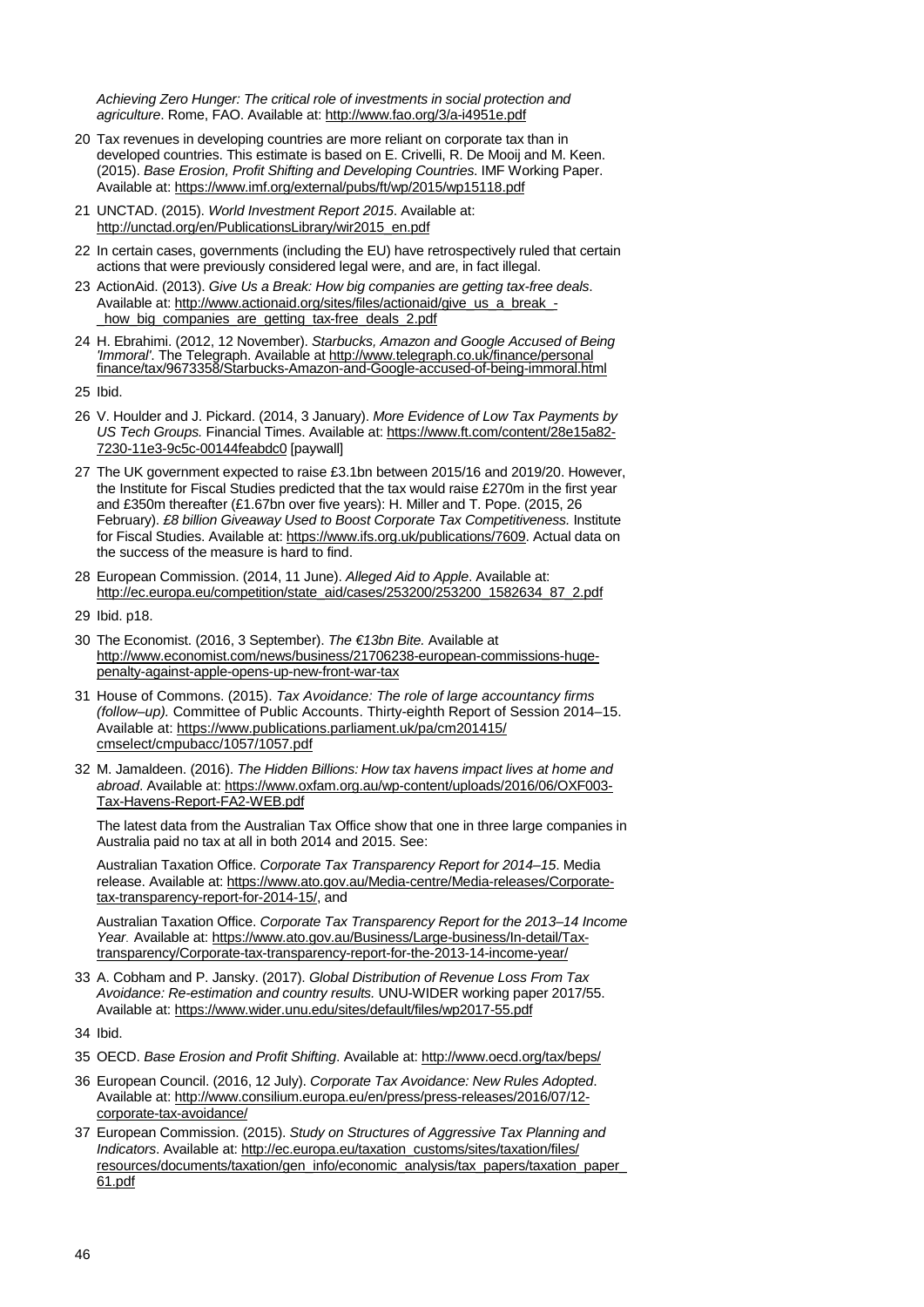- <span id="page-46-0"></span>38 'This valuation principle is commonly applied to commercial and financial transactions between related companies. It says that transactions should be valued as if they had been carried out between unrelated parties, each acting in his own best interest.' OECD. *Glossary of Statistical Terms*. *Arm's length principle.* Available at: <https://stats.oecd.org/glossary/detail.asp?ID=7245>
- <span id="page-46-1"></span>39 Estimates of intra-group trade are patchy due to scarce data, but P. Folfas (2009) cites a figure of 35 percent and references a World Trade Organization estimate that it may be as high as 50 percent in P. Folfas. (2009). *Intra-Firm Trade and Non-Trade Intercompany Transactions: Changes in volume and structure during 1990-2007.*  Available at[: http://www.etsg.org/ETSG2009/papers/folfas.pdf](http://www.etsg.org/ETSG2009/papers/folfas.pdf)
- <span id="page-46-2"></span>40 European Commission. (2015). *Study on Structures of Aggressive Tax Planning and Indicators.* Available at[: http://ec.europa.eu/taxation\\_customs/sites/taxation/files/](http://ec.europa.eu/taxation_customs/sites/taxation/files/resources/documents/taxation/gen_info/economic_analysis/tax_papers/taxation_paper_61.pdf) resources/documents/taxation/gen\_info/economic\_analysis/tax\_papers/taxation\_pape [61.pdf](http://ec.europa.eu/taxation_customs/sites/taxation/files/resources/documents/taxation/gen_info/economic_analysis/tax_papers/taxation_paper_61.pdf)
- <span id="page-46-3"></span>41 International Monetary Fund. (2014). *Spillovers in International Corporate Taxation.* 1st ed. Available at: [https://www.imf.org/external/np/pp/eng/2014/050914.pdf.](https://www.imf.org/external/np/pp/eng/2014/050914.pdf)
- <span id="page-46-4"></span>42 Ibid.
- <span id="page-46-5"></span>43 E.Berkhout. (2016). *Tax Battles: The dangerous global race to the bottom on corporate tax.* Available at: [https://www.oxfam.de/system/files/bp-race-to-bottom-corporate-tax-](https://www.oxfam.de/system/files/bp-race-to-bottom-corporate-tax-121216-en.pdf)[121216-en.pdf.](https://www.oxfam.de/system/files/bp-race-to-bottom-corporate-tax-121216-en.pdf)
- <span id="page-46-6"></span>44 Ibid.
- <span id="page-46-7"></span>45 Some commentators instead refer to 'tax wars', since undercutting a competitor's tax policy is designed to attract business and thus taxable income from elsewhere, albeit with a shrinking base. See, for example, N. Shaxson and J. Christensen. (2016). *Tax Competitiveness: A Dangerous Obsession*, in T. Pogge and K. Mehta (eds). (2016). *Global Tax Fairness*.<https://doi.org/10.1093/acprof:oso/9780198725343.003.0013>
- <span id="page-46-8"></span>46 E.Berkhout. (2016). *Tax Battles: The dangerous global race to the bottom on corporate tax*. Available at: [http://policy-practice.oxfam.org.uk/publications/tax-battles-the](http://policy-practice.oxfam.org.uk/publications/tax-battles-the-dangerous-global-race-to-the-bottom-on-corporate-tax-620159)[dangerous-global-race-to-the-bottom-on-corporate-tax-620159](http://policy-practice.oxfam.org.uk/publications/tax-battles-the-dangerous-global-race-to-the-bottom-on-corporate-tax-620159)
- <span id="page-46-9"></span>47 See, for example, Oxfam America. (2016). *Broken at the Top: How America's dysfunctional tax system costs billions in corporate tax dodging.* Available at: [https://www.oxfamamerica.org/static/media/files/Broken\\_at\\_the\\_Top\\_4.14.2016.pdf](https://www.oxfamamerica.org/static/media/files/Broken_at_the_Top_4.14.2016.pdf)
- <span id="page-46-10"></span>48 OECD. (2011). *Tax Reform Trends in OECD Countries*. Available at: <https://www.oecd.org/ctp/48193734.pdf>
- <span id="page-46-11"></span>49 L.Finér and M.Ylönen. (2017). *Tax-Driven Wealth Chains: A multiple case study of tax avoidance in the Finnish mining sector.* Critical Perspectives on Accounting. Available at[: https://doi.org/10.1016/j.cpa.2017.01.002](https://doi.org/10.1016/j.cpa.2017.01.002)
- <span id="page-46-12"></span>50 World Economic Forum. (2016). *Global Competitiveness Report 2016–2017.* Available at[: https://www.weforum.org/reports/the-global-competitiveness-report-2016-2017-1/](https://www.weforum.org/reports/the-global-competitiveness-report-2016-2017-1/)
- <span id="page-46-13"></span>51 L. Wayne *et al*. (2014, 5 November). *Leaked Documents Expose Global Companies' Secret Tax Deals in Luxembourg.* Available at[: https://www.icij.org/project/luxembourg](https://www.icij.org/project/luxembourg-leaks/leaked-documents-expose-global-companies-secret-tax-deals-luxembourg)[leaks/leaked-documents-expose-global-companies-secret-tax-deals-luxembourg](https://www.icij.org/project/luxembourg-leaks/leaked-documents-expose-global-companies-secret-tax-deals-luxembourg)
- <span id="page-46-14"></span>52 The Patent Box enables companies to apply a lower rate of corporation tax to profits earned after 1 April 2013 from patented inventions. There is concern that this relief has not encouraged innovation, but instead has allowed some companies to reduce their ETR.
- <span id="page-46-15"></span>53 Deloitte. (2016, 8 December). *Innovation Box Changes*. Available at: [https://www2.deloitte.com/nl/nl/pages/tax/articles/2017-tax-plan-budget-day-innovation](https://www2.deloitte.com/nl/nl/pages/tax/articles/2017-tax-plan-budget-day-innovation-box-changes.html)[box-changes.html](https://www2.deloitte.com/nl/nl/pages/tax/articles/2017-tax-plan-budget-day-innovation-box-changes.html)
- <span id="page-46-16"></span>54 A. Alstadsæter *et al*. (2015). *Patent Boxes Design, Patents Location and Local R&D*. Available at: [http://ec.europa.eu/taxation\\_customs/sites/taxation/files/resources/](http://ec.europa.eu/taxation_customs/sites/taxation/files/resources/documents/taxation/gen_info/economic_analysis/tax_papers/taxation_paper_57.pdf) [documents/taxation/gen\\_info/economic\\_analysis/tax\\_papers/taxation\\_paper\\_57.pdf](http://ec.europa.eu/taxation_customs/sites/taxation/files/resources/documents/taxation/gen_info/economic_analysis/tax_papers/taxation_paper_57.pdf)
- <span id="page-46-17"></span>55 The 'nexus approach' is a departure from the transfer pricing method used to assess real economic activity, allowing companies and countries to use more subjective criteria to determine which expenditures may qualify for tax relief. This could lead to 'sweetheart deals' in the area of IP. The UK and Germany proposed such a nexus approach on IP to the OECD, see: *Germany-UK Joint Statement: Proposals for new rules for preferential IP regimes*. Available at[: https://www.gov.uk/government/](https://www.gov.uk/government/uploads/system/uploads/attachment_data/file/373135/GERMANY_UK_STATEMENT.pdf) [uploads/system/uploads/attachment\\_data/file/373135/GERMANY](https://www.gov.uk/government/uploads/system/uploads/attachment_data/file/373135/GERMANY_UK_STATEMENT.pdf) UK\_STATEMENT.pdf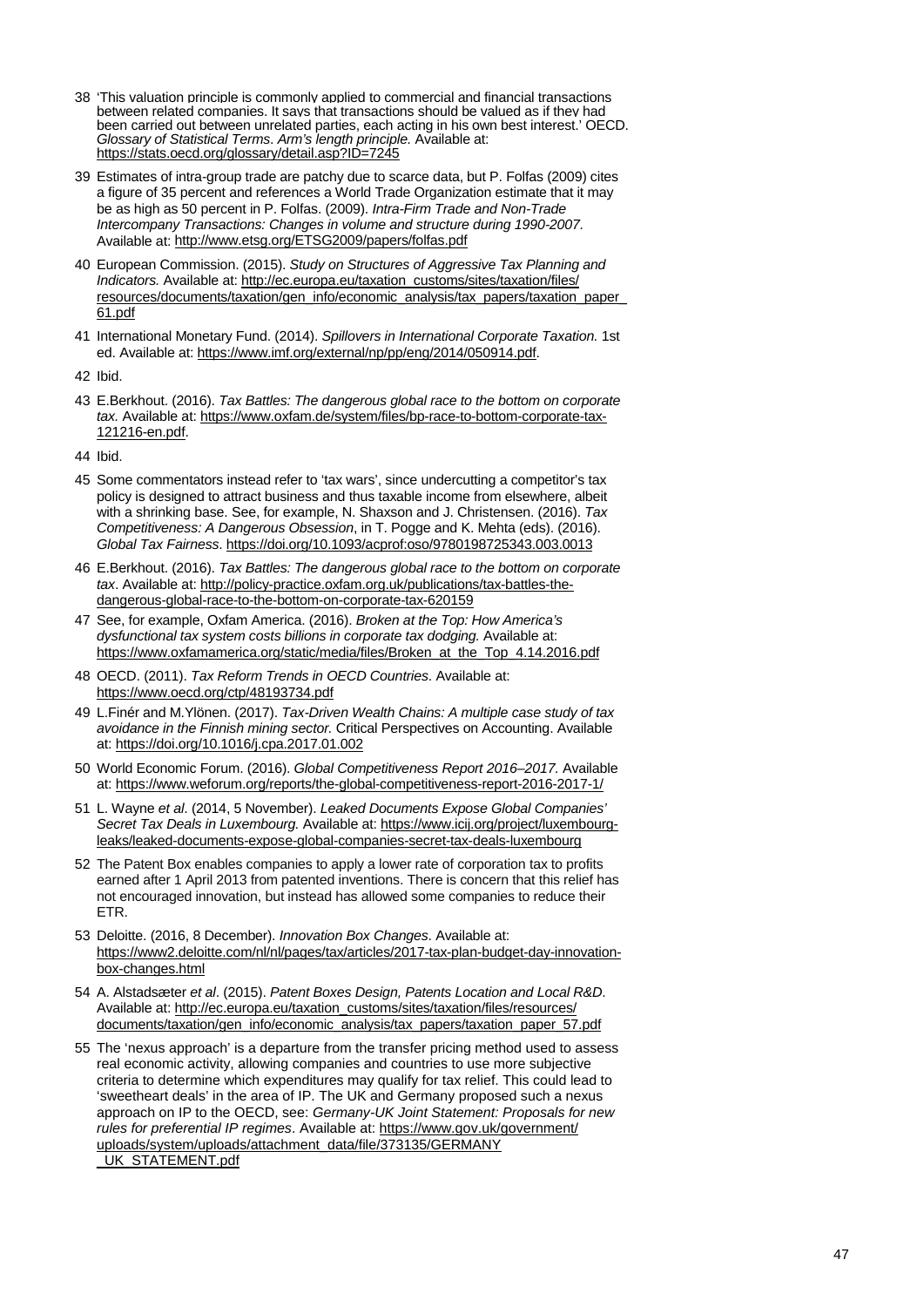- <span id="page-47-0"></span>56 D. Hardoon. (2017). *An Economy for the 99%: It's time to build a human economy that benefits everyone, not just the privileged few*. Available at[: https://www.oxfam.org](https://www.oxfam.org/sites/www.oxfam.org/files/file_attachments/bp-economy-for-99-percent-160117-en.pdf) [/sites/www.oxfam.org/files/file\\_attachments/bp-economy-for-99-percent-160117-en.pdf](https://www.oxfam.org/sites/www.oxfam.org/files/file_attachments/bp-economy-for-99-percent-160117-en.pdf)
- <span id="page-47-1"></span>57 See, for example, the PANA committee of the European Parliament, which has investigated the role of intermediaries in the *Panama Papers*: [https://medium.com/investigating-the-panama-papers/first-meeting-of-the-pana](https://medium.com/investigating-the-panama-papers/first-meeting-of-the-pana-committee-we-need-to-investigate-intermediares-of-the-offshore-industry-ec54d8722282)[committee-we-need-to-investigate-intermediares-of-the-offshore-industry](https://medium.com/investigating-the-panama-papers/first-meeting-of-the-pana-committee-we-need-to-investigate-intermediares-of-the-offshore-industry-ec54d8722282)[ec54d8722282](https://medium.com/investigating-the-panama-papers/first-meeting-of-the-pana-committee-we-need-to-investigate-intermediares-of-the-offshore-industry-ec54d8722282)
- <span id="page-47-2"></span>58 Listed companies typically need to publish their consolidated accounts publicly in the place where they are listed. However, in many countries it is hard to get much information on unlisted companies, or on the individual companies that form a listed company—a category relevant to this research.
- <span id="page-47-3"></span>59 The International Monetary Fund (IMF) and others have pushed an increasing number of developing countries to adopt the International Financial Reporting Standards (IFRS) for accounting. These standards advocate detailed reporting requirements for consolidated reports of listed companies, but are not very helpful in understanding what is happening inside companies in terms of tax planning.
- <span id="page-47-4"></span>60 The OECD requirement is being implemented by countries which have signed up to the BEPS project. Since the data will not be made public, it is difficult to assess how national tax authorities will make use of the information to identify potential tax avoidance.
- <span id="page-47-5"></span>61 OECD. (2015). *Action 13: Country-by-Country Reporting Implementation Package*. Available at[: https://www.oecd.org/ctp/transfer-pricing/beps-action-13-country-by](https://www.oecd.org/ctp/transfer-pricing/beps-action-13-country-by-country-reporting-implementation-package.pdf)[country-reporting-implementation-package.pdf](https://www.oecd.org/ctp/transfer-pricing/beps-action-13-country-by-country-reporting-implementation-package.pdf)
- <span id="page-47-6"></span>62 Oxfam's analysis of the first public CBCR data in the banking sector highlighted major gaps and omissions in the published information; see Oxfam Novib. (2017). *Opening the Vaults: The Use of Tax Havens by Europe's Biggest Banks*. Available at: [http://www.oxfamnovib.nl/Redactie/Downloads/Rapporten/20170327 Opening the](http://www.oxfamnovib.nl/Redactie/Downloads/Rapporten/20170327%20Opening%20the%20vaults%20-%202203%20-%20Final%20English_22.03.pdf)  [vaults—2203—Final English\\_22.03.pdf.](http://www.oxfamnovib.nl/Redactie/Downloads/Rapporten/20170327%20Opening%20the%20vaults%20-%202203%20-%20Final%20English_22.03.pdf) This highlights the importance of getting the details of reporting requirements right, as well as the importance of enforcement mechanisms.
- <span id="page-47-7"></span>63 See, for example, M. Perry Danziger. (2010, 3 June). *New Reporting Rules for Hong Kong Stock Exchange Will Improve Investment Climate, Transparency.* Available at: [http://www.gfintegrity.org/press-release/new-reporting-rules-hong-kong-stock-exchange](http://www.gfintegrity.org/press-release/new-reporting-rules-hong-kong-stock-exchange-will-improve-investment-climate-transparency/)[will-improve-investment-climate-transparency/](http://www.gfintegrity.org/press-release/new-reporting-rules-hong-kong-stock-exchange-will-improve-investment-climate-transparency/)
- <span id="page-47-8"></span>64 J. May. (2016, 6 September). *Government Backs Public Country by Country Tax Reporting Amendment*. Politics Home. Available at: [https://www.politicshome.com/news/uk/economy/taxation/news/78703/government](https://www.politicshome.com/news/uk/economy/taxation/news/78703/government-backs-country-country-tax-reporting-amendment)[backs-country-country-tax-reporting-amendment](https://www.politicshome.com/news/uk/economy/taxation/news/78703/government-backs-country-country-tax-reporting-amendment)
- <span id="page-47-9"></span>65 The EU has not yet agreed on a public CBCR mechanism. The European Commission proposed a mechanism in mid 2016 (se[e http://ec.europa.eu/finance/company](http://ec.europa.eu/finance/company-reporting/country-by-country-reporting/index_en.htm#cbcr-tax)[reporting/country-by-country-reporting/index\\_en.htm#cbcr-tax\)](http://ec.europa.eu/finance/company-reporting/country-by-country-reporting/index_en.htm#cbcr-tax) and the European Parliament drafted a modified version in early 2017 (see C. Remeur. (2017). *Public Country-by-Country Reporting by Multinational Enterprises*. Available at: [http://www.europarl.europa.eu/RegData/etudes/BRIE/2017/595867/](http://www.europarl.europa.eu/RegData/etudes/BRIE/2017/595867/EPRS_BRI(2017)595867_EN.pdf) [EPRS\\_BRI\(2017\)595867\\_EN.pdf\)](http://www.europarl.europa.eu/RegData/etudes/BRIE/2017/595867/EPRS_BRI(2017)595867_EN.pdf). A final version is expected to be agreed within the EU in late 2017 or early 2018.
- <span id="page-47-10"></span>66 Vote Watch Europe. (2017). *Vote Details for European Parliament Resolution: Tax avoidance and tax evasion as challenges in developing countries.* Available at: [http://www.votewatch.eu/en/term8-tax-avoidance-and-tax-evasion-as-challenges-in](http://www.votewatch.eu/en/term8-tax-avoidance-and-tax-evasion-as-challenges-in-developing-countries-motion-for-resolution-vote-resol.html#/)[developing-countries-motion-for-resolution-vote-resol.html.](http://www.votewatch.eu/en/term8-tax-avoidance-and-tax-evasion-as-challenges-in-developing-countries-motion-for-resolution-vote-resol.html#/) The statistics show that 11 Conservative MEPs voted against the resolution, seven did not vote, two were absent and one voted in favour.
- <span id="page-47-11"></span>67 Oxfam, Christian Aid and ActionAid. (2015). *Getting to Good: Towards responsible corporate tax behaviour*. Available at[: http://policy-practice.oxfam.org.uk/publications/](http://policy-practice.oxfam.org.uk/publications/getting-to-good-towards-responsible-corporate-tax-behaviour-582243) [getting-to-good-towards-responsible-corporate-tax-behaviour-582243](http://policy-practice.oxfam.org.uk/publications/getting-to-good-towards-responsible-corporate-tax-behaviour-582243)
- <span id="page-47-12"></span>68 A. Karananou and A. Guha. (2015). *Engagement Guidance on Corporate Tax Responsibility: Why and how to engage with your investee companies.* Available at: [https://www.unpri.org/download\\_report/8531](https://www.unpri.org/download_report/8531)
- <span id="page-47-13"></span>69 Information on RB's investors was accessed from S&P Capital IQ on 30 May 2017: www.capitaliq.com. RB's UK share register as of register date 3/1/2017.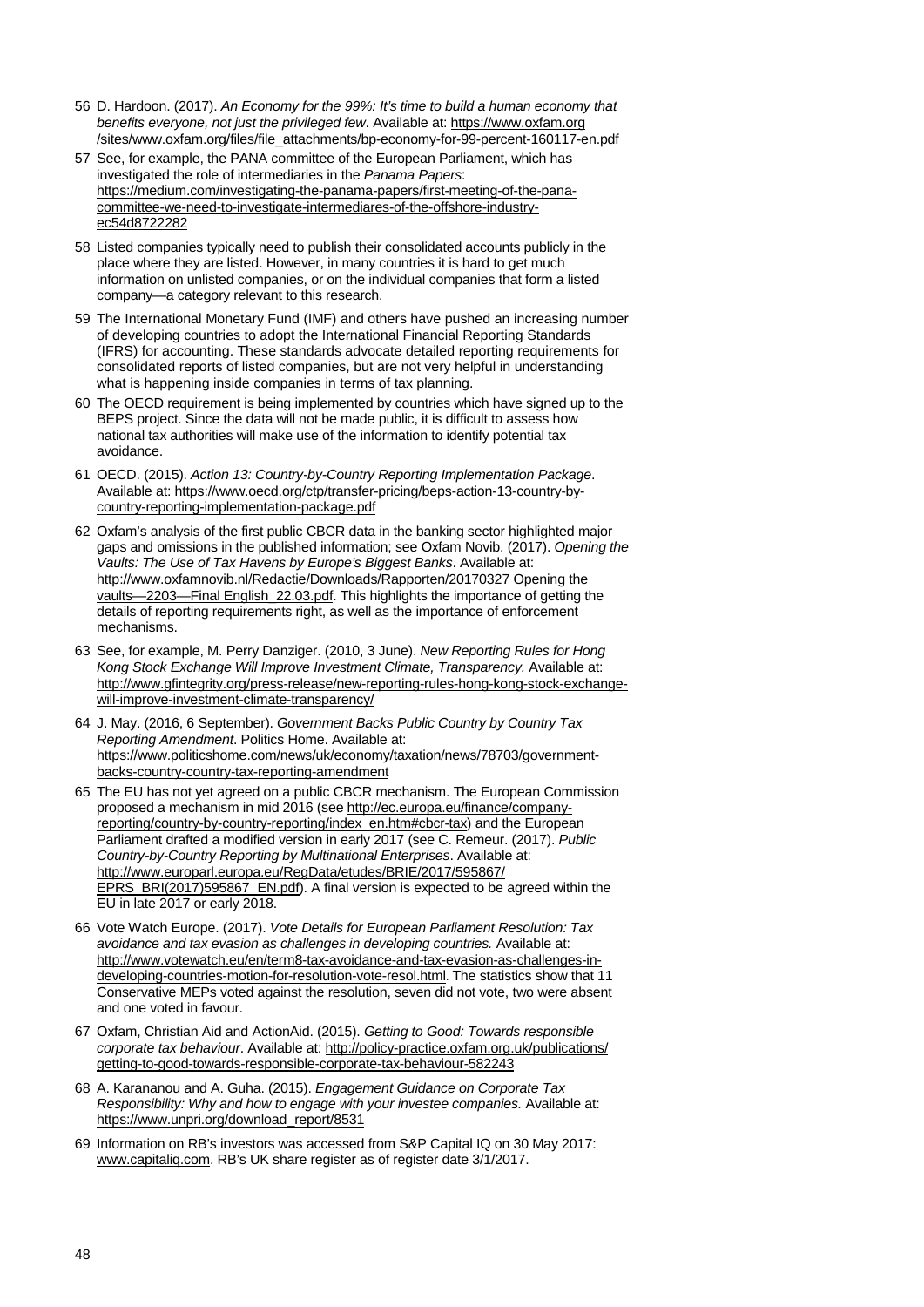<span id="page-48-0"></span>70 Norges Bank Investment Management. (2017). *Tax and Transparency: Expectations towards companies.* Available at: [https://www.nbim.no/en/responsibility/risk](https://www.nbim.no/en/responsibility/risk-management/tax-and-transparency/)[management/tax-and-transparency/](https://www.nbim.no/en/responsibility/risk-management/tax-and-transparency/)

Legal and General Investment Management. (2015). *Active Ownership: Positive engagement to enhance long-term value*. Corporate governance report. Available at: [http://www.lgim.com/library/capabilities/CG\\_Annual\\_Report\\_2015.pdf](http://www.lgim.com/library/capabilities/CG_Annual_Report_2015.pdf)

- <span id="page-48-1"></span>71 A. Karananou and A. Guha. (2015). *Engagement Guidance on Corporate Tax Responsibility: Why and how to engage with your investee companies.* Available at: [https://www.unpri.org/download\\_report/8531](https://www.unpri.org/download_report/8531)
- <span id="page-48-2"></span>72 For a full list of companies and other organizations accredited with the Fair Tax Mark, see<https://fairtaxmark.net/our-businesses/>
- <span id="page-48-3"></span>73 MNCs and their lobbyists often oppose public CBCR by saying that it would expose essential business or trade secrets. However, most of the key data on sales figures can already be obtained from many of the major markets, and a major MNC could easily commission an external assessment of its competitors based on this data. The biggest problem is the unavailability or poor quality of data from many jurisdictions that corporations typically use for their financing and tax structures. These artificial tax structures are typically designed by external tax advisory companies and can hardly be counted as trade secrets.
- <span id="page-48-4"></span>74 Vodafone Group plc. *Tax and Our Total Contribution to Public Finances 2015–16*. Available at[: http://www.vodafone.com/content/dam/sustainability/pdfs/](http://www.vodafone.com/content/dam/sustainability/pdfs/vodafone_2016_tax.pdf) [vodafone\\_2016\\_tax.pdf.](http://www.vodafone.com/content/dam/sustainability/pdfs/vodafone_2016_tax.pdf) AngloAmerican. *Tax And Economic Contribution Report 2015*. Available at[: http://www.angloamerican.com/~/media/Files/A/Anglo-American-PLC-](http://www.angloamerican.com/%7E/media/Files/A/Anglo-American-PLC-V2/documents/tax-report-2015/aa-2015-tec-report-21-04-16-final.pdf)[V2/documents/tax-report-2015/aa-2015-tec-report-21-04-16-final.pdf.](http://www.angloamerican.com/%7E/media/Files/A/Anglo-American-PLC-V2/documents/tax-report-2015/aa-2015-tec-report-21-04-16-final.pdf) Unilever. Webpage on tax. Available at[: https://www.unilever.com/sustainable-living/what-matters](https://www.unilever.com/sustainable-living/what-matters-to-you/tax.html)[to-you/tax.html.](https://www.unilever.com/sustainable-living/what-matters-to-you/tax.html) SABMiller plc. *Our Approach to Tax 2016*. Available at[: http://www.ab](http://www.ab-inbev.com/content/dam/universaltemplate/ab-inbev/investors/sabmiller/reports/our-approach-to-tax-reports/tax-report-2016.pdf)[inbev.com/content/dam/universaltemplate/ab-inbev/investors/sabmiller/reports/our](http://www.ab-inbev.com/content/dam/universaltemplate/ab-inbev/investors/sabmiller/reports/our-approach-to-tax-reports/tax-report-2016.pdf)[approach-to-tax-reports/tax-report-2016.pdf](http://www.ab-inbev.com/content/dam/universaltemplate/ab-inbev/investors/sabmiller/reports/our-approach-to-tax-reports/tax-report-2016.pdf)
- <span id="page-48-5"></span>75 The Capital Requirements Directive (IV) mandates financial companies based in EU member states to publish country-by-country reports. The main requirements are consistent across member states, but some banks have provided additional details, which analysts find useful. For example, Barclays provides notes alongside each country it provides data on, see for example its 2016 CBCR report: Barclays Bank plc. (2017). *Barclays PLC Country Snapshot 2016*. Available at: [https://www.home.](https://www.home.barclays/content/dam/barclayspublic/docs/InvestorRelations/AnnualReports/AR2016/Barclays%20PLC%20Country%20Snapshot%202016.pdf) [barclays/content/dam/barclayspublic/docs/InvestorRelations/AnnualReports/](https://www.home.barclays/content/dam/barclayspublic/docs/InvestorRelations/AnnualReports/AR2016/Barclays%20PLC%20Country%20Snapshot%202016.pdf) [AR2016/Barclays%20PLC%20Country%20Snapshot%202016.pdf](https://www.home.barclays/content/dam/barclayspublic/docs/InvestorRelations/AnnualReports/AR2016/Barclays%20PLC%20Country%20Snapshot%202016.pdf)
- <span id="page-48-6"></span>76 Barclays Bank PLC. (2017). *Barclays PLC Country Snapshot 2016*. Available at: [https://www.home.barclays/content/dam/barclayspublic/docs/InvestorRelations/ResultA](https://www.home.barclays/content/dam/barclayspublic/docs/InvestorRelations/ResultAnnouncements/2016FYResults/20170223_Barclays_PLC_Country_Snapshot_2016.pdf) [nnouncements/2016FYResults/20170223\\_Barclays\\_PLC\\_Country\\_Snapshot\\_2016.pdf](https://www.home.barclays/content/dam/barclayspublic/docs/InvestorRelations/ResultAnnouncements/2016FYResults/20170223_Barclays_PLC_Country_Snapshot_2016.pdf)
- <span id="page-48-7"></span>77 Rich countries have arguable contributed to this fragility through loan conditionalities imposed by the International Monetary Fund (IMF), the World Bank and other development banks, as these organizations have advocated for cuts in trade taxes in favour of the VAT. See, for example, A. Cobham. (2007). *The Tax Consensus Has Failed! Recommendation to policymakers and donors, researchers and civil society.*  Oxford Council on Good Governance. Available at: [https://www.files.ethz.ch/isn/128263/](https://www.files.ethz.ch/isn/128263/Recommendation8_Tax_Concensus_Has_Failed.pdf) [Recommendation8\\_Tax\\_Concensus\\_Has\\_Failed.pdf](https://www.files.ethz.ch/isn/128263/Recommendation8_Tax_Concensus_Has_Failed.pdf)
- <span id="page-48-8"></span>78 In some resource-rich developing countries, non-tax revenue from resources may contribute a significant proportion of government revenues.
- <span id="page-48-9"></span>79 CIT accounts for around 20 percent of the tax base in developing countries compared with around nine percent in rich countries, according to R. Gordon and W. Li. (2005). *Tax Structures in Developing Countries: Many Puzzles and a Possible Explanation*. Available at[: http://www.nber.org/papers/w11267.](http://www.nber.org/papers/w11267) These figures are in line with more recent IMF research which found that CIT accounted for around 16 percent of GDP in low and low-middle income countries, compared with around 8 percent in higher income countries: IMF. (2014). *Spillovers in International Corporate Taxation*. Available at: [https://www.imf.org/external/np/pp/eng/2014/050914.pdf.](https://www.imf.org/external/np/pp/eng/2014/050914.pdf) While CIT rates have fallen in recent years, developing countries are likely to still be roughly twice as dependent on CIT for tax revenues compared with developed countries.
- <span id="page-48-10"></span>80 IMF, OECD, UN and World Bank for the G20. (2015). *Options for Low Income Countries' Effective and Efficient Use of Tax Incentives for Investment*. Available at: [https://www.oecd.org/tax/tax-global/options-for-low-income-countries-effective-and](https://www.oecd.org/tax/tax-global/options-for-low-income-countries-effective-and-efficient-use-of-tax-incentives-for-investment.pdf)[efficient-use-of-tax-incentives-for-investment.pdf](https://www.oecd.org/tax/tax-global/options-for-low-income-countries-effective-and-efficient-use-of-tax-incentives-for-investment.pdf)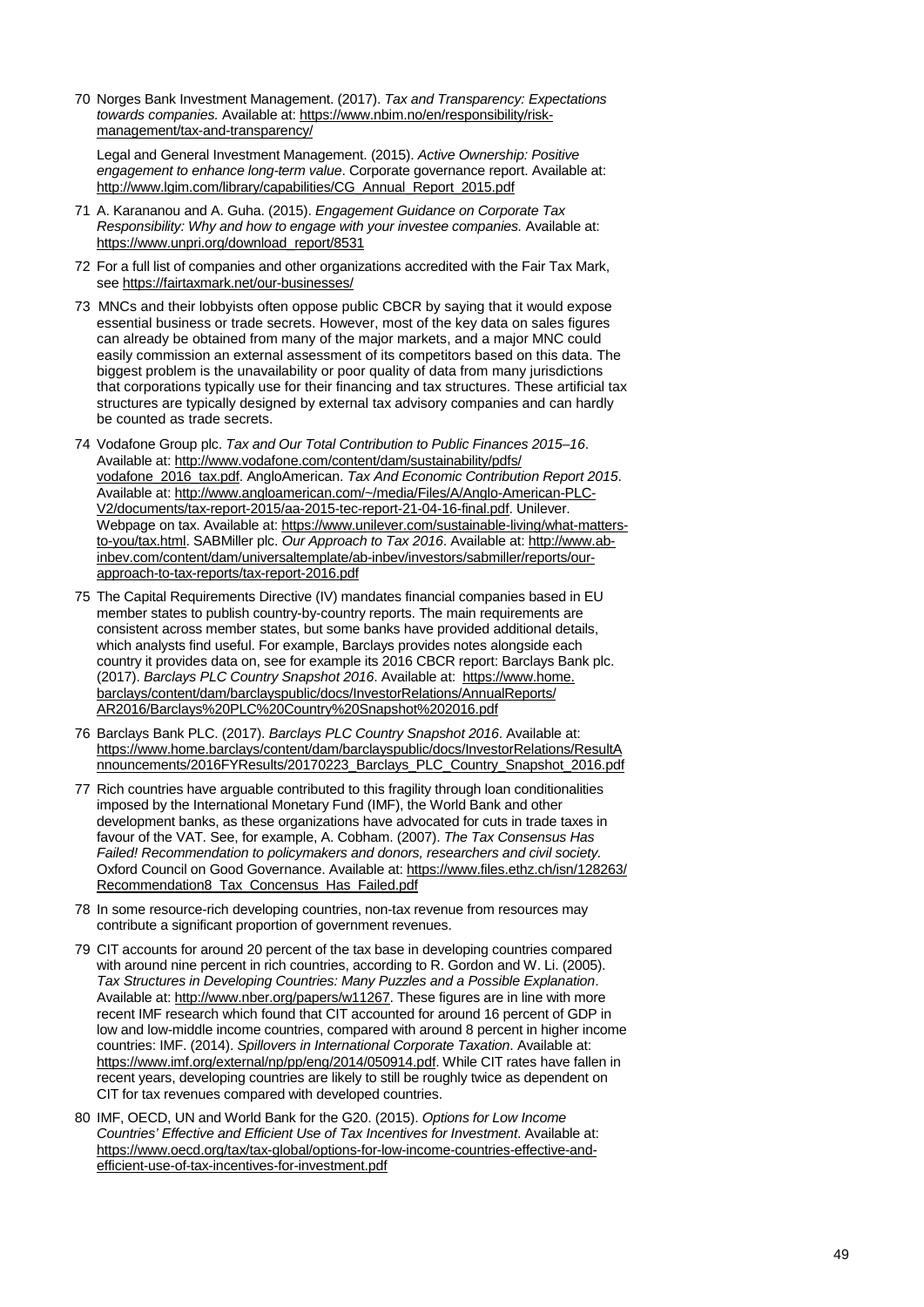- <span id="page-49-0"></span>81 There is some evidence that developing countries have higher gaps between statutory and effective rates, which may be accounted for by incentives and tax administration capacity. See, for example, M.E. Schaffer and G. Turley. (2001). *Effective Versus Statutory Taxation: Measuring effective tax administration in transition economies.*  European Bank for Reconstruction and Development. Available at: <http://www.ebrd.com/downloads/research/economics/workingpapers/wp0062.pdf>
- <span id="page-49-1"></span>82 Oxfam, Christian Aid and ActionAid. (2015). *Getting to Good: Towards responsible corporate tax behaviour*. Available at[: http://policy-practice.oxfam.org.uk/publications/](http://policy-practice.oxfam.org.uk/publications/getting-to-good-towards-responsible-corporate-tax-behaviour-582243) [getting-to-good-towards-responsible-corporate-tax-behaviour-582243](http://policy-practice.oxfam.org.uk/publications/getting-to-good-towards-responsible-corporate-tax-behaviour-582243)
- <span id="page-49-2"></span>83 Ibid.
- <span id="page-49-3"></span>84 K. Donald and R. Moussie. (2016). *Redistributing Unpaid Care Work: Why Tax Matters for Women's Rights*. Available at: [https://opendocs.ids.ac.uk/opendocs](https://opendocs.ids.ac.uk/opendocs/bitstream/handle/123456789/7996/PB109_AGID320_UnpaidCare_Online.pdf;jsessionid=5C00113FCEA177205B0CB4F86053535D?sequence=1) [/bitstream/handle/123456789/7996/PB109\\_AGID320\\_UnpaidCare\\_Online](https://opendocs.ids.ac.uk/opendocs/bitstream/handle/123456789/7996/PB109_AGID320_UnpaidCare_Online.pdf;jsessionid=5C00113FCEA177205B0CB4F86053535D?sequence=1) [.pdf;jsessionid=5C00113FCEA177205B0CB4F86053535D?sequence=1](https://opendocs.ids.ac.uk/opendocs/bitstream/handle/123456789/7996/PB109_AGID320_UnpaidCare_Online.pdf;jsessionid=5C00113FCEA177205B0CB4F86053535D?sequence=1)
- <span id="page-49-4"></span>85 N. Kabeer. (2010). *Women's Empowerment, Development and Information Flows*. Available at[: http://onlinelibrary.wiley.com/doi/10.1111/j.1759-](http://onlinelibrary.wiley.com/doi/10.1111/j.1759-5436.2010.00188.x/abstract) [5436.2010.00188.x/abstract](http://onlinelibrary.wiley.com/doi/10.1111/j.1759-5436.2010.00188.x/abstract)
- <span id="page-49-5"></span>86 ActionAid (2016). *Making Tax Work for Women's Rights*. Available at: <http://www.actionaid.org/2016/11/making-tax-work-womens-rights>
- <span id="page-49-6"></span>87 McKinsey and Company cited in F. Rhodes, A. Parvez, and R. Harvey. (2017). *An Economy That Works for Women: Achieving women's economic empowerment in an increasingly unequal world*. Available at: [http://policy-practice.oxfam.org.uk](http://policy-practice.oxfam.org.uk/publications/an-economy-that-works-for-women-achieving-womens-economic-empowerment-in-an-inc-620195) [/publications/an-economy-that-works-for-women-achieving-womens-economic](http://policy-practice.oxfam.org.uk/publications/an-economy-that-works-for-women-achieving-womens-economic-empowerment-in-an-inc-620195)[empowerment-in-an-inc-620195](http://policy-practice.oxfam.org.uk/publications/an-economy-that-works-for-women-achieving-womens-economic-empowerment-in-an-inc-620195)
- <span id="page-49-7"></span>88 F. Rhodes, A. Parvez, and R. Harvey. (2017). *An Economy That Works for Women: Achieving women's economic empowerment in an increasingly unequal world*. Available at[: http://policy-practice.oxfam.org.uk/publications/an-economy-that-works-for-women](http://policy-practice.oxfam.org.uk/publications/an-economy-that-works-for-women-achieving-womens-economic-empowerment-in-an-inc-620195)[achieving-womens-economic-empowerment-in-an-inc-620195](http://policy-practice.oxfam.org.uk/publications/an-economy-that-works-for-women-achieving-womens-economic-empowerment-in-an-inc-620195)
- <span id="page-49-8"></span>89 Developing countries' tax bases have been further eroded due to trade-related taxes and tariffs being driven down, in part due to advice from international organizations such as the IMF.
- <span id="page-49-9"></span>90 See, for example, IMF. (2011). *Revenue Mobilization in Developing Countries.* Available at: <https://www.imf.org/external/np/pp/eng/2011/030811.pdf>
- <span id="page-49-10"></span>91 European Parliament. (2014). *Tax Revenue Mobilisation in Developing Countries: Issues and challenges.* Directorate general for External Policies. Available at: [http://www.europarl.europa.eu/RegData/etudes/etudes/join/2014/433849/EXPO-](http://www.europarl.europa.eu/RegData/etudes/etudes/join/2014/433849/EXPO-DEVE_ET(2014)433849_EN.pdf)[DEVE\\_ET\(2014\)433849\\_EN.pdf](http://www.europarl.europa.eu/RegData/etudes/etudes/join/2014/433849/EXPO-DEVE_ET(2014)433849_EN.pdf)
- <span id="page-49-11"></span>92 Grown and Valodia. (2010). T*axation and Gender Equity: A comparative analysis of direct and indirect taxes in developing and developed countries*. Available at: [https://www.idrc.ca/en/book/taxation-and-gender-equity-comparative-analysis-direct](https://www.idrc.ca/en/book/taxation-and-gender-equity-comparative-analysis-direct-and-indirect-taxes-developing-and)[and-indirect-taxes-developing-and,](https://www.idrc.ca/en/book/taxation-and-gender-equity-comparative-analysis-direct-and-indirect-taxes-developing-and) p. 5-6
- <span id="page-49-12"></span>93 Bretton Woods Project. (2017). *The IMF and Gender Equality*. Available at: [http://www.brettonwoodsproject.org/wp-content/uploads/2017/04/IMF-and-Gender-](http://www.brettonwoodsproject.org/wp-content/uploads/2017/04/IMF-and-Gender-Equality-VAT.pdfParticularly)[Equality-VAT.pdf](http://www.brettonwoodsproject.org/wp-content/uploads/2017/04/IMF-and-Gender-Equality-VAT.pdfParticularly)
- <span id="page-49-13"></span>94 RB. (2015). *Better Business: Reckitt Benckiser Group plc Annual Report and Financial Statements 2015*, p.11. Available at: [https://www.rb.com/media/1598/rb-annual-report-](https://www.rb.com/media/1598/rb-annual-report-2015_final.pdf)[2015\\_final.pdf](https://www.rb.com/media/1598/rb-annual-report-2015_final.pdf)
- <span id="page-49-14"></span>95 RB. (2016). *Purpose with a Passion: Annual Report and Financial Statements 2016*. Available at:<http://annualreport2016.rb.com/>
- <span id="page-49-15"></span>96 RB. *Brands*. Available at[: http://www.rb.com/brands/](http://www.rb.com/brands/)
- <span id="page-49-16"></span>97 RB. (2016). *Purpose with a Passion: Annual Report and Financial Statements 2016*. Available at[: http://annualreport2016.rb.com/](http://annualreport2016.rb.com/)
- <span id="page-49-17"></span>98 RB. *About Us*. Available at[: http://www.rb.com/about-us/](http://www.rb.com/about-us/)
- <span id="page-49-18"></span>99 RB. (2016). *Purpose with a Passion: Annual Report and Financial Statements 2016*. Available at[: http://annualreport2016.rb.com/.](http://annualreport2016.rb.com/) Due to a separate transparency measure, the UK's public register of beneficial ownership, it is possible to gain a greater understanding of the network of RB subsidiaries and who ultimately controls them. There is some analysis in this *Global Witness* blog: R. Palmer and S. Leon. (2016, 22 November). *What Does the UK Beneficial Ownership Data Show Us?* Available at: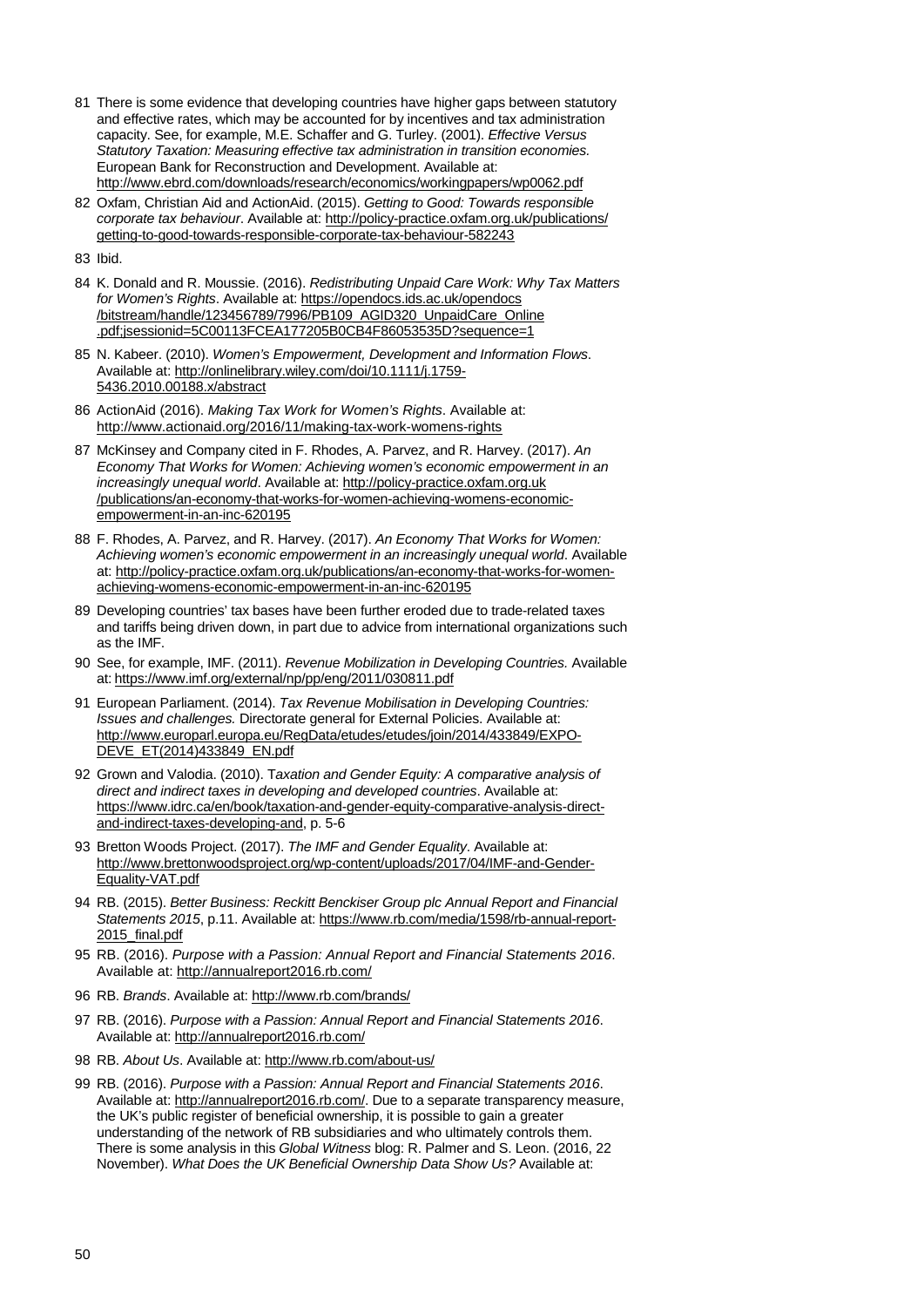[https://www.globalwitness.org/en/blog/what-does-uk-beneficial-ownership-data-show](https://www.globalwitness.org/en/blog/what-does-uk-beneficial-ownership-data-show-us/)[us/](https://www.globalwitness.org/en/blog/what-does-uk-beneficial-ownership-data-show-us/)

- <span id="page-50-0"></span>100 Ibid.
- <span id="page-50-1"></span>101 In the absence of a full list of countries included in 'developing markets', we assume it to include 23 developing countries plus another five countries (Argentina, Japan, South Korea, Taiwan and UAE).
- <span id="page-50-3"></span>102 We are not assuming that taxes are paid on sales. We are using the sales metric as a proxy indicator of the share of global taxes liable in developing markets, assuming a consistent global operating margin.
- <span id="page-50-2"></span>103 See RB annual reports 2012–16. Available at[: https://www.rb.com/investors/investor](https://www.rb.com/investors/investor-information/)[information/](https://www.rb.com/investors/investor-information/)
- <span id="page-50-4"></span>104 RB states that its business is not linked to tax avoidance in developing countries (see **Appendix 2** for full statement)
- <span id="page-50-5"></span>105 We are not assuming that taxes are paid on sales. We are using the sales metric as a proxy indicator of the share of global taxes liable in developing markets, assuming a consistent global operating margin.
- <span id="page-50-6"></span>106 See RB Annual Reports 2012–16. Available at: [https://www.rb.com/investors/investor](https://www.rb.com/investors/investor-information/)[information/](https://www.rb.com/investors/investor-information/)
- <span id="page-50-7"></span>107 The average OECD CIT rate was 25.4 percent in 2011, and 24.86 percent in 2015. The global average CIT rate was 24.5 percent in 2011 and 23.87 percent in 2015, according to KPMG's corporate tax rate analysis: KPMG. *Corporate tax rates table*. Available at: [https://home.kpmg.com/xx/en/home/services/tax/tax-tools-and](https://home.kpmg.com/xx/en/home/services/tax/tax-tools-and-resources/tax-rates-online/corporate-tax-rates-table.html)[resources/tax-rates-online/corporate-tax-rates-table.html.](https://home.kpmg.com/xx/en/home/services/tax/tax-tools-and-resources/tax-rates-online/corporate-tax-rates-table.html) During this time, the UK corporate tax rate fell from 26 percent to 20 percent, but the impact of this on RB's ETR is less than 1 percent, since only 16 percent of its global tax was paid in the UK in 2015.
- <span id="page-50-8"></span>108 However, some other factors – such as differences in accounting principles between RB consolidated accounts and accounts in different countries – might have had a minor impact on the ETR.
- <span id="page-50-9"></span>109 See RB Annual Reports 2012–16. Available at: [https://www.rb.com/investors/investor](https://www.rb.com/investors/investor-information/)[information/](https://www.rb.com/investors/investor-information/)
- <span id="page-50-10"></span>110 In our research, Oxfam could not find evidence that significant trading or related processes involving RB products were directly channelled through regional HQs.
- <span id="page-50-11"></span>111 European Commission. (2016). *State Aid: Ireland gave illegal tax benefits to Apple worth up to €13bn*. Available at[: http://europa.eu/rapid/press-release\\_IP-16-](http://europa.eu/rapid/press-release_IP-16-2923_en.htm) [2923\\_en.htm;](http://europa.eu/rapid/press-release_IP-16-2923_en.htm) G. Wheelwright. (2016). *After Apple: Will other tech companies face Irish tax bills of their own? The Guardian*. Available at: [https://www.theguardian.com/technology/2016/aug/31/google-microsoft-facebook](https://www.theguardian.com/technology/2016/aug/31/google-microsoft-facebook-apple-europe-ireland-taxes)[apple-europe-ireland-taxes;](https://www.theguardian.com/technology/2016/aug/31/google-microsoft-facebook-apple-europe-ireland-taxes) A. Ting. (2014). *iTax—Apple's International Tax Structure and the Double Non-Taxation Issue*. *British Tax Review 2014 No. 1.*  Available at[: https://papers.ssrn.com/sol3/papers.cfm?abstract\\_id=2411297](https://papers.ssrn.com/sol3/papers.cfm?abstract_id=2411297)
- <span id="page-50-12"></span>112 Government of the Netherlands. (2017). *Tax treaties in the Netherlands.* Available at: <https://www.government.nl/topics/tax-treaties/contents/tax-treaties-in-the-netherlands>
- <span id="page-50-13"></span>113 European Commission. (2003). *Parent companies and their subsidiaries in the European Union.* Available a[t http://ec.europa.eu/taxation\\_customs/business/company](http://ec.europa.eu/taxation_customs/business/company-tax/parent-companies-their-subsidiaries-eu-union_en) [-tax/parent-companies-their-subsidiaries-eu-union\\_en](http://ec.europa.eu/taxation_customs/business/company-tax/parent-companies-their-subsidiaries-eu-union_en)
- <span id="page-50-14"></span>114 Reckitt Benckiser (ENA) B.V., Financial Statement 2013–14. Available to Oxfam during research from Dutch authorities.
- <span id="page-50-15"></span>115 According to its financial statement, RB's Singapore company did not fulfil the conditions of the incentive in 2014 and instead paid the general Singapore tax rate of 17 percent on its taxable profits.
- <span id="page-50-16"></span>116 Reckitt Benckiser (Singapore) Pte Ltd, Financial Statements 2012–14. Available to Oxfam during research from Singapore authorities.
- <span id="page-50-18"></span>117 The subsidiary was loss-making in 2015. Reckitt Benckiser (RUMEA) Limited Financial Statements 2013–15. Available to Oxfam during research from Dubai authorities.
- <span id="page-50-17"></span>118 Ibid.
- <span id="page-50-19"></span>119 Formula: pre-tax profit\*25% – actual tax paid. The figures are from RB Group annual reports. The 25 percent benchmark is used since it is a cautious average of global ETRs in countries other than low-tax jurisdictions. The average statutory corporate tax rate in OECD countries was 24.86 percent in 2015 (KPMG. *Corporate Tax Rates*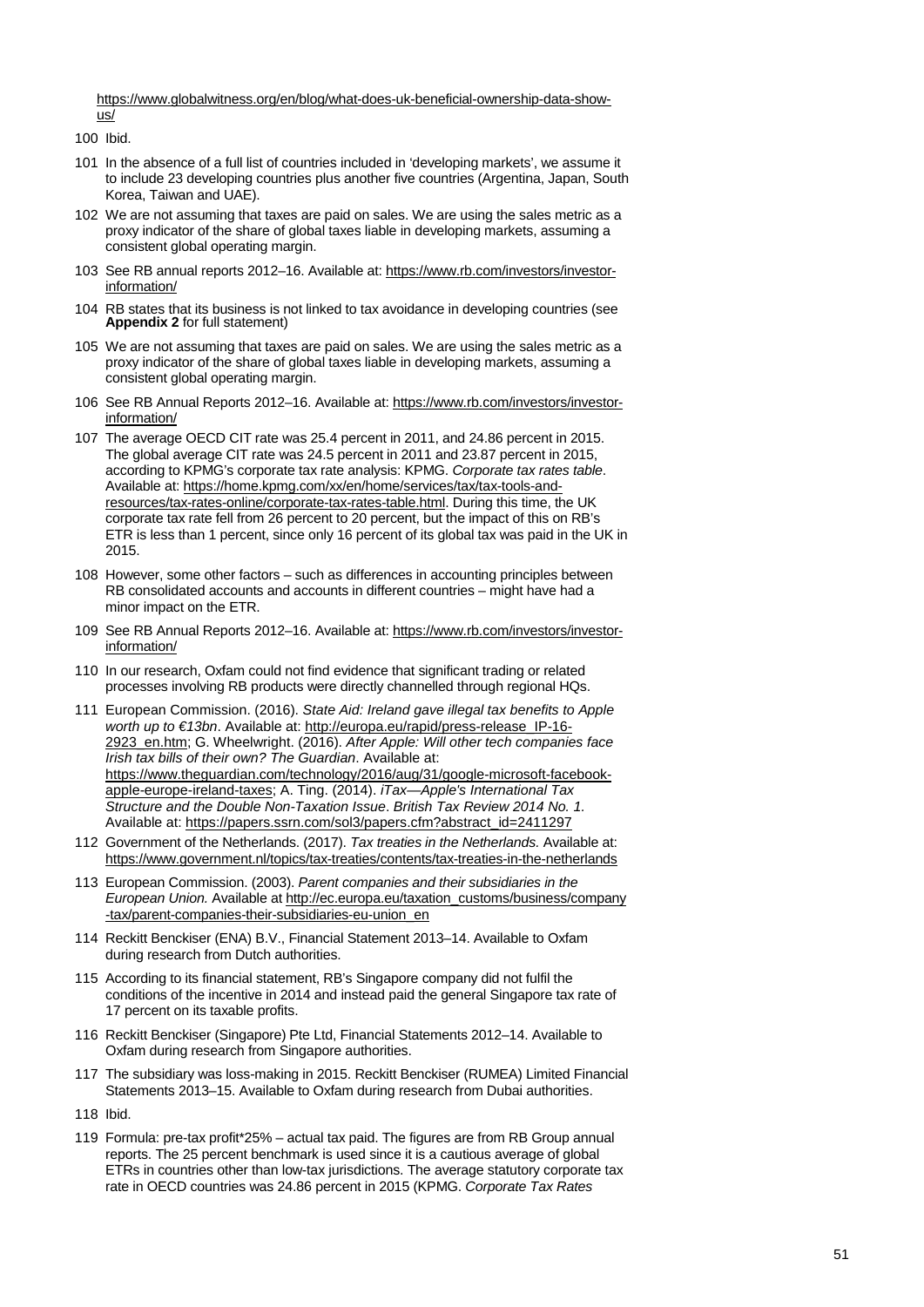*Table*. Available at: [https://home.kpmg.com/xx/en/home/services/tax/tax-tools-and](https://home.kpmg.com/xx/en/home/services/tax/tax-tools-and-resources/tax-rates-online/corporate-tax-rates-table.html))[resources/tax-rates-online/corporate-tax-rates-table.html\).](https://home.kpmg.com/xx/en/home/services/tax/tax-tools-and-resources/tax-rates-online/corporate-tax-rates-table.html)) The figure of 25 percent is also realistic based on RB's own ETR before the restructurings, which was 26.5 percent. For the estimates at the global level and for the regional hubs, Oxfam calculated hypothetical tax paid at a rate of 25 percent compared to actual tax paid to estimate 'savings', since the restructure appears to have reduced RB's group and hub level ETR. For the estimates at the national level, Oxfam used the prevailing tax rate and calculated the hypothetical tax paid on an average operating margin in years preceding the restructure for 2013–15. Oxfam did this because the restructure appears to have reduced the profit margin at the national level.

In addition to tax avoidance, the decrease in the ETR could be reflected by a decrease of tax rates in operating countries or the transfer of real business operations to low-tax countries. However, the average corporate tax rate in OECD countries and globally has decreased by less than one percent since 2011.

- <span id="page-51-0"></span>120 KPMG. *Corporate tax rates table*. Available at: [https://home.kpmg.com/xx/en/home/services/tax/tax-tools-and-resources/tax-rates](https://home.kpmg.com/xx/en/home/services/tax/tax-tools-and-resources/tax-rates-online/corporate-tax-rates-table.html)[online/corporate-tax-rates-table.html](https://home.kpmg.com/xx/en/home/services/tax/tax-tools-and-resources/tax-rates-online/corporate-tax-rates-table.html)
- <span id="page-51-1"></span>121 Corporate income tax is generally paid in the country where the profits are generated—for example, RB's profits generated in the Netherlands are taxed there. Since the ETR in the Netherlands is lower than the UK income tax rate, this difference is accounted for in these figures.
- <span id="page-51-2"></span>122 The fall in the UK CIT rate would therefore account for at most around one percentage point of the company's ETR since the total UK rate fall is six percentage points and the UK profits and taxes represent around one eighth of the company's total.
- <span id="page-51-3"></span>123 During the research, RB's financial accounts available for the Netherlands were only up until 2014, while the accounts of another key Dubai subsidiary were not available.
- <span id="page-51-4"></span>124 The estimates based on individual accounts are more reliable, since they reflect the actual tax avoidance structure more directly. However, the deficiency of this approach is that it does not necessarily capture all the global effects of tax avoidance, since not all the accounts of subsidiaries affected by tax avoidance can be retrieved and analyzed (due to secrecy jurisdictions, etc.).
- <span id="page-51-5"></span>125 Formula: pre-tax profit\*25% – actual tax paid. See note 119 above.
- <span id="page-51-6"></span>126 At the same time, the Belgian subsidiary is used as an intercompany financing entity in order to benefit from the Notional Interest Deduction. This deduction allows all companies subject to Belgian corporate tax to deduct from their taxable income a fictitious interest calculated on the basis of their shareholder's equity (net assets). This is a harmful corporate tax advantage and RB has been using it for years. Between 2013–15 alone, RB could deduct around €6m from its already low tax base due to the 2012 restructuring.
- <span id="page-51-7"></span>127 Summarized tax loss estimates in other currencies are based on recent conversions (May/June 2017) and rounded to the nearest million of local currency since they are illustrative.
- <span id="page-51-8"></span>128 Formula: (operating revenue\*16.6% – operating profit)\*33.3%.
- <span id="page-51-9"></span>129 Summarized tax loss estimates in other currencies are based on recent conversions (May/ June 2017) and rounded to the nearest million of local currency since they are illustrative.
- <span id="page-51-11"></span>130 Summary currency equivalents were calculated on 20 June 2017, using exchange rates on xe.com, rounded to the nearest whole unit.
- <span id="page-51-10"></span>131 Ibid.
- <span id="page-51-12"></span>132 ICIJ. (2014). *Luxembourg Leaks: Global Companies' Secrets Exposed*. Available at: <https://www.icij.org/project/luxembourg-leaks>
- <span id="page-51-13"></span>133 Ibid.
- <span id="page-51-14"></span>134 See, for example, European Commission. (2015). *European Commission Staff Working Document*. Accompanying the proposal for a new directive on exchange of information on tax rulings. Available at: [http://ec.europa.eu/taxation\\_customs/sites/](http://ec.europa.eu/taxation_customs/sites/taxation/files/resources/documents/%E2%80%8Ctaxation/company_tax/transparency/swd_2015_60.pdf) [taxation/files/resources/documents/taxation/company\\_tax/transparency/](http://ec.europa.eu/taxation_customs/sites/taxation/files/resources/documents/%E2%80%8Ctaxation/company_tax/transparency/swd_2015_60.pdf) [swd\\_2015\\_60.pdf](http://ec.europa.eu/taxation_customs/sites/taxation/files/resources/documents/%E2%80%8Ctaxation/company_tax/transparency/swd_2015_60.pdf)
- <span id="page-51-15"></span>135 European Commission. (2015, 6 October). *Tax transparency: Commission welcomes agreement reached by Member States on the automatic exchange of information on tax rulings.* Available at: [http://europa.eu/rapid/press-release\\_IP-15-5780\\_en.htm](http://europa.eu/rapid/press-release_IP-15-5780_en.htm)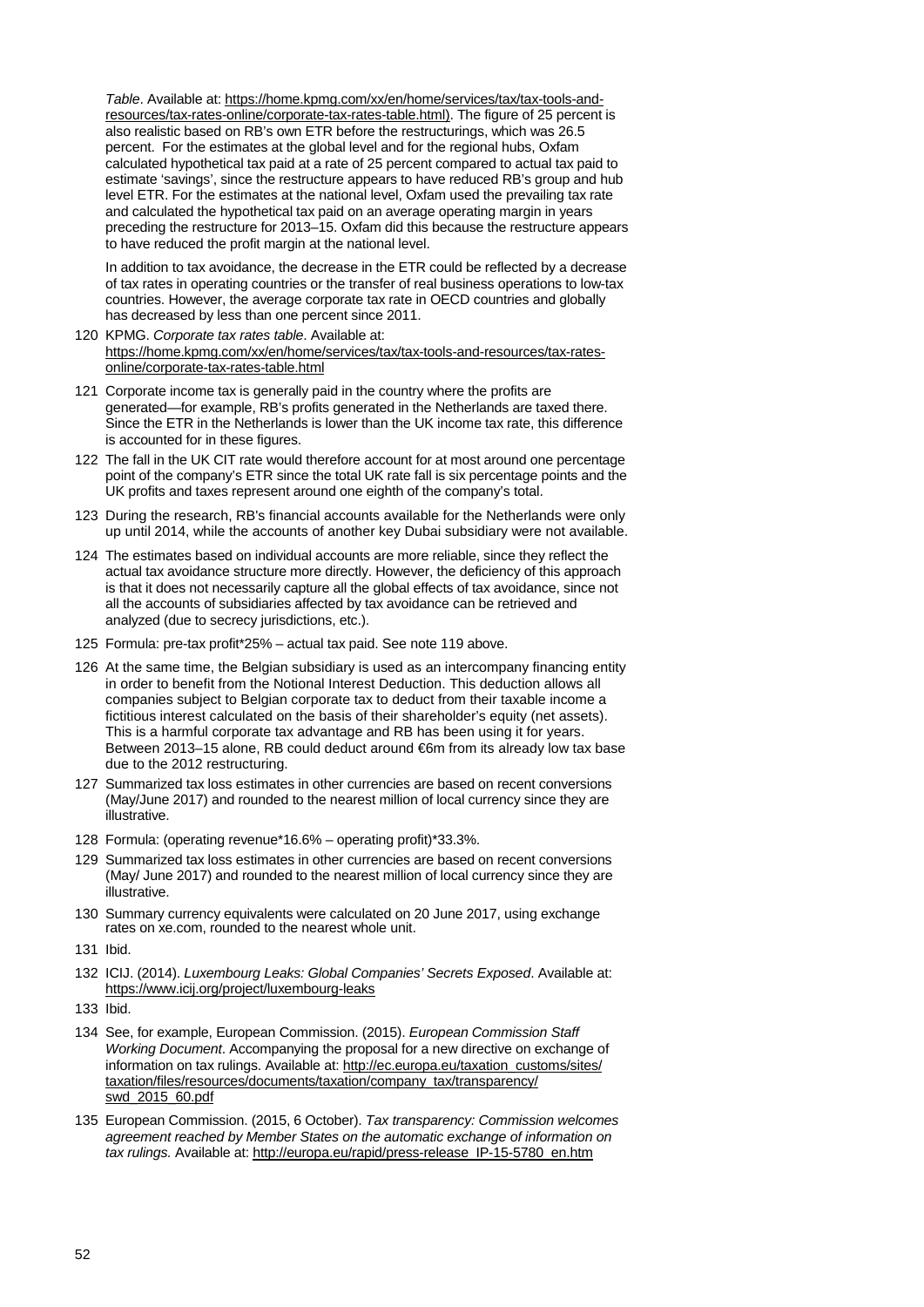- <span id="page-52-0"></span>136 European Commission. (2016). *Common Consolidated Corporate Tax Base (CCCTB)*. Available at: [https://ec.europa.eu/taxation\\_customs/business/company-tax/common](https://ec.europa.eu/taxation_customs/business/company-tax/common-consolidated-corporate-tax-base-ccctb_en)[consolidated-corporate-tax-base-ccctb\\_en](https://ec.europa.eu/taxation_customs/business/company-tax/common-consolidated-corporate-tax-base-ccctb_en)
- <span id="page-52-1"></span>137 This figure is calculated based on an approximate average exchange rate for 2010 (EUR/GBP of 0.86).
- <span id="page-52-2"></span>138 It is highly likely that this interpretation of the subsidiaries involved in the loan is contrary to the OECD guidelines on the arm's length principle.
- <span id="page-52-3"></span>139 Formula: profit before tax\*(25%–1.5%).
- <span id="page-52-4"></span>140 The 'Big Four' are Deloitte, Ernst & Young, KPMG and PwC; together they audit over 95 percent of FTSE 100 companies.
- <span id="page-52-5"></span>141 Tax service payments to accounting firms are divided into two types in RB's annual reports: compliance and tax advisory. Tax advisory payments generally mean tax planning services, while compliance refers to formal reporting obligations.
- <span id="page-52-6"></span>142 RB annual reports 2009–15. From RB. (2012). *Healthier Happier Stronger: Reckitt Benckiser Group plc Annual Report and Financial Statements 2012*. Available at: [https://www.rb.com/media/1454/rb-annual-report-2012.pdf:](https://www.rb.com/media/1454/rb-annual-report-2012.pdf) *'During the year, the Company exceeded its published policy that, on an annual basis, non-audit fees are not in excess of 50 percent of the Group's external audit fees on an aggregate basis. The Board would like to emphasise that this is not a change in policy. The breach was a consequence of seeking PwC's tax advice as part of the Group's organizational and operational restructuring necessary to implement RB's new strategy announced earlier in the year to refocus the business into three key areas—health, hygiene and home.'*
- <span id="page-52-7"></span>143 General Economics Division, Government of Bangladesh. (2015). *Seventh Five Year Plan*. Available at[: http://www.plancomm.gov.bd/wp](http://www.plancomm.gov.bd/wp-content/uploads/2015/11/7FYP_after-NEC_11_11_2015.pdf)[content/uploads/2015/11/7FYP\\_after-NEC\\_11\\_11\\_2015.pdf](http://www.plancomm.gov.bd/wp-content/uploads/2015/11/7FYP_after-NEC_11_11_2015.pdf)
- <span id="page-52-8"></span><sup>144</sup> Only 61 percent of Bangladeshis had access to improved sanitation in 2015. UNDP. (2015). *Progress on Sanitation and Drinking Water*. Available at: [http://files.unicef.org/publications/files/Progress\\_on\\_Sanitation\\_and\\_Drinking\\_Water](http://files.unicef.org/publications/files/%E2%80%8CProgress_on_Sanitation_and_Drinking_Water_2015_Update_.pdf) [\\_2015\\_Update\\_.pdf](http://files.unicef.org/publications/files/%E2%80%8CProgress_on_Sanitation_and_Drinking_Water_2015_Update_.pdf)
- <span id="page-52-9"></span>145 Oxfam. (2017 forthcoming). *Commitment to Reducing Inequality Index*.
- <span id="page-52-10"></span>146 Ibid.
- <span id="page-52-11"></span>147 Urban population = 35 million (in 2011). Bangladesh Bureau of Statistics. (2014). *Bangladesh Population and Housing Census 2011*. Available at: [http://203.112.218.65/WebTestApplication/userfiles/Image/National%20Reports/Pop](http://203.112.218.65/WebTestApplication/userfiles/Image/National%20Reports/Population%20%20Housing%20Census%202011.pdf) [ulation%20%20Housing%20Census%202011.pdf](http://203.112.218.65/WebTestApplication/userfiles/Image/National%20Reports/Population%20%20Housing%20Census%202011.pdf)

Urban population below the (upper) poverty line  $= 21.3$  percent (in 2010)  $= 7$  million people. Ministry of Finance. *Poverty and Inequality in Bangladesh: Journey toward progress*. 2014–15. Available at[: https://www.mof.gov.bd/en/budget/14\\_15/poverty/](https://www.mof.gov.bd/en/budget/14_15/poverty/poverty14-15EN.pdf) [poverty14-15EN.pdf](https://www.mof.gov.bd/en/budget/14_15/poverty/poverty14-15EN.pdf)

- <span id="page-52-12"></span>148 Refined activity rate (female) = 15 percent (in 2011). Bangladesh Bureau of Statistics. (2014). *Bangladesh Population and Housing Census 2011*. Available at: [http://203.112.218.65/WebTestApplication/userfiles/Image/National%20Reports/Pop](http://203.112.218.65/WebTestApplication/userfiles/Image/National%20Reports/Population%20%20Housing%20Census%202011.pdf) [ulation%20%20Housing%20Census%202011.pdf](http://203.112.218.65/WebTestApplication/userfiles/Image/National%20Reports/Population%20%20Housing%20Census%202011.pdf)
- <span id="page-52-13"></span>149 Equity BD. (2014). *Who Will Bell the Cat? Revenue Mobilization, Capital Flight and MNC's Tax Evasion in Bangladesh.* Available at[: http://www.equitybd.net/wp](http://www.equitybd.net/wp-content/uploads/2015/10/MNC-Tax-Dodge_English-Position-Paper_Design.pdf)[content/uploads/2015/10/MNC-Tax-Dodge\\_English-Position-Paper\\_Design.pdf](http://www.equitybd.net/wp-content/uploads/2015/10/MNC-Tax-Dodge_English-Position-Paper_Design.pdf)
- <span id="page-52-14"></span>150 C. Godfrey. (2014). *Business Among Friends: Why corporate tax dodgers are not yet losing sleep over global tax reform.* Available at[: https://www.oxfam.org/sites/](https://www.oxfam.org/sites/www.oxfam.org/files/bp185-business-among-friends-corporate-tax-reform-120514-en_0.pdf) [www.oxfam.org/files/bp185-business-among-friends-corporate-tax-reform-120514](https://www.oxfam.org/sites/www.oxfam.org/files/bp185-business-among-friends-corporate-tax-reform-120514-en_0.pdf) [en\\_0.pdf](https://www.oxfam.org/sites/www.oxfam.org/files/bp185-business-among-friends-corporate-tax-reform-120514-en_0.pdf)
- <span id="page-52-17"></span>151 Equity BD. (2014). *Who Will Bell the Cat? Revenue Mobilization, Capital Flight and MNC's Tax Evasion in Bangladesh.* Available at [http://www.equitybd.net/wp](http://www.equitybd.net/wp-content/uploads/2015/10/MNC-Tax-Dodge_English-Position-Paper_Design.pdf)[content/uploads/2015/10/MNC-Tax-Dodge\\_English-Position-Paper\\_Design.pdf](http://www.equitybd.net/wp-content/uploads/2015/10/MNC-Tax-Dodge_English-Position-Paper_Design.pdf)
- <span id="page-52-15"></span>152 Data taken from Oxfam. (2017 forthcoming). *Commitment to Reducing Inequality Index*.
- <span id="page-52-16"></span>153 London School of Hygiene and Tropical Medicine. (2017, 8 May). *A Target for UHC: How much should governments spend on health?* Available at: [http://resyst.lshtm.ac.uk/news-and-blogs/target-uhc-how-much-should-governments](http://resyst.lshtm.ac.uk/news-and-blogs/target-uhc-how-much-should-governments-spend-health)[spend-health](http://resyst.lshtm.ac.uk/news-and-blogs/target-uhc-how-much-should-governments-spend-health)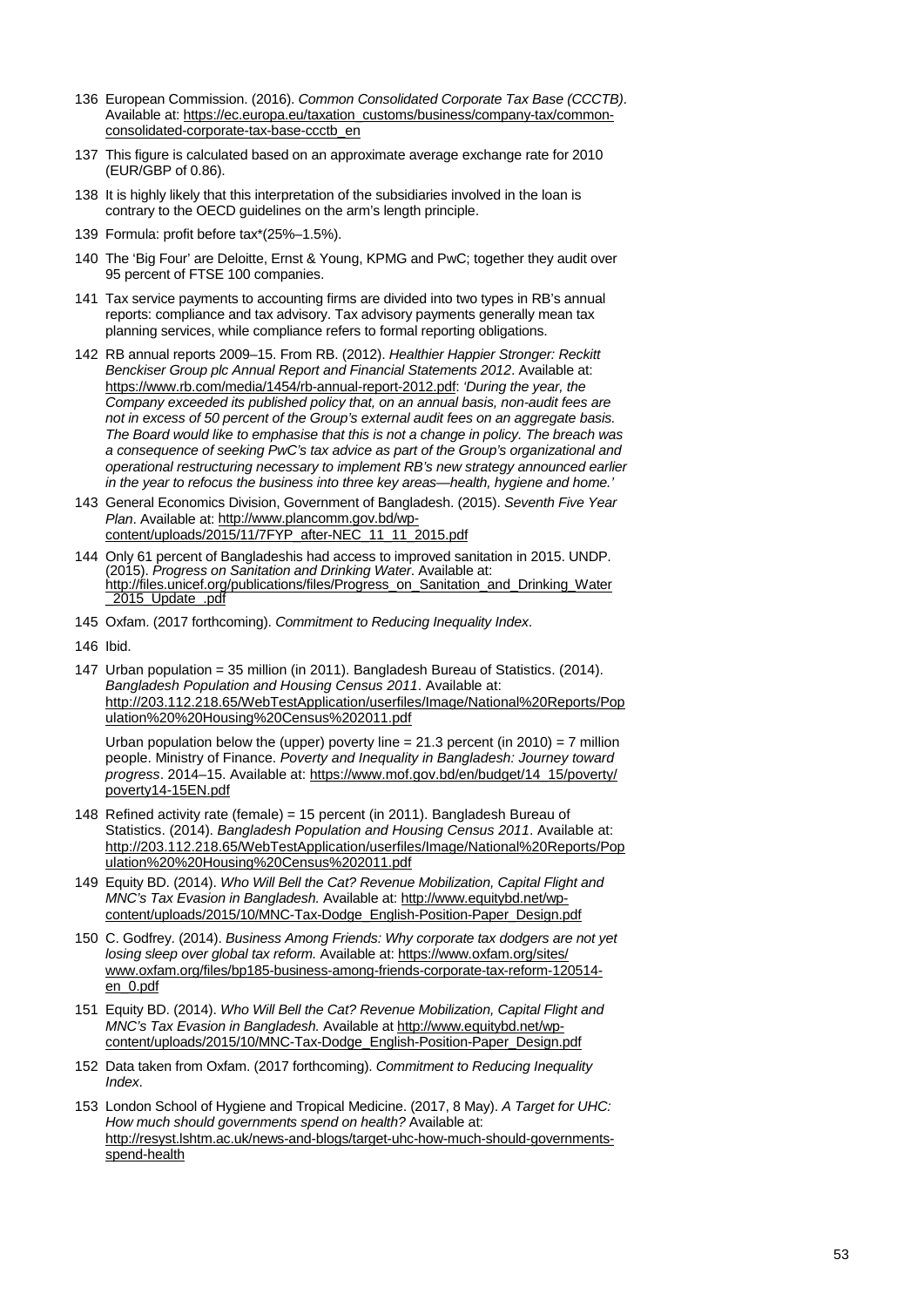- <span id="page-53-0"></span>154 M. P. DeFrancis. (2012). *Economic Impacts of Inadequate Sanitation in Bangladesh*. Water and Sanitation Program. World Bank: Washington, DC. Available at:<https://openknowledge.worldbank.org/handle/10986/17349>
- <span id="page-53-2"></span>155 Ibid.
- <span id="page-53-1"></span>156 See Bangladesh's critique of the BEPS process in response to a UN survey. Available at: [http://www.un.org/esa/ffd/wp-content/uploads/2015/04/ta-BEPS-](http://www.un.org/esa/ffd/wp-content/uploads/2015/04/ta-BEPS-CommentsBangladesh.pdf)[CommentsBangladesh.pdf](http://www.un.org/esa/ffd/wp-content/uploads/2015/04/ta-BEPS-CommentsBangladesh.pdf)
- <span id="page-53-3"></span>157 RB. (2016). *Healthier Lives, Happier Homes*. Factsheet. Available at: [https://www.healthier-lives.com/media/1074/rb\\_factsheet\\_2256\\_eng.pdf](https://www.healthier-lives.com/media/1074/rb_factsheet_2256_eng.pdf)
- <span id="page-53-4"></span>158 United Nations. (2015). *Sustainable Development Goals*. Available at: <http://www.un.org/sustainabledevelopment/sustainable-development-goals/>
- <span id="page-53-5"></span>159 RB. (2017). *Purpose with a Passion*: *Annual Report and Financial Statements 2016.*  Available at:<http://annualreport2016.rb.com/>
- <span id="page-53-6"></span>160 For instance, Dyreng et al. (2016) find that firms that are subject to public scrutiny engage less in tax avoidance, indicating that public pressure can exert some influence on MNCs. In a similar vein, Herbert et al. (2015) contend that reduced public disclosure is positively correlated with international tax avoidance.
- <span id="page-53-7"></span>161 J. May. (2016, 6 September). *Government Backs Public Country by Country Tax Reporting Amendment*. Politics Home. Available at[: https://www.politicshome.com/](https://www.politicshome.com/news/uk/economy/taxation/news/78703/government-backs-country-country-tax-reporting-amendment) [news/uk/economy/taxation/news/78703/government-backs-country-country-tax](https://www.politicshome.com/news/uk/economy/taxation/news/78703/government-backs-country-country-tax-reporting-amendment)[reporting-amendment](https://www.politicshome.com/news/uk/economy/taxation/news/78703/government-backs-country-country-tax-reporting-amendment)
- <span id="page-53-8"></span>162 G. Gimdal. (2017). *Common Corporate Tax Base (CCTB).* Briefing: EU Legislation in Progress. Available at: [http://www.europarl.europa.eu/thinktank/en/document](http://www.europarl.europa.eu/thinktank/en/document.html?reference=EPRS_BRI(2017)595907) [.html?reference=EPRS\\_BRI\(2017\)595907](http://www.europarl.europa.eu/thinktank/en/document.html?reference=EPRS_BRI(2017)595907)
- <span id="page-53-9"></span>163 Oxfam is working with the Sheffield Political Economy Research Institute (SPERI) – a University of Sheffield group and Secretariat to the APPG on Inclusive Growth – to develop a holistic methodology to conduct spillover analyses. It proposes that the UK government should conduct such an analysis, particularly in light of the range of policy options open as a result of Brexit, to understand the impact of tax policies on other countries.
- <span id="page-53-10"></span>164 Oxfam, Christian Aid and ActionAid. (2015). *Getting to Good: Towards responsible corporate tax behaviour*. Available at[: http://policy-practice.oxfam.org.uk/publications/](http://policy-practice.oxfam.org.uk/publications/getting-to-good-towards-responsible-corporate-tax-behaviour-582243) [getting-to-good-towards-responsible-corporate-tax-behaviour-582243](http://policy-practice.oxfam.org.uk/publications/getting-to-good-towards-responsible-corporate-tax-behaviour-582243)
- <span id="page-53-11"></span>165 The Professional Conduct in Relation to Taxation came into force in the UK in March 2017: Chartered Institute of Taxation. *Professional Conduct in Relation to Taxation*. Available at: [https://www.tax.org.uk/professional-standards/professional](https://www.tax.org.uk/professional-standards/professional-rules/professional-conduct-relation-taxation)[rules/professional-conduct-relation-taxation](https://www.tax.org.uk/professional-standards/professional-rules/professional-conduct-relation-taxation)
- <span id="page-53-12"></span>166 HM Revenue & Customs. (2016). *Disclosure of Tax Avoidance Schemes* guidance. Available at: [https://www.gov.uk/guidance/disclosure-of-tax-avoidance-schemes](https://www.gov.uk/guidance/disclosure-of-tax-avoidance-schemes-overview)[overview](https://www.gov.uk/guidance/disclosure-of-tax-avoidance-schemes-overview)
- <span id="page-53-13"></span>167 Oxfam's list of tax havens can be found in the report: E. Berkhout. (2016). *Tax Battles: The dangerous global race to the bottom on corporate tax*. Available at: [https://www.oxfam.org/sites/www.oxfam.org/files/file\\_attachments/bp-race-to-bottom](https://www.oxfam.org/sites/www.oxfam.org/files/file_attachments/bp-race-to-bottom-corporate-tax-121216-en.pdf)[corporate-tax-121216-en.pdf](https://www.oxfam.org/sites/www.oxfam.org/files/file_attachments/bp-race-to-bottom-corporate-tax-121216-en.pdf)